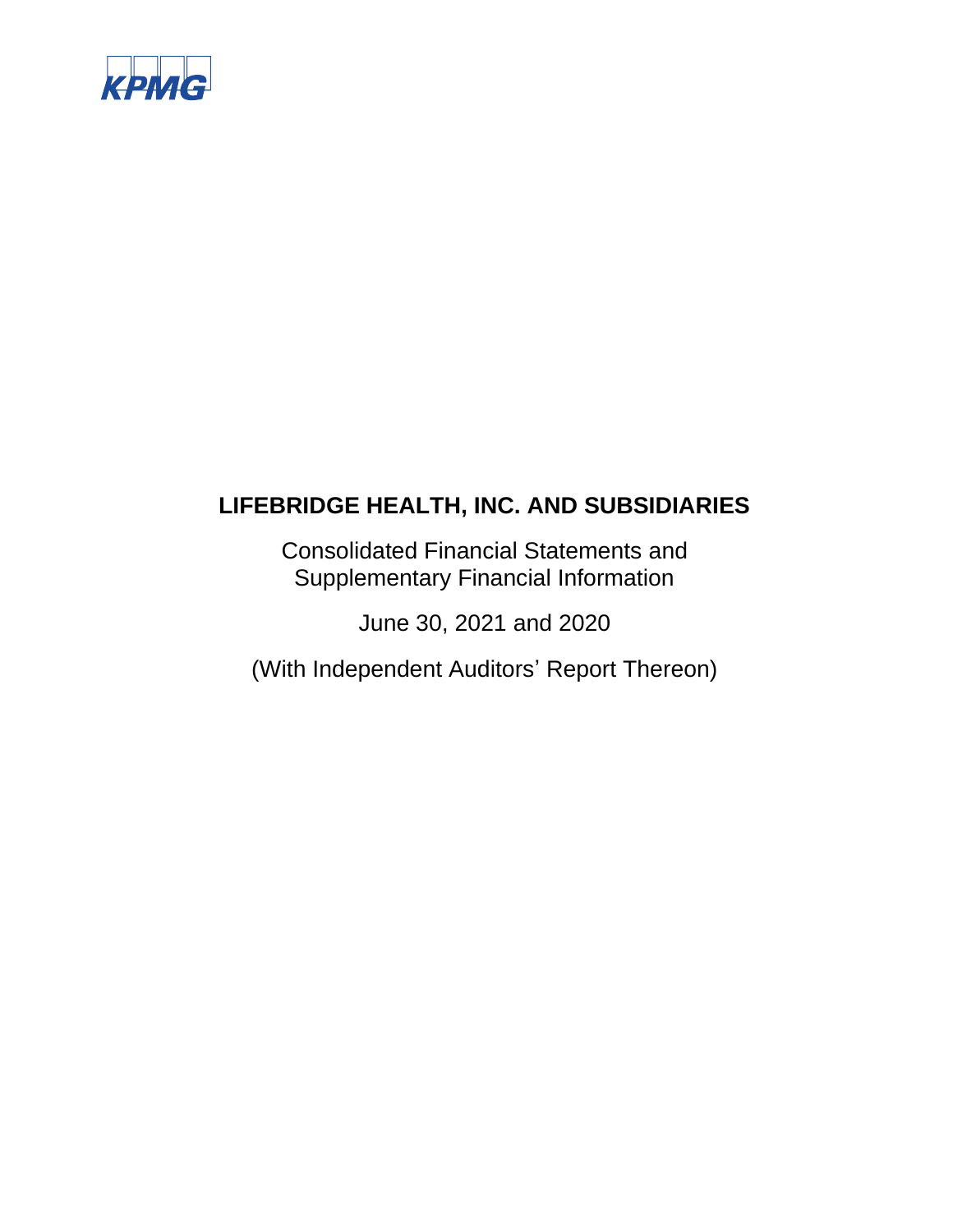# **Table of Contents**

|                                                                | Page           |
|----------------------------------------------------------------|----------------|
| Independent Auditors' Report                                   | 1              |
| <b>Consolidated Financial Statements:</b>                      |                |
| <b>Consolidated Balance Sheets</b>                             | 3              |
| <b>Consolidated Statements of Operations</b>                   | 5              |
| Consolidated Statements of Changes in Net Assets               | 6              |
| <b>Consolidated Statements of Cash Flows</b>                   | $\overline{7}$ |
| Notes to Consolidated Financial Statements                     | 9              |
| <b>Supplementary Financial Information</b>                     |                |
| Schedule 1 - Consolidating Balance Sheet Information           | 55             |
| Schedule 2 - Consolidating Statement of Operations Information | 57             |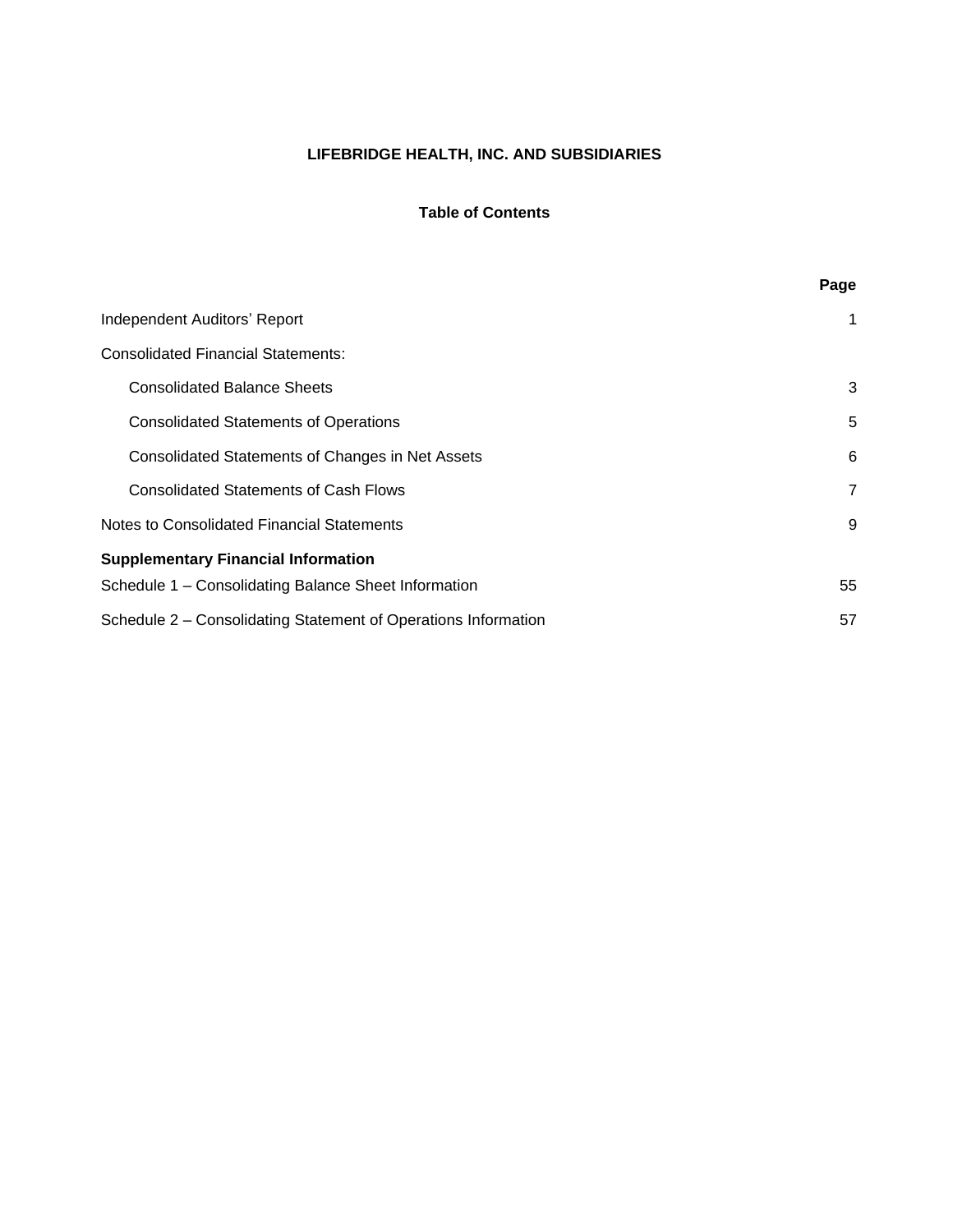

KPMG LLP 750 East Pratt Street, 18th Floor Baltimore, MD 21202

# **Independent Auditors' Report**

The Board of Directors LifeBridge Health, Inc. and Subsidiaries:

We have audited the accompanying consolidated financial statements of LifeBridge Health, Inc. and subsidiaries, which comprise the consolidated balance sheets as of June 30, 2021 and 2020, and the related consolidated statements of operations, changes in net assets, and cash flows for the years then ended, and the related notes to the consolidated financial statements.

# *Management's Responsibility for the Financial Statements*

Management is responsible for the preparation and fair presentation of these consolidated financial statements in accordance with U.S. generally accepted accounting principles; this includes the design, implementation, and maintenance of internal control relevant to the preparation and fair presentation of consolidated financial statements that are free from material misstatement, whether due to fraud or error.

# *Auditors' Responsibility*

Our responsibility is to express an opinion on these consolidated financial statements based on our audits. We conducted our audits in accordance with auditing standards generally accepted in the United States of America. Those standards require that we plan and perform the audit to obtain reasonable assurance about whether the consolidated financial statements are free from material misstatement.

An audit involves performing procedures to obtain audit evidence about the amounts and disclosures in the consolidated financial statements. The procedures selected depend on the auditors' judgment, including the assessment of the risks of material misstatement of the consolidated financial statements, whether due to fraud or error. In making those risk assessments, the auditor considers internal control relevant to the entity's preparation and fair presentation of the consolidated financial statements in order to design audit procedures that are appropriate in the circumstances, but not for the purpose of expressing an opinion on the effectiveness of the entity's internal control. Accordingly, we express no such opinion. An audit also includes evaluating the appropriateness of accounting policies used and the reasonableness of significant accounting estimates made by management, as well as evaluating the overall presentation of the consolidated financial statements.

We believe that the audit evidence we have obtained is sufficient and appropriate to provide a basis for our audit opinion.

# *Opinion*

In our opinion, the consolidated financial statements referred to above present fairly, in all material respects, the financial position of LifeBridge Health, Inc. and subsidiaries as of June 30, 2021 and 2020, and the results of their operations and their cash flows for the years then ended in accordance with U.S. generally accepted accounting principles.

# *Emphasis of Matter*

As discussed in note 2(x) to the consolidated financial statements, the Corporation adopted Accounting Standards Update (ASU) No. 2016-02, Leases (Topic 842), on July 1, 2020. Our opinion is not modified with respect to this matter.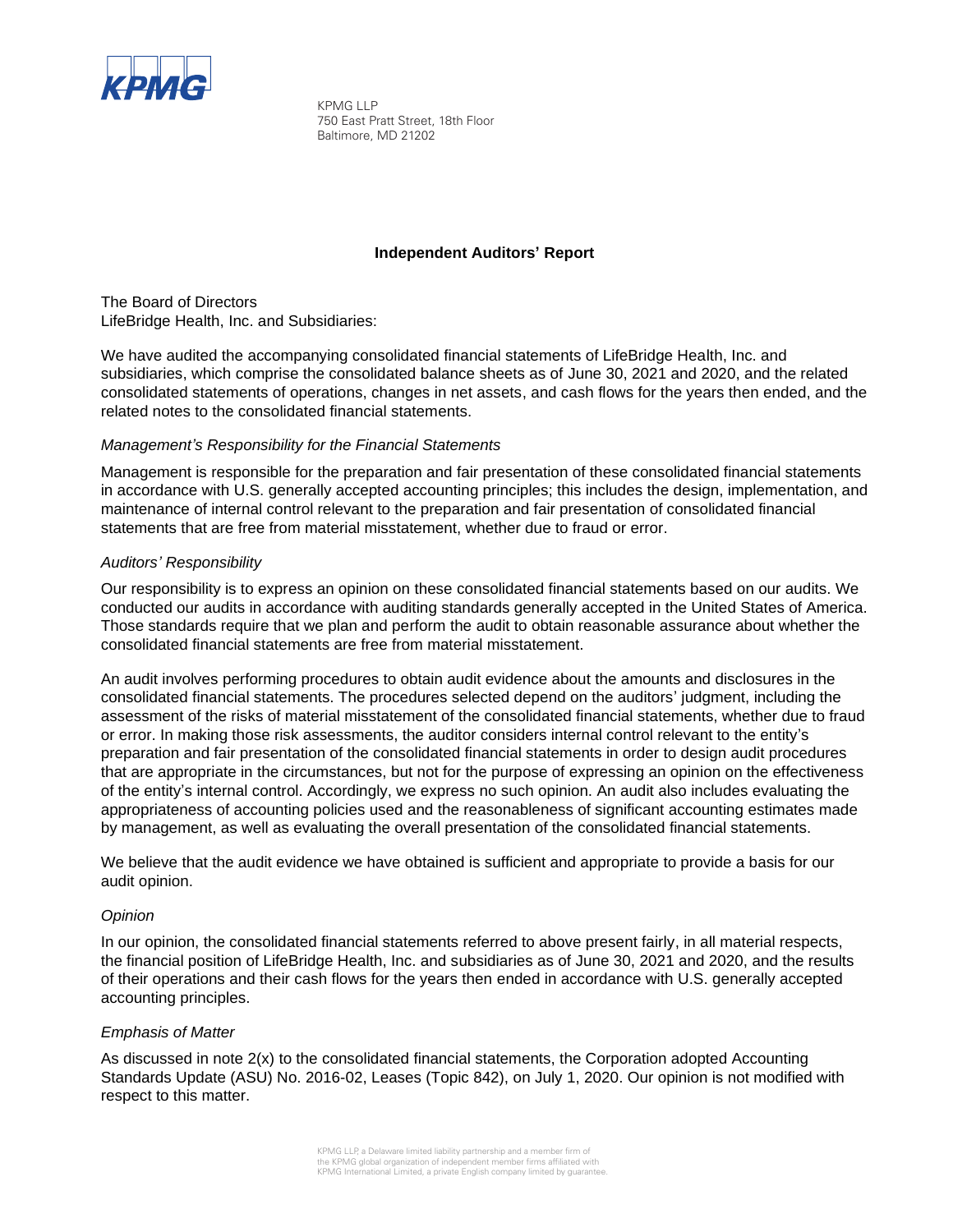

# *Supplementary Information*

Our audit was conducted for the purpose of forming an opinion on the consolidated financial statements as a whole. The supplementary information included in Schedules 1 and 2 is presented for purposes of additional analysis and is not a required part of the consolidated financial statements. Such information is the responsibility of management and was derived from and relates directly to the underlying accounting and other records used to prepare the consolidated financial statements. The information has been subjected to the auditing procedures applied in the audit of the consolidated financial statements and certain additional procedures, including comparing and reconciling such information directly to the underlying accounting and other records used to prepare the consolidated financial statements or to the consolidated financial statements themselves, and other additional procedures in accordance with auditing standards generally accepted in the United States of America. In our opinion, the information is fairly stated in all material respects in relation to the consolidated financial statements as a whole.



Baltimore, Maryland October 25, 2021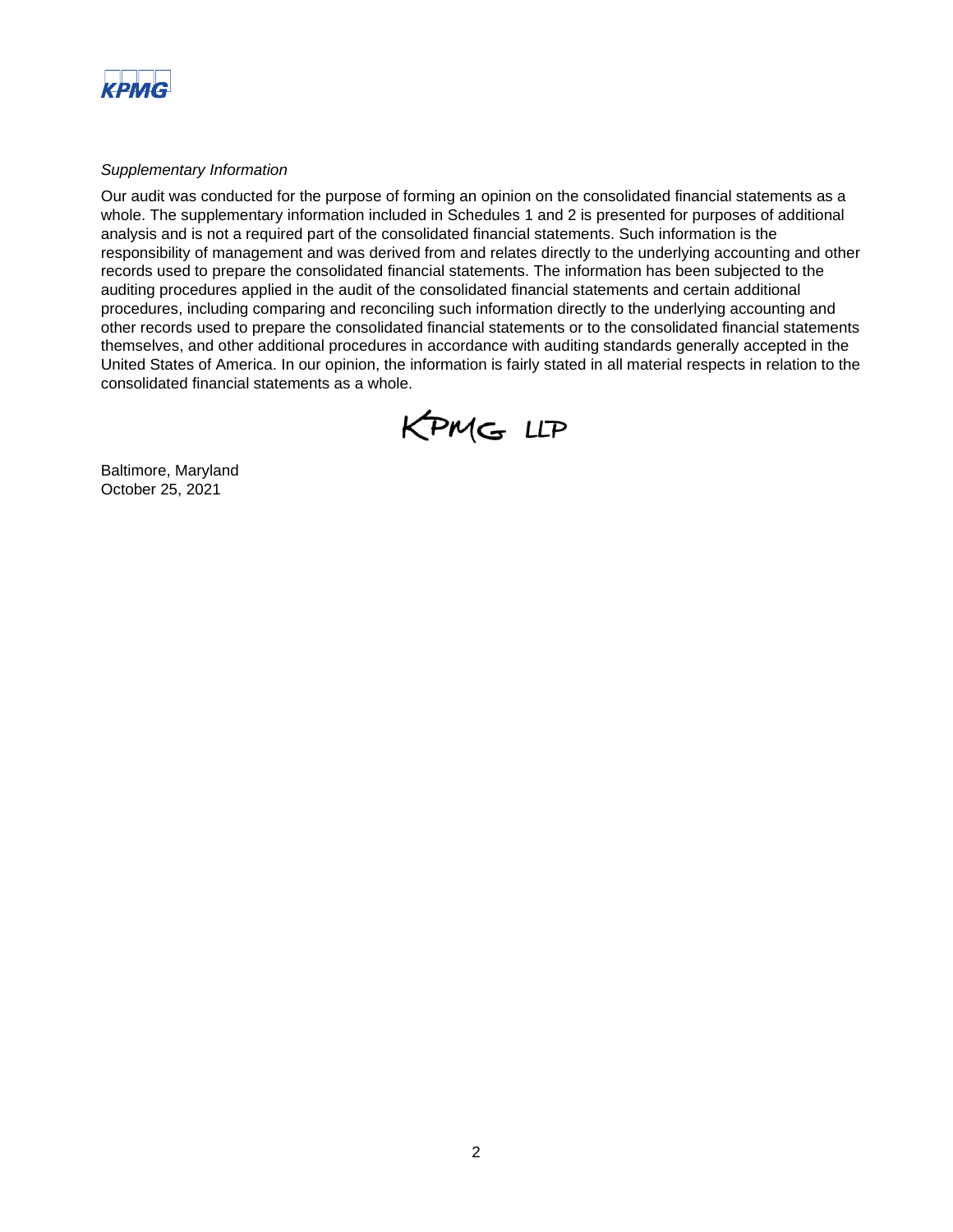Consolidated Balance Sheets

June 30, 2021 and 2020

(Dollars in thousands)

| <b>Assets</b>                                    | 2021      | 2020      |
|--------------------------------------------------|-----------|-----------|
| Current assets:                                  |           |           |
| \$<br>Cash and cash equivalents                  | 310,153   | 251,832   |
| Investments                                      | 436,122   | 470,176   |
| Assets limited as to use, current portion        | 59,894    | 81,346    |
| Patient service receivables                      | 170,800   | 151,707   |
| Other receivables                                | 4,707     | 10,253    |
| Inventory                                        | 49,268    | 44,020    |
| Prepaid expenses                                 | 21,210    | 22,683    |
| Pledges receivable, current portion              | 3,895     | 3,386     |
| Total current assets                             | 1,056,049 | 1,035,403 |
| Board-designated investments                     | 169,680   | 191,964   |
| Long-term investments                            | 583,950   | 398,330   |
| Donor-restricted investments                     | 70,320    | 58,174    |
| Reinsurance recovery receivable                  | 16,980    | 11,138    |
| Assets limited as to use, net of current portion | 94,976    | 68,743    |
| Pledges receivable, net of current portion       | 5,882     | 7,681     |
| Property and equipment, net                      | 764,121   | 714,010   |
| Prepaid pension asset                            | 16,898    |           |
| Beneficial interest in split-interest agreement  | 5,294     | 4,792     |
| Investment in unconsolidated affiliates          | 47,293    | 41,450    |
| Operating lease right-of-use assets, net         | 39,520    |           |
| Other assets, net                                | 96,243    | 82,816    |
| \$<br>Total assets                               | 2,967,206 | 2,614,501 |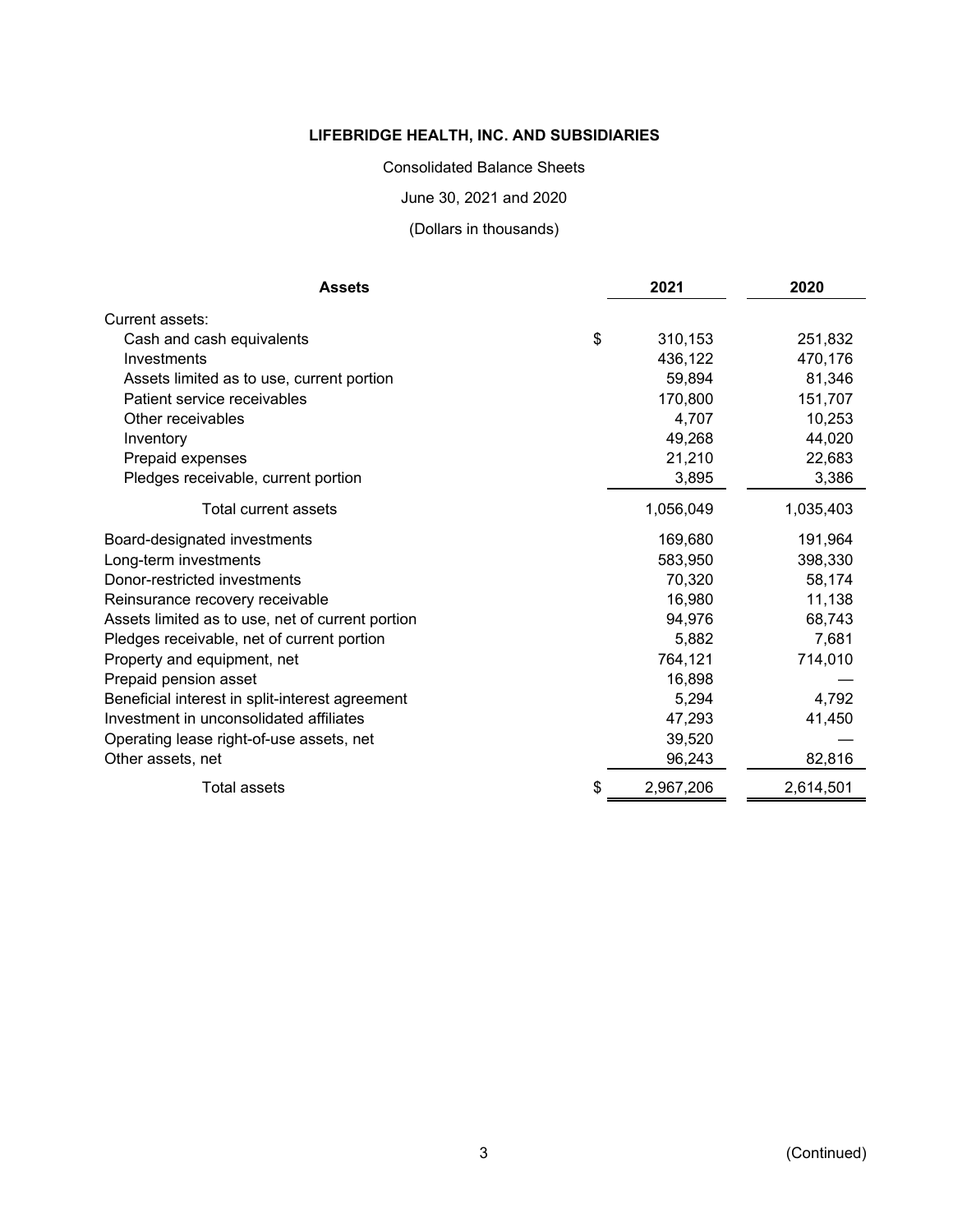Consolidated Balance Sheets

June 30, 2021 and 2020

(Dollars in thousands)

| <b>Liabilities and Net Assets</b>                    | 2021            | 2020      |
|------------------------------------------------------|-----------------|-----------|
| Current liabilities:                                 |                 |           |
| Accounts payable and accrued liabilities             | \$<br>152,067   | 115,082   |
| Accrued salaries, wages and benefits                 | 124,972         | 110,853   |
| Advances from third-party payors                     | 217,528         | 235,588   |
| Current portion of long-term debt and finance lease  |                 |           |
| obligations, net                                     | 28,009          | 24,501    |
| Current portion of operating lease liabilities       | 10,266          |           |
| Other current liabilities                            | 39,545          | 41,129    |
| <b>Total current liabilities</b>                     | 572,387         | 527,153   |
| Other long-term liabilities                          | 126,291         | 178,107   |
| Operating lease liabilities                          | 29,507          |           |
| Long-term debt and finance lease obligations, net    | 619,481         | 592,211   |
| <b>Total liabilities</b>                             | 1,347,666       | 1,297,471 |
| Net assets:                                          |                 |           |
| Net assets without donor restrictions                | 1,514,159       | 1,222,796 |
| Noncontrolling interest in consolidated subsidiaries | 19,990          | 20,201    |
| Total net assets without donor restrictions          | 1,534,149       | 1,242,997 |
| Net assets with donor restrictions                   | 85,391          | 74,033    |
| Total net assets                                     | 1,619,540       | 1,317,030 |
| Total liabilities and net assets                     | \$<br>2,967,206 | 2,614,501 |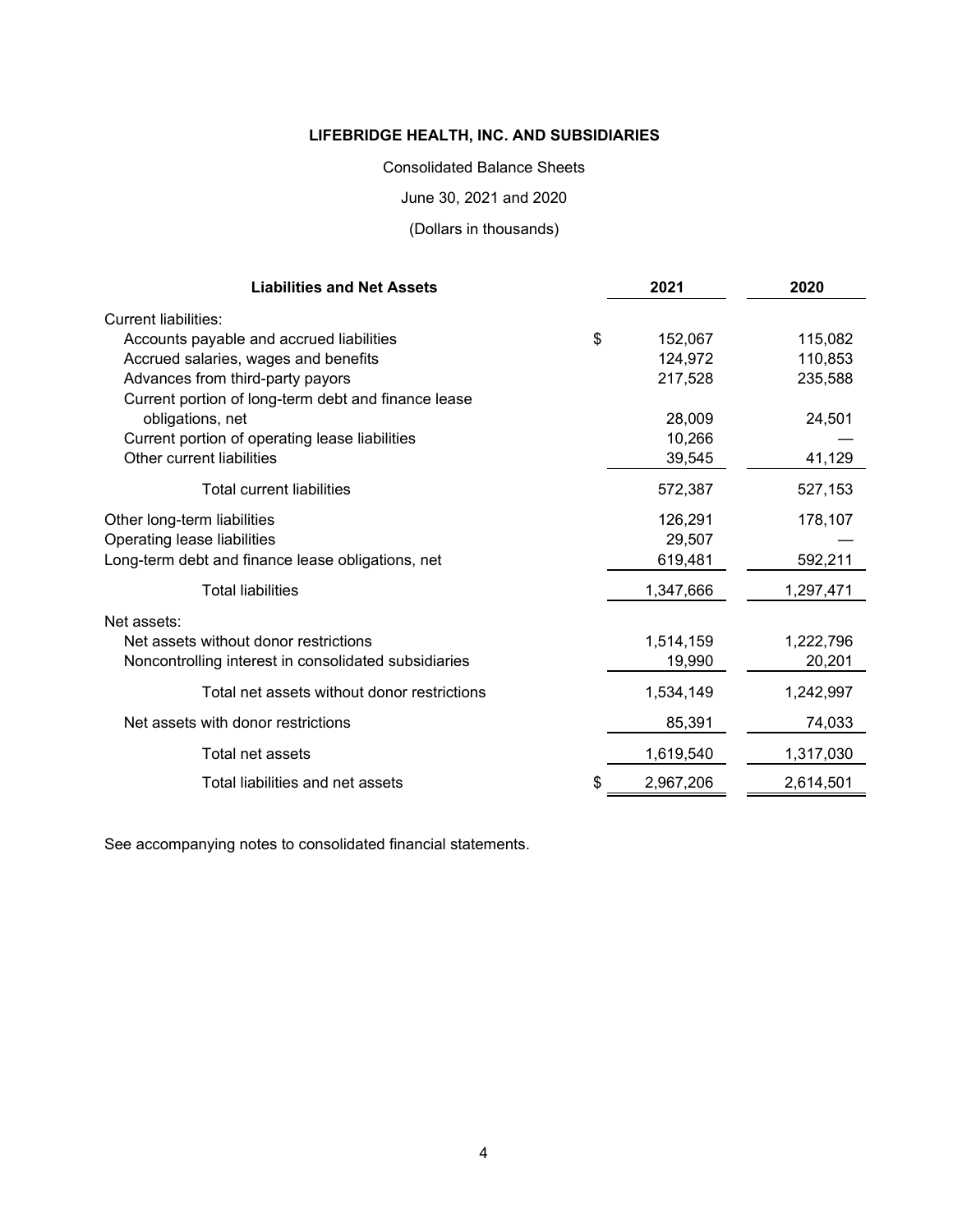Consolidated Statements of Operations

Years ended June 30, 2021 and 2020

# (Dollars in thousands)

| Unrestricted revenues, gains and other support:<br>\$<br>Patient service revenue<br>1,651,021<br>1,532,608<br>Net assets released from restrictions used for operations<br>3,989<br>3,955<br>Other operating revenue<br>144,150<br>125,642<br>Total operating revenues<br>1,799,160<br>1,662,205<br>Expenses:<br>980,002<br>Salaries and employee benefits<br>928,375<br>300,543<br>263,453<br><b>Supplies</b><br><b>Purchased services</b><br>316,487<br>286,696<br>Depreciation and amortization<br>98,115<br>89,160<br>34,605<br>Repairs and maintenance<br>31,660<br>Interest<br>23,092<br>25,430<br>1,752,844<br>1,624,774<br>Total expenses<br>46,316<br>37,431<br>Operating income<br>Other income (loss), net:<br>Investment income<br>185,606<br>37,815<br>Other<br>39<br>6,684<br>Loss on refinancing of debt<br>(1, 289)<br>(2,954)<br>184,356<br>Total other income, net<br>41,545<br>230,672<br>78,976<br>Excess of revenues over expenses<br>Net assets released from restrictions used for the purchases<br>of property and equipment<br>3,051<br>1,647<br>210<br>Net change in value of beneficial interest in split-interest agreement<br>51<br>Adjustment to pension liability<br>58,753<br>(26, 795)<br>Change in accounting principle<br>1,449<br>Other<br>(2,824)<br>(1,664)<br>\$<br>52,374<br>Increase in unrestricted net assets<br>291,152 |  | 2021 | 2020 |
|---------------------------------------------------------------------------------------------------------------------------------------------------------------------------------------------------------------------------------------------------------------------------------------------------------------------------------------------------------------------------------------------------------------------------------------------------------------------------------------------------------------------------------------------------------------------------------------------------------------------------------------------------------------------------------------------------------------------------------------------------------------------------------------------------------------------------------------------------------------------------------------------------------------------------------------------------------------------------------------------------------------------------------------------------------------------------------------------------------------------------------------------------------------------------------------------------------------------------------------------------------------------------------------------------------------------------------------------------------------------|--|------|------|
|                                                                                                                                                                                                                                                                                                                                                                                                                                                                                                                                                                                                                                                                                                                                                                                                                                                                                                                                                                                                                                                                                                                                                                                                                                                                                                                                                                     |  |      |      |
|                                                                                                                                                                                                                                                                                                                                                                                                                                                                                                                                                                                                                                                                                                                                                                                                                                                                                                                                                                                                                                                                                                                                                                                                                                                                                                                                                                     |  |      |      |
|                                                                                                                                                                                                                                                                                                                                                                                                                                                                                                                                                                                                                                                                                                                                                                                                                                                                                                                                                                                                                                                                                                                                                                                                                                                                                                                                                                     |  |      |      |
|                                                                                                                                                                                                                                                                                                                                                                                                                                                                                                                                                                                                                                                                                                                                                                                                                                                                                                                                                                                                                                                                                                                                                                                                                                                                                                                                                                     |  |      |      |
|                                                                                                                                                                                                                                                                                                                                                                                                                                                                                                                                                                                                                                                                                                                                                                                                                                                                                                                                                                                                                                                                                                                                                                                                                                                                                                                                                                     |  |      |      |
|                                                                                                                                                                                                                                                                                                                                                                                                                                                                                                                                                                                                                                                                                                                                                                                                                                                                                                                                                                                                                                                                                                                                                                                                                                                                                                                                                                     |  |      |      |
|                                                                                                                                                                                                                                                                                                                                                                                                                                                                                                                                                                                                                                                                                                                                                                                                                                                                                                                                                                                                                                                                                                                                                                                                                                                                                                                                                                     |  |      |      |
|                                                                                                                                                                                                                                                                                                                                                                                                                                                                                                                                                                                                                                                                                                                                                                                                                                                                                                                                                                                                                                                                                                                                                                                                                                                                                                                                                                     |  |      |      |
|                                                                                                                                                                                                                                                                                                                                                                                                                                                                                                                                                                                                                                                                                                                                                                                                                                                                                                                                                                                                                                                                                                                                                                                                                                                                                                                                                                     |  |      |      |
|                                                                                                                                                                                                                                                                                                                                                                                                                                                                                                                                                                                                                                                                                                                                                                                                                                                                                                                                                                                                                                                                                                                                                                                                                                                                                                                                                                     |  |      |      |
|                                                                                                                                                                                                                                                                                                                                                                                                                                                                                                                                                                                                                                                                                                                                                                                                                                                                                                                                                                                                                                                                                                                                                                                                                                                                                                                                                                     |  |      |      |
|                                                                                                                                                                                                                                                                                                                                                                                                                                                                                                                                                                                                                                                                                                                                                                                                                                                                                                                                                                                                                                                                                                                                                                                                                                                                                                                                                                     |  |      |      |
|                                                                                                                                                                                                                                                                                                                                                                                                                                                                                                                                                                                                                                                                                                                                                                                                                                                                                                                                                                                                                                                                                                                                                                                                                                                                                                                                                                     |  |      |      |
|                                                                                                                                                                                                                                                                                                                                                                                                                                                                                                                                                                                                                                                                                                                                                                                                                                                                                                                                                                                                                                                                                                                                                                                                                                                                                                                                                                     |  |      |      |
|                                                                                                                                                                                                                                                                                                                                                                                                                                                                                                                                                                                                                                                                                                                                                                                                                                                                                                                                                                                                                                                                                                                                                                                                                                                                                                                                                                     |  |      |      |
|                                                                                                                                                                                                                                                                                                                                                                                                                                                                                                                                                                                                                                                                                                                                                                                                                                                                                                                                                                                                                                                                                                                                                                                                                                                                                                                                                                     |  |      |      |
|                                                                                                                                                                                                                                                                                                                                                                                                                                                                                                                                                                                                                                                                                                                                                                                                                                                                                                                                                                                                                                                                                                                                                                                                                                                                                                                                                                     |  |      |      |
|                                                                                                                                                                                                                                                                                                                                                                                                                                                                                                                                                                                                                                                                                                                                                                                                                                                                                                                                                                                                                                                                                                                                                                                                                                                                                                                                                                     |  |      |      |
|                                                                                                                                                                                                                                                                                                                                                                                                                                                                                                                                                                                                                                                                                                                                                                                                                                                                                                                                                                                                                                                                                                                                                                                                                                                                                                                                                                     |  |      |      |
|                                                                                                                                                                                                                                                                                                                                                                                                                                                                                                                                                                                                                                                                                                                                                                                                                                                                                                                                                                                                                                                                                                                                                                                                                                                                                                                                                                     |  |      |      |
|                                                                                                                                                                                                                                                                                                                                                                                                                                                                                                                                                                                                                                                                                                                                                                                                                                                                                                                                                                                                                                                                                                                                                                                                                                                                                                                                                                     |  |      |      |
|                                                                                                                                                                                                                                                                                                                                                                                                                                                                                                                                                                                                                                                                                                                                                                                                                                                                                                                                                                                                                                                                                                                                                                                                                                                                                                                                                                     |  |      |      |
|                                                                                                                                                                                                                                                                                                                                                                                                                                                                                                                                                                                                                                                                                                                                                                                                                                                                                                                                                                                                                                                                                                                                                                                                                                                                                                                                                                     |  |      |      |
|                                                                                                                                                                                                                                                                                                                                                                                                                                                                                                                                                                                                                                                                                                                                                                                                                                                                                                                                                                                                                                                                                                                                                                                                                                                                                                                                                                     |  |      |      |
|                                                                                                                                                                                                                                                                                                                                                                                                                                                                                                                                                                                                                                                                                                                                                                                                                                                                                                                                                                                                                                                                                                                                                                                                                                                                                                                                                                     |  |      |      |
|                                                                                                                                                                                                                                                                                                                                                                                                                                                                                                                                                                                                                                                                                                                                                                                                                                                                                                                                                                                                                                                                                                                                                                                                                                                                                                                                                                     |  |      |      |
|                                                                                                                                                                                                                                                                                                                                                                                                                                                                                                                                                                                                                                                                                                                                                                                                                                                                                                                                                                                                                                                                                                                                                                                                                                                                                                                                                                     |  |      |      |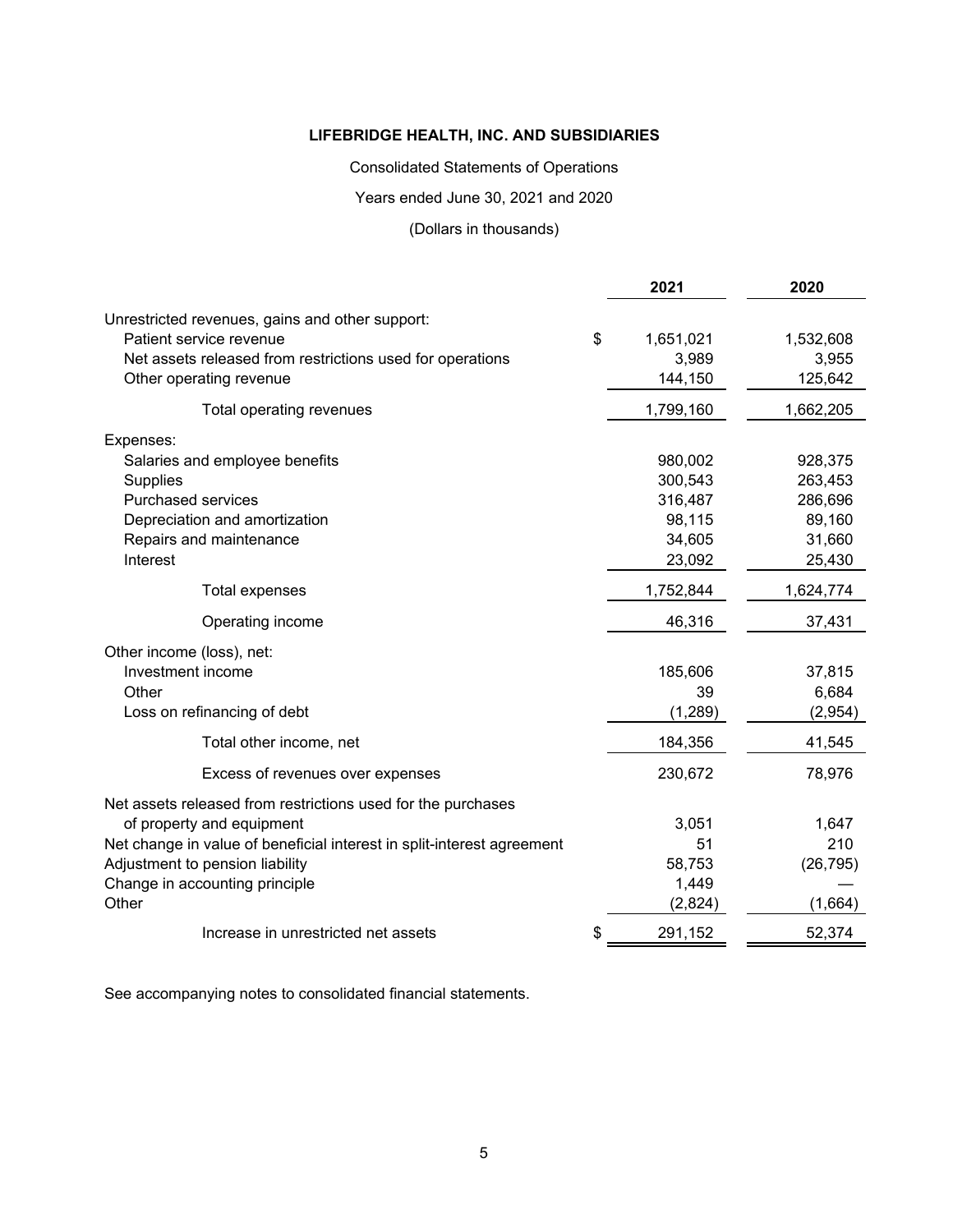Consolidated Statements of Changes in Net Assets

Years ended June 30, 2021 and 2020

(Dollars in thousands)

|                                                                                                                           | <b>Without donor</b><br>restrictions | <b>With donor</b><br>restrictions | <b>Total</b><br>net assets  |
|---------------------------------------------------------------------------------------------------------------------------|--------------------------------------|-----------------------------------|-----------------------------|
| Net assets at June 30, 2019                                                                                               | \$<br>1,190,623                      | 71,913                            | 1,262,536                   |
| Excess of revenues over expenses<br>Unrealized gain on investments<br>Net assets released from restrictions used for      | 78,976                               | 476                               | 78,976<br>476               |
| the purchase of property and equipment<br>Restricted gifts and bequests<br>Net assets released from restrictions used for | 1,647                                | (1,647)<br>7,384                  | 7,384                       |
| operations<br>Net change in value of beneficial interest in                                                               |                                      | (3,955)                           | (3,955)                     |
| split-interest agreement<br>Adjustment to pension liability<br>Other                                                      | 210<br>(26, 795)<br>(1,664)          | (187)<br>49                       | 23<br>(26, 795)<br>(1,615)  |
| Change in net assets                                                                                                      | 52,374                               | 2,120                             | 54,494                      |
| Net assets at June 30, 2020                                                                                               | 1,242,997                            | 74,033                            | 1,317,030                   |
| Excess of revenues over expenses<br>Unrealized gain on investments<br>Net assets released from restrictions used for      | 230,672                              | 9,247                             | 230,672<br>9,247            |
| the purchase of property and equipment<br>Restricted gifts and bequests<br>Net assets released from restrictions used for | 3,051                                | (3,051)<br>7,536                  | 7,536                       |
| operations<br>Net change in value of beneficial interest in<br>split-interest agreement                                   | 51                                   | (3,989)<br>688                    | (3,989)<br>739              |
| Adjustment to pension liability<br>Change in accounting principle<br>Other                                                | 58,753<br>1,449<br>(2,824)           | 927                               | 58,753<br>1,449<br>(1, 897) |
| Change in net assets                                                                                                      | 291,152                              | 11,358                            | 302,510                     |
| Net assets at June 30, 2021                                                                                               | \$<br>1,534,149                      | 85,391                            | 1,619,540                   |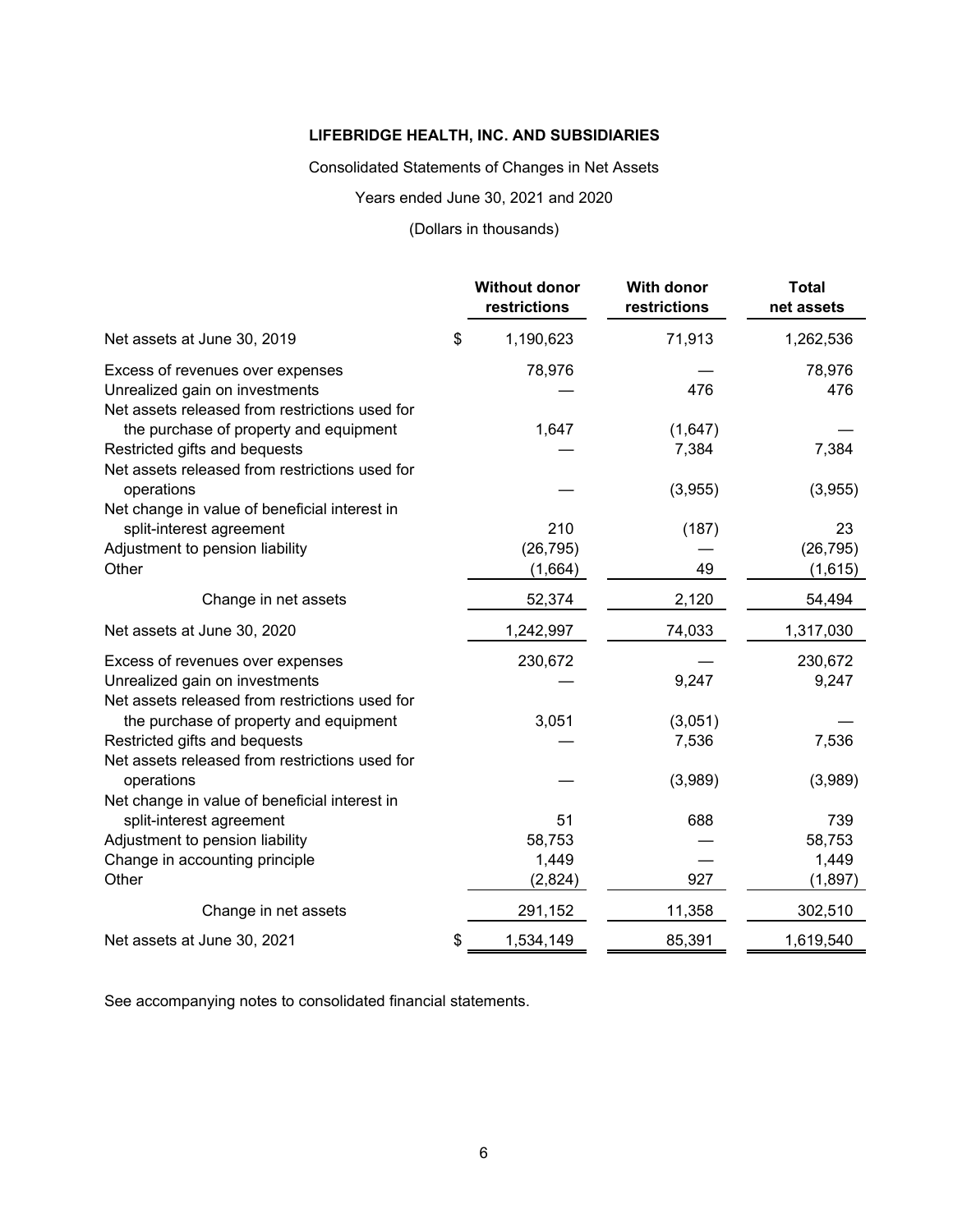Consolidated Statements of Cash Flows

Years ended June 30, 2021 and 2020

(Dollars in thousands)

|                                                                                             | 2021          | 2020       |
|---------------------------------------------------------------------------------------------|---------------|------------|
| Cash flows from operating activities:                                                       |               |            |
| Change in net assets                                                                        | \$<br>302,510 | 54,494     |
| Adjustments to reconcile change in net assets to net cash provided by operating activities: |               |            |
| Depreciation and amortization                                                               | 98,115        | 89,160     |
| Adjustment to pension liability                                                             | (58, 753)     | 26,795     |
| Realized and unrealized gains on investments, net                                           | (168, 936)    | (19, 949)  |
| Restricted gifts and bequests                                                               | (7, 536)      | (7, 384)   |
| Change in beneficial interest of split-interest agreement                                   | (502)         | 205        |
| Earnings on investments in unconsolidated affiliates                                        | (27, 316)     | 111        |
| Distributions from unconsolidated affiliates                                                | 21,685        | 6,536      |
| Distributions to noncontrolling interest owners                                             | 2,355         | 1,381      |
| Amortization of deferred financing costs and discounts                                      | 1,443         | 1,604      |
| Inherent contribution                                                                       |               | (6, 716)   |
| Impact of change in accounting principle                                                    | (1, 449)      |            |
| Loss on refinancing of debt                                                                 | 1,289         | 2,954      |
| Change in operating assets and liabilities:                                                 |               |            |
| Decrease (increase) in patient service receivables, net                                     | (19,093)      | 19,538     |
| Decrease in other receivables                                                               | 5,546         | 10,963     |
| Decrease (increase) in pledges receivable                                                   | 1,290         | (659)      |
| Increase in inventory                                                                       | (5,248)       | (6,045)    |
| Decrease (increase) in prepaid expenses                                                     | 1,473         | (446)      |
| Decrease (increase) in reinsurance recovery receivable                                      | (5,842)       | 10,263     |
| Increase in other assets                                                                    | (7, 193)      | (9,375)    |
| Increase in accounts payable and accrued liabilities, and accrued                           |               |            |
| salaries, wages, and benefits                                                               | 53,367        | 23,550     |
| Increase (decrease) in advances from third-party payors                                     | (18,060)      | 196,092    |
| Increase in other current and long-term liabilities                                         | 10,637        | 25,636     |
| Net cash provided by operating activities                                                   | 179,782       | 418,708    |
| Cash flows from investing activities:                                                       |               |            |
| Change in investments and assets limited as to use                                          | 23,845        | (262, 203) |
| Investment in unconsolidated affiliates                                                     | (212)         | (396)      |
| Purchases of property and equipment                                                         | (119, 118)    | (98, 439)  |
| Purchases of alternative investments                                                        | (2, 424)      | (28, 893)  |
| Proceeds from sales of alternative investments                                              | 2,462         | 8,426      |
| Net cash used in investing activities                                                       | (95, 447)     | (381, 505) |
| Cash flows from financing activities:                                                       |               |            |
| Payment on debt and finance lease obligations                                               | (43, 884)     | (99, 423)  |
| Proceeds from issuance of debt                                                              | 13,845        | 133,789    |
| Distributions to noncontrolling interest owners                                             | (2,355)       | (1, 381)   |
| Restricted gifts and bequests                                                               | 7,536         | 7,384      |
|                                                                                             |               |            |
| Net cash provided by (used in) financing activities                                         | (24, 858)     | 40,369     |
| Net increase in cash and cash equivalents and restricted cash                               | 59,477        | 77,572     |
| Cash and cash equivalents and restricted cash:                                              |               |            |
| Beginning of year                                                                           | 267,353       | 189,781    |
| End of year                                                                                 | \$<br>326,830 | 267,353    |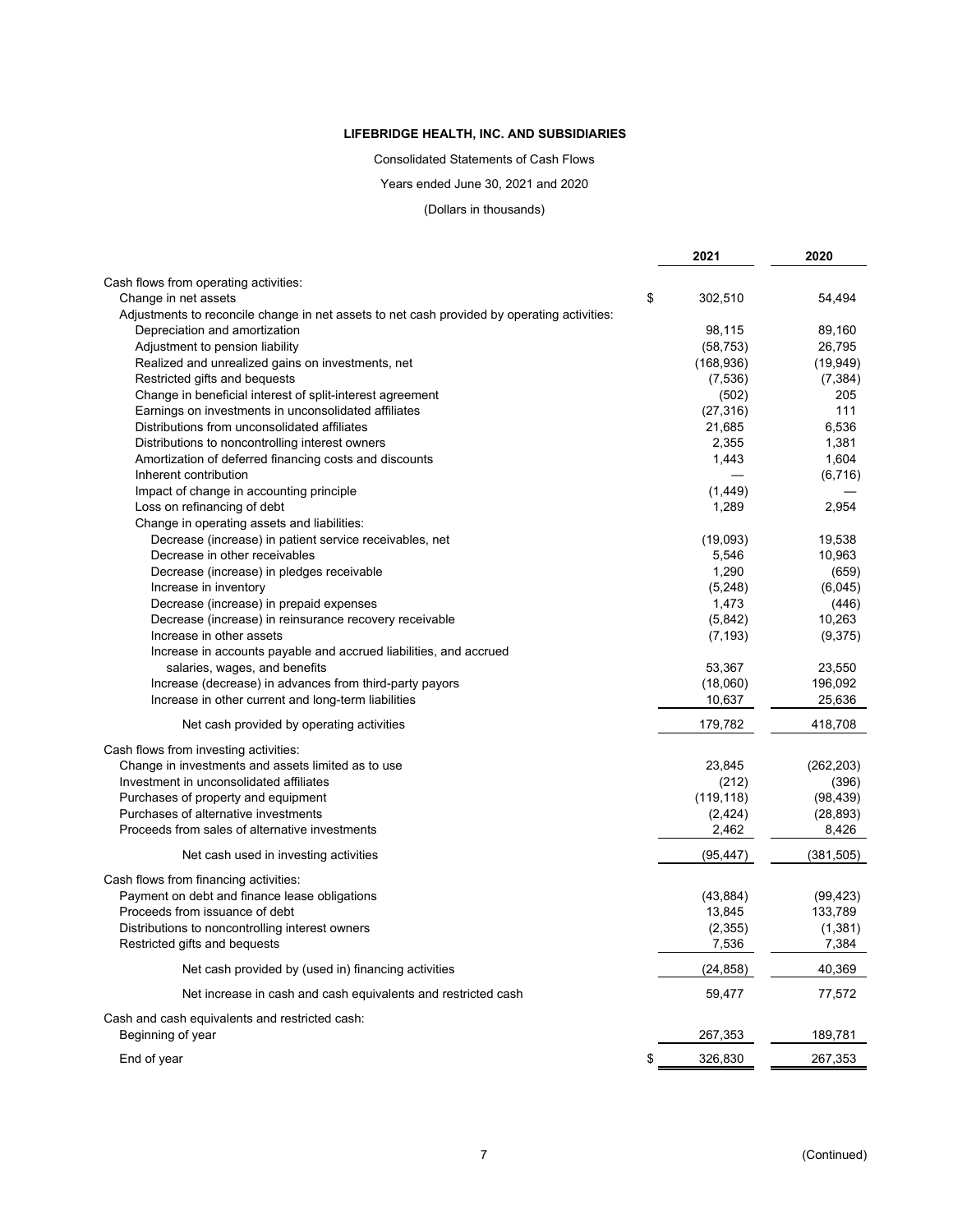Consolidated Statements of Cash Flows

Years ended June 30, 2021 and 2020

# (Dollars in thousands)

|                                                                           |    | 2021    | 2020           |
|---------------------------------------------------------------------------|----|---------|----------------|
| Supplemental cash flow disclosures:                                       |    |         |                |
| Cash paid during the year for interest                                    | \$ | 24.704  | 24,819         |
| Cash paid during the year for income taxes                                |    | 628     | 300            |
| Accounts payable related to purchase of property and equipment            |    | 8,130   | 5,867          |
| Acquisition of Grace Medical Center                                       |    |         | see footnote 3 |
| Impact of adoption of ASC 842                                             |    | 75,000  |                |
| Reconciliation of ending cash and cash equivalents and restricted cash to |    |         |                |
| consolidated balance sheets:                                              |    |         |                |
| Cash and cash equivalents                                                 | \$ | 310,153 | 251,832        |
| Investments                                                               |    | 8.138   | 8,898          |
| Long-term investments                                                     |    | 8,539   | 6,623          |
| Cash and cash equivalents and restricted cash                             | S  | 326,830 | 267,353        |
|                                                                           |    |         |                |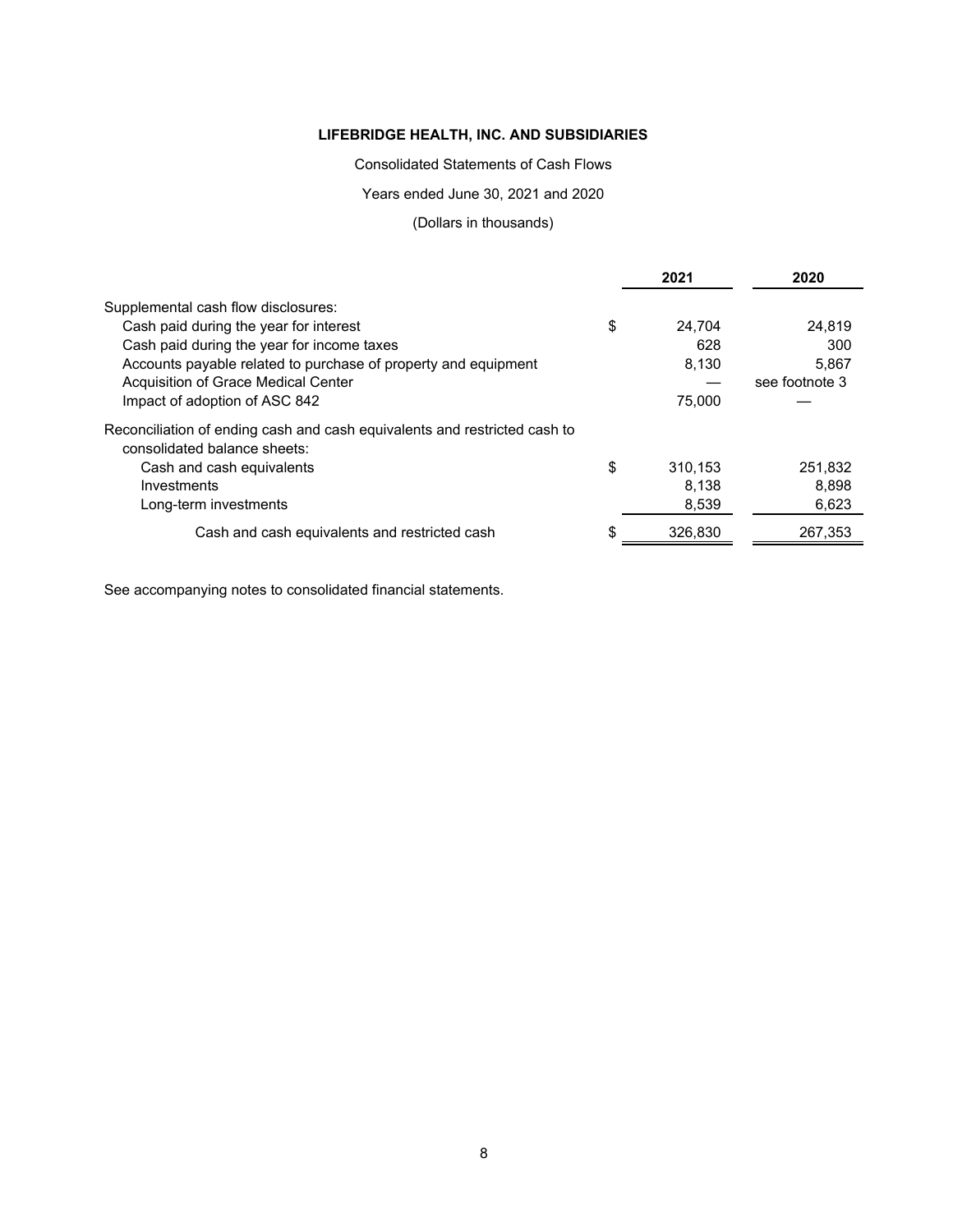Notes to Consolidated Financial Statements June 30, 2021 and 2020 (Dollars in thousands)

# **(1) Organization**

On October 1, 1998, Sinai Health System, Inc. merged with Northwest Health System, Inc. to form LifeBridge Health, Inc. (LifeBridge). LifeBridge is a not-for-profit, nonstock Maryland Corporation.

LifeBridge's subsidiaries include Sinai Hospital of Baltimore, Inc. (Sinai); Northwest Hospital Center, Inc. (Northwest); Carroll Hospital Center (Carroll); Levindale Hebrew Geriatric Center and Hospital, Inc. (Levindale); Baltimore Child Abuse Center (BCAC); Children's Hospital of Baltimore City, Inc.; The Baltimore Jewish Health Foundation, Inc. (BJHF); The Baltimore Jewish Eldercare Foundation, Inc. (BJEF); Children's Hospital at Sinai Foundation, Inc. (CHSF); LifeBridge Anesthesia Associates, LLC (LAA); LifeBridge Insurance Company, Ltd. (LifeBridge Insurance); Courtland Gardens Nursing and Rehabilitation Center, Inc. (Courtland); LifeBridge Investments, Inc. (Investments); LifeBridge Health ACO, LLC; LifeBridge Physician Network, LLC; 8600 Liberty Road, LLC; and LifeBridge 23 Crossroads Drive Medical Office Building, LLC. Except for LifeBridge Insurance and Investments, all of the entities named above are not-for-profit and tax-exempt. Sinai and Levindale are constituent agencies of THE ASSOCIATED: Jewish Community Federation of Baltimore, Inc. (AJCF), a charitable corporation.

Effective November 1, 2019, Grace Medical Center (Grace) became a subsidiary of LifeBridge. The acquisition of Grace by LifeBridge is further discussed in note 3.

Investments is a for-profit corporation that holds, directly and indirectly, interests in a variety of for-profit businesses. Investments' wholly owned subsidiaries include:

- *Practice Dynamics, Inc.*
- *LifeBridge Health and Fitness, LLC*
- *Sinai Eldersburg Real Estate, LLC*
- *General Surgery Specialists, LLC*
- *BW Primary Care, LLC*
- *LifeBridge Community Practices, LLC*
- *The Center for Urologic Specialties, LLC*
- *LifeBridge Community Physicians, Inc. (Community Physicians)*

Investments also holds interests in numerous other health-related businesses.

Community Physicians is a for-profit corporation that provides physician and related services through numerous subsidiaries.

Carroll is a not-for-profit, nonstock Maryland corporation. The accompanying consolidated financial statements include the accounts of Carroll and its wholly or partially owned subsidiaries.

Wholly owned subsidiaries of Carroll include Carroll Hospital Center Foundation, Inc. (Carroll Foundation); Carroll Hospice, Inc. (CH); Carroll Regional Cancer Center Physicians, LLC (CRCCP); and Carroll Hospital Center MOB Investment, LLC. Carroll also holds interests in various health-related companies.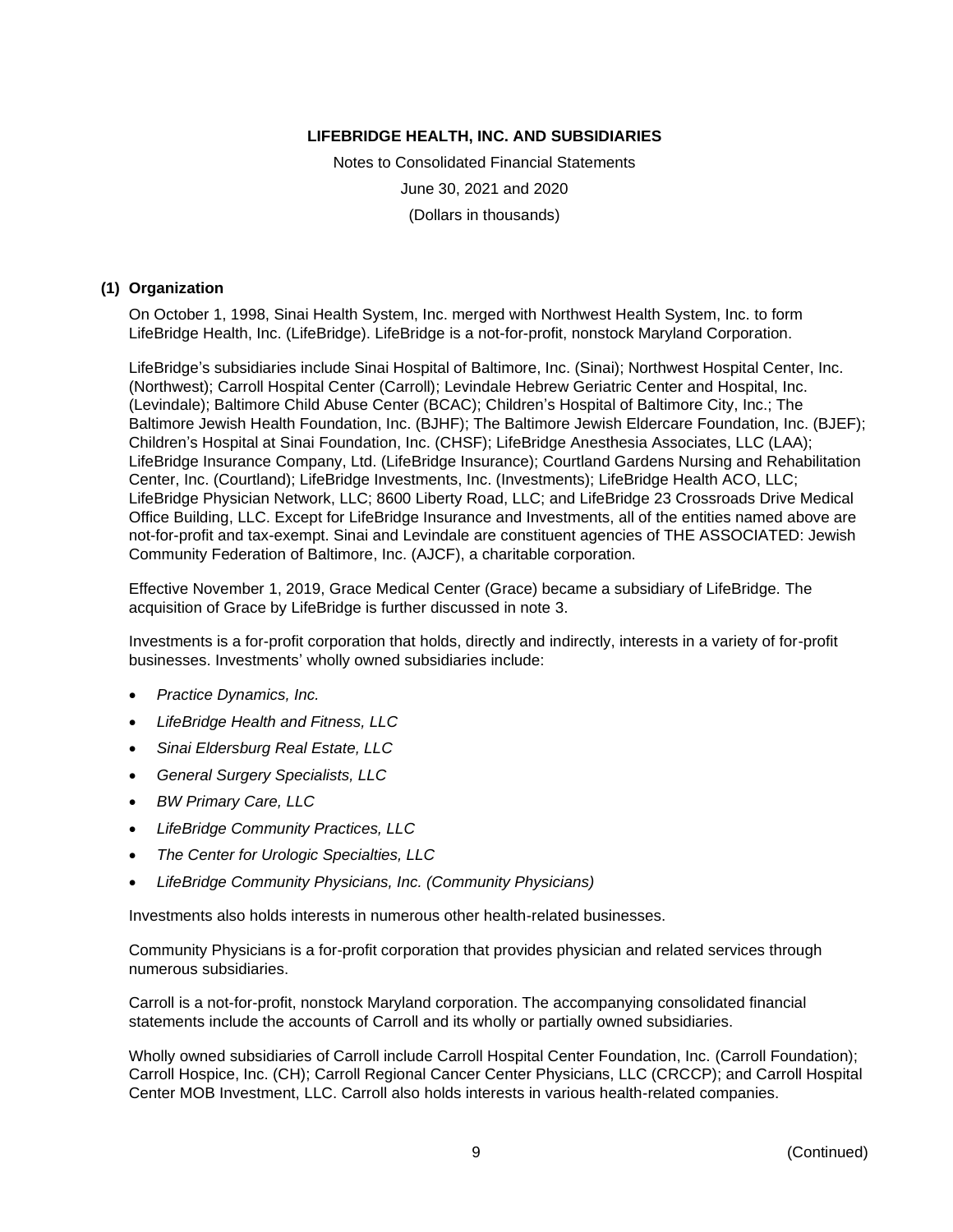Notes to Consolidated Financial Statements June 30, 2021 and 2020 (Dollars in thousands)

Carroll County Med-Services, Inc. (CCMS) is a wholly owned, for-profit subsidiary of CCHS that is involved in real estate holdings, physician services, and other activities and also maintains ownership interests in various joint ventures. Wholly owned subsidiaries of CCMS include: Carroll Health Group, LLC; Carroll PHO, LLC; and Carroll ACO, LLC. CCMS also holds interests in various health-related companies.

# **(2) Significant Accounting Policies**

# *(a) Basis of Presentation*

The consolidated financial statements are prepared on the accrual basis of accounting in accordance with accounting principles generally accepted in the United States of America. All controlled and direct member entities are consolidated. The accompanying consolidated financial statements include the accounts of LifeBridge Health, Inc. and subsidiaries (the Corporation). All entities where the Corporation exercises significant influence, but does not have control, are accounted for under the equity method. All other unconsolidated entities are accounted for under the cost method. All significant intercompany accounts and transactions have been eliminated.

# *(b) Cash and Cash Equivalents*

Cash equivalents include certain investments in highly liquid debt instruments with original maturities of three months or less at the date of purchase.

# *(c) Assets Limited as to Use*

Assets limited as to use primarily consists of assets held by trustees under bond indenture agreements, a self-insured workers' compensation reserve fund, and designated assets set aside by the Board of Directors for future capital improvements, over which the Board retains control and may at its discretion subsequently use for other purposes. A portion of the designated assets set aside by the Board of Directors is contractually designated.

# *(d) Inventory*

Inventories, which consist primarily of medical supplies and pharmaceuticals, are stated at the lower of cost (using the moving average cost method of valuation) or market.

# *(e) Investments, Long-Term Investments and Donor-Restricted Investments*

The Corporation's investment portfolio is considered a trading portfolio and is classified as current or noncurrent assets based on management's intention as to use. All debt and equity securities are reported in the consolidated balance sheets at fair value, principally based on quoted market prices. Cash equivalents, as defined above, included within investments and assets limited as to use are treated as investments.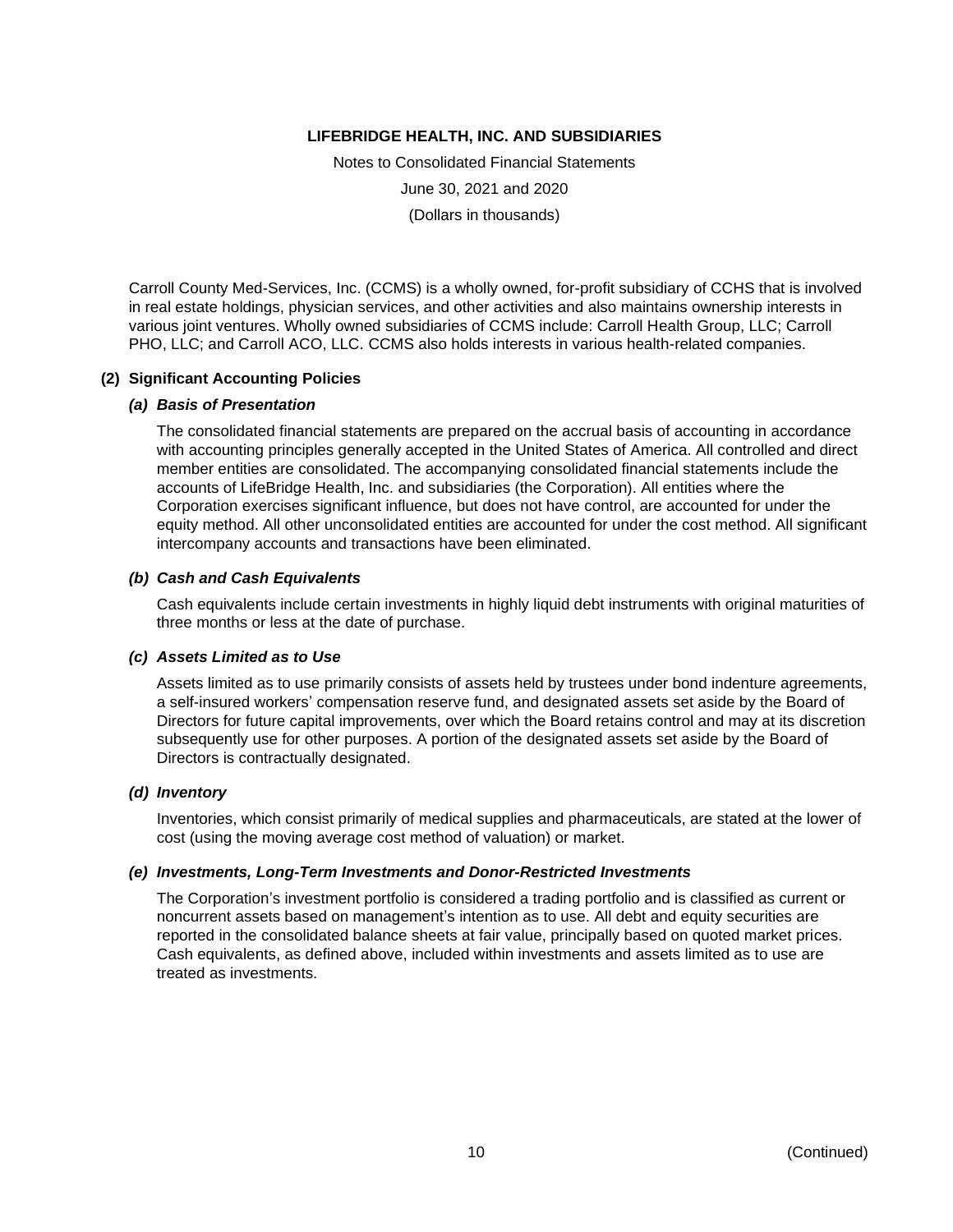Notes to Consolidated Financial Statements June 30, 2021 and 2020 (Dollars in thousands)

The Corporation has investments in alternative investments, primarily funds of hedge funds, totaling \$224,023 and \$163,030 at June 30, 2021 and 2020, respectively. These funds utilize various types of debt and equity securities and derivative instruments in their investment strategies. Also included in alternative investments are BJEF's and BJHF's funds that are invested on their behalf by the Associated Jewish Charities (AJC), an affiliate of AJCF. Alternative investments are recorded under the equity method, which is based on the net asset value (NAV) of the shares in each investment company or partnership.

Investments in unconsolidated affiliates are accounted for under the cost or equity method of accounting as appropriate and are included in other assets or investment in unconsolidated affiliates, respectively, in the consolidated balance sheets. The Corporation's equity income or loss is recognized in other operating revenue within the excess of revenue over expenses in the accompanying consolidated statements of operations.

Investments also include assets restricted by donor and assets designated by the Board of Directors for future capital improvements and other purposes over which it retains control and may, at its discretion, use for other purposes. Purchases and sales of securities are recorded on a trade-date basis.

Investment income (interest and dividends) including realized gains and losses on investment sales is reported as other income (loss), net within the excess of revenues over expenses in the accompanying consolidated statements of operations and changes in net assets unless the income or loss is restricted by the donor or law. Investment income on funds held in trust for self-insurance purposes is included in other operating revenue. Investment income and net gains (losses) that are restricted by the donor are recorded as a component of changes in net assets with donor restrictions, in accordance with donor-imposed restrictions. Realized gains and losses are determined based on the specific security's original purchase price. Unrealized gains and losses are included in other income, net within the excess of revenue over expenses.

Accounting Standards Codification (ASC) Topic 820, *Fair Value Measurements and Disclosures*, establishes a fair value hierarchy that prioritizes the inputs to valuation techniques used to measure fair value. The hierarchy gives the highest priority to unadjusted quoted prices in active markets for identical assets or liabilities (Level 1 measurements) and lowest priority to measurements involving significant unobservable inputs (Level 3 measurements). The three levels of the fair value hierarchy are as follows:

- Level 1 Inputs Unadjusted quoted prices in active markets for identical assets or liabilities accessible to the reporting entity at the measurement date
- Level 2 Inputs Other than quoted prices included in Level 1 inputs that are observable for the asset or liability, either directly or indirectly, for substantially the full term of the asset or liability
- Level 3 Inputs Unobservable inputs for the asset or liability used to measure fair value to the extent that observable inputs are not available, thereby allowing for situations in which there is little, if any, market activity for the asset or liability at measurement date.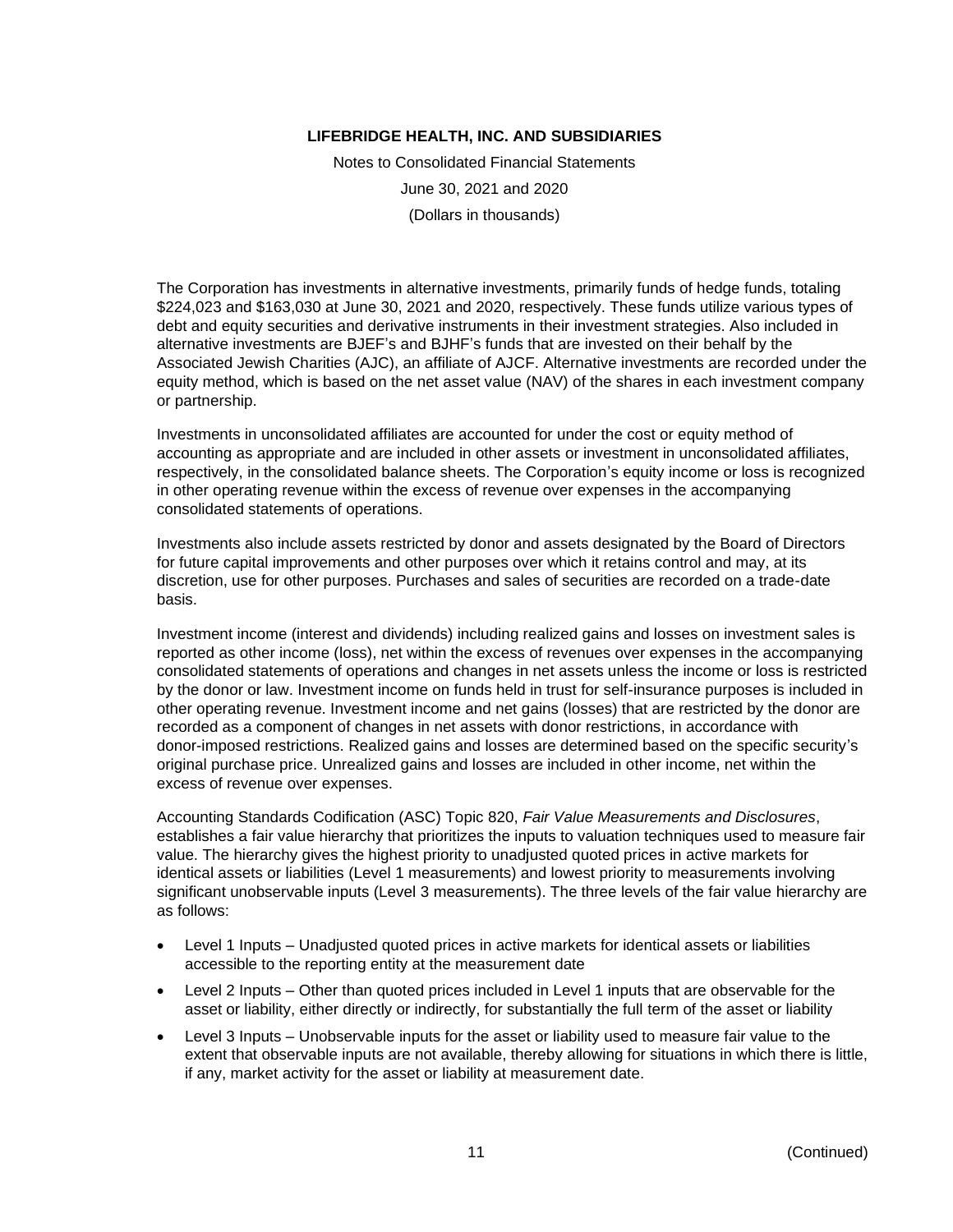Notes to Consolidated Financial Statements June 30, 2021 and 2020 (Dollars in thousands)

The hierarchy requires the use of observable market data when available. Assets and liabilities are classified in their entirety based on the lowest-level input that is significant to the fair value measurements.

# *(f) Property and Equipment*

Property and equipment acquisitions are recorded at cost. Depreciation is provided over the estimated useful life of each class of depreciable assets and is computed using the straight-line method. Equipment under capital lease obligations is amortized on the straight-line method over the shorter of the period of the lease term or the estimated useful life of the equipment. Maintenance and repair costs are expensed as incurred. Interest cost incurred on borrowed funds during the period of construction of capital assets is capitalized as a component of the cost of acquiring those assets.

Gifts of long-lived assets such as land, buildings, or equipment are reported as unrestricted support and are excluded from the excess of revenues over expenses, unless explicit donor stipulations specify how the donated assets must be used. Gifts of long-lived assets with explicit restrictions that specify how the assets are to be used and gifts of cash or other assets that must be used to acquire long-lived assets are reported as restricted support. Absent explicit donor stipulations about how long those long-lived assets must be maintained, expirations of donor restrictions are reported when the donated or acquired long-lived assets are placed in service.

# *(g) Impairment of Long-Lived Assets*

Management regularly evaluates whether events or changes in circumstances have occurred that could indicate impairment in the value of long-lived assets. In accordance with the provisions of ASC Topic 360, *Property, Plant, and Equipment,* if there is an indication that the carrying value of an asset is not recoverable, the Corporation estimates the projected undiscounted cash flows, excluding interest and taxes, of the related individual entities to determine if an impairment loss should be recognized. The amount of impairment loss is determined by comparing the historical carrying value of the asset to its estimated fair value. Estimated fair value is determined through an evaluation of recent and projected financial performance of facilities using standard industry valuation techniques.

In addition to consideration of impairment upon the events or changes in circumstances described above, management regularly evaluates the remaining lives of its long-lived assets. If estimates are changed, the carrying value of affected assets is allocated over the remaining lives. In estimating the future cash flows for determining whether an asset is impaired and if expected future cash flows used in measuring assets are impaired, the Corporation groups its assets at the lowest level for which there are identifiable cash flows independent of other groups of assets. The Corporation did not record a loss on impairment during the year ended June 30, 2021 or 2020.

# *(h) Goodwill and Other Assets, Net*

Other assets consist primarily of goodwill and other intangibles related to practice acquisitions, notes receivable, and the cash surrender value of split-dollar life insurance.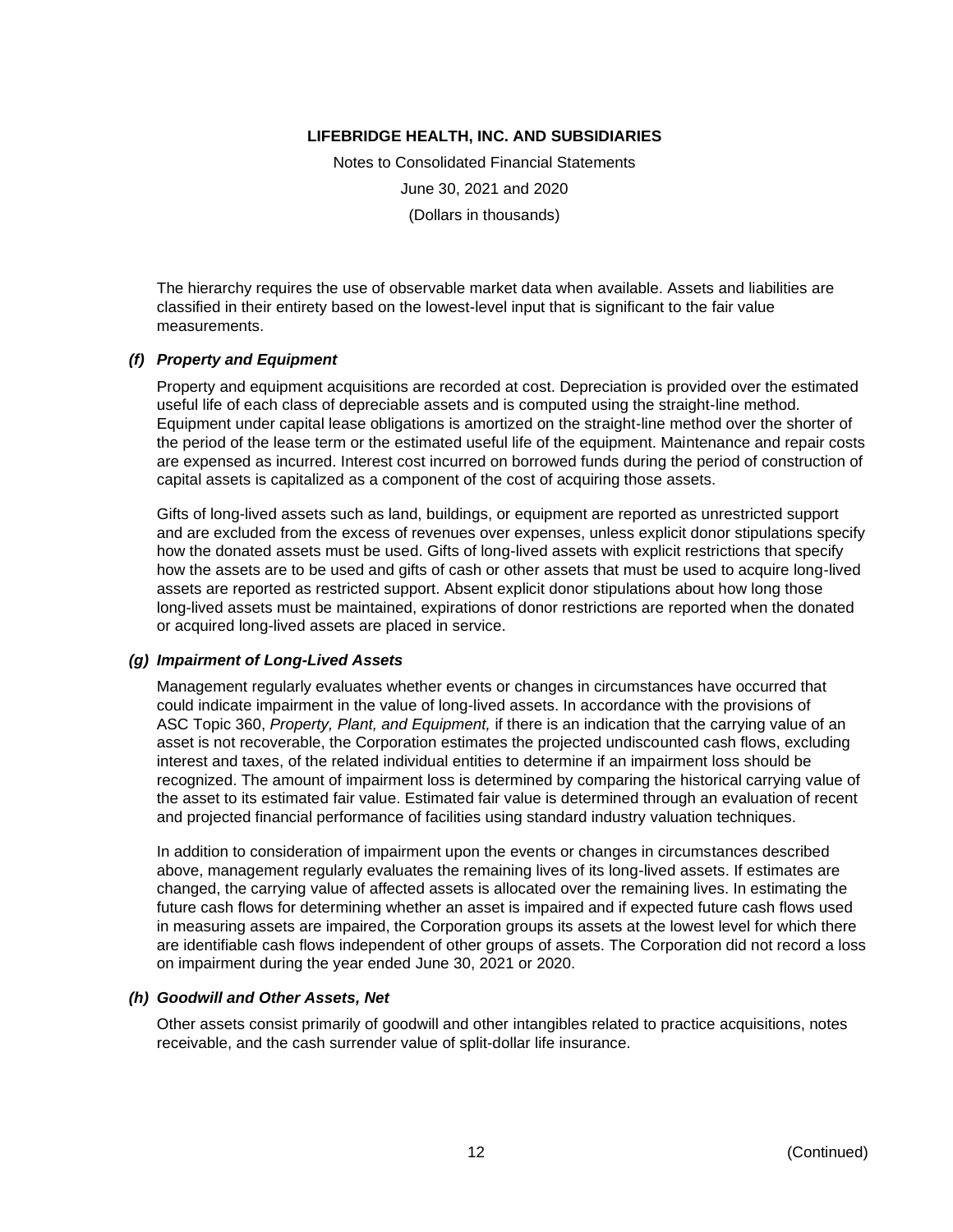Notes to Consolidated Financial Statements June 30, 2021 and 2020 (Dollars in thousands)

Goodwill represents the excess of the aggregate purchase price over the fair value of the net assets acquired in a business combination. ASC Topic 350, *Intangibles – Goodwill and Other*, requires that tangible and indefinite-lived assets as well as goodwill must be analyzed in order to determine whether their value has been impaired.

Goodwill is assessed annually for impairment at the reporting unit. As of June 30, 2021 and 2020, the Corporation had one reporting unit, which included all subsidiaries. The Corporation first assesses qualitative factors to determine whether it is more likely than not that the fair value of a reporting unit is less than its carrying amount as a basis for determining whether it is necessary to perform the two-step goodwill impairment tests as described in ASC Topic 350. The more-likely than-not threshold is defined as having a likelihood of more than 50%. The Corporation determined that it was not more likely than not that the fair value of its reporting unit was less than its carrying amount. Accordingly, the Corporation concluded that goodwill was not impaired as of June 30, 2021 and 2020 without having to perform the two-step impairment test.

# *(i) Beneficial Interest in Split Interest Agreement*

CHSF holds a 25% interest in a trust, of which management has estimated the present value of the future income stream. CHSF will receive 25% of the net annual income until 2024, when the trust will terminate, and 25% of the principal will be distributed to CHSF. Management has reported the beneficial interest at fair value based on the fair value of the underlying trust investments.

# *(j) Advances from Third-Party Payors*

Advances from third-party payors are comprised of advance funding from CareFirst BlueCross BlueShield, Medicaid, Aetna, United/MAMSI, and other insurance providers. The Corporation also received advance funding through the Cares Act and Medicare Accelerated and Advance Payment Program in response to the COVID-19 pandemic. See note 4 for further information.

# *(k) Self-Insurance Programs*

The Corporation maintains self-insurance programs for professional and general liability, workers' compensation, and employee health benefits. The provision for estimated self-insurance program claims includes estimates of the ultimate costs for both reported claims and claims incurred but not reported. The estimates are based on historical trends, claims asserted, and reported incidents.

# *(l) Other Long-Term Liabilities*

Other long-term liabilities consist of self-insurance liabilities, pension plan liabilities, asset retirement obligations, and deferred compensation plan liabilities.

# *(m) Donor-Restricted Gifts*

Unconditional promises to give cash and other assets to the Corporation are reported at fair value at the date the promise is received. Conditional promises to give and indications of intentions to give are reported at fair value at the date those promises become unconditional. The gifts are reported as net assets with donor restrictions if they are received with donor stipulations that limit the use of the donated assets. When a donor restriction expires, that is, when a stipulated time restriction ends or purpose restriction is accomplished, net assets with donor restrictions are reclassified as net assets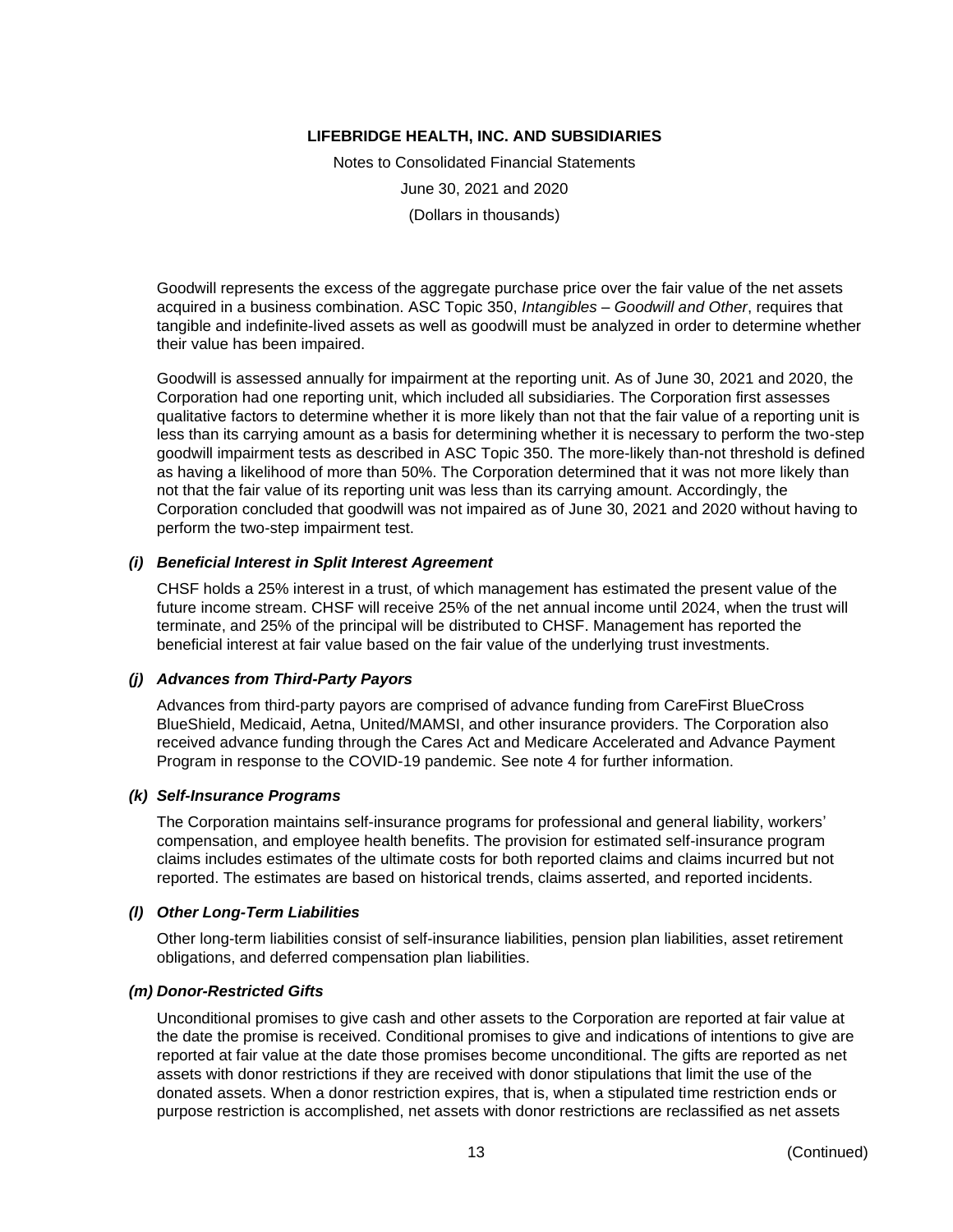Notes to Consolidated Financial Statements June 30, 2021 and 2020 (Dollars in thousands)

without donor restrictions and reported in the consolidated statements of operations as net assets released from restrictions. Donor-restricted contributions whose restrictions are met within the same year as received are reported as unrestricted contributions.

# *(n) Net Assets*

Net assets and revenues, expenses, gains and losses are classified based on the existence or absence of externally imposed stipulations. Accordingly, net assets of the Corporation and changes therein are classified and reported as follows:

*Net assets without donor restrictions* – Net assets that are not subject to externally imposed stipulations

*Net assets with donor restrictions* – Net assets subject to externally imposed stipulations that may or will be met either by actions of the Corporation and/or the passage of time or may be maintained by the Corporation in perpetuity.

Revenues are reported as increases in net assets without donor restrictions unless use of the related asset is limited by externally imposed restrictions. Expenses are reported as decreases in net assets without donor restrictions. Gains and losses are reported as increases or decreases in net assets without donor restrictions unless use of the related asset is limited by externally imposed restrictions or law. Expirations of temporary restrictions of net assets (i.e., the externally stipulated purpose has been fulfilled and/or the stipulated time period has elapsed) are reported as reclassifications between the applicable classes of net assets if used to acquire capital assets; otherwise, they are recorded as unrestricted operating revenue.

# *(o) Net Patient Service Revenue*

Net patient service revenue for acute care facility-based services, as defined by Maryland's system of rate regulation, at Sinai, Northwest, Carroll, Grace, and the chronic hospital component of Levindale is recorded at rates established by the State of Maryland Health Services Cost Review Commission (HSCRC) and, accordingly, reflects consideration expected to be received from patients based on rates in effect during the period in which the services are rendered over time and the Corporation's performance obligations are met. Generally, performance obligations satisfied over time relate to patients receiving acute care services. The Corporation measures the performance obligation from admission into the hospital to the point when it is no longer required to provide services to that patient, which is generally at the time of discharge. These services are considered to be a single performance obligation. Revenue for performance obligations satisfied at a point in time is recognized when services are provided and the Corporation does not believe it is required to provide additional services to the patient.

Because all of its performance obligations relate to contracts with a duration of less than one year, the Corporation has elected to apply the optional exemption provided in Financial Accounting Standards Board ASC 606-10-50-14(a) and, therefore, is not required to disclose the aggregate amount of the transaction price allocated to performance obligations that are unsatisfied or partially unsatisfied at the end of the reporting period. The unsatisfied or partially unsatisfied performance obligations referred to above are primarily related to inpatient acute care services at the end of the reporting period. The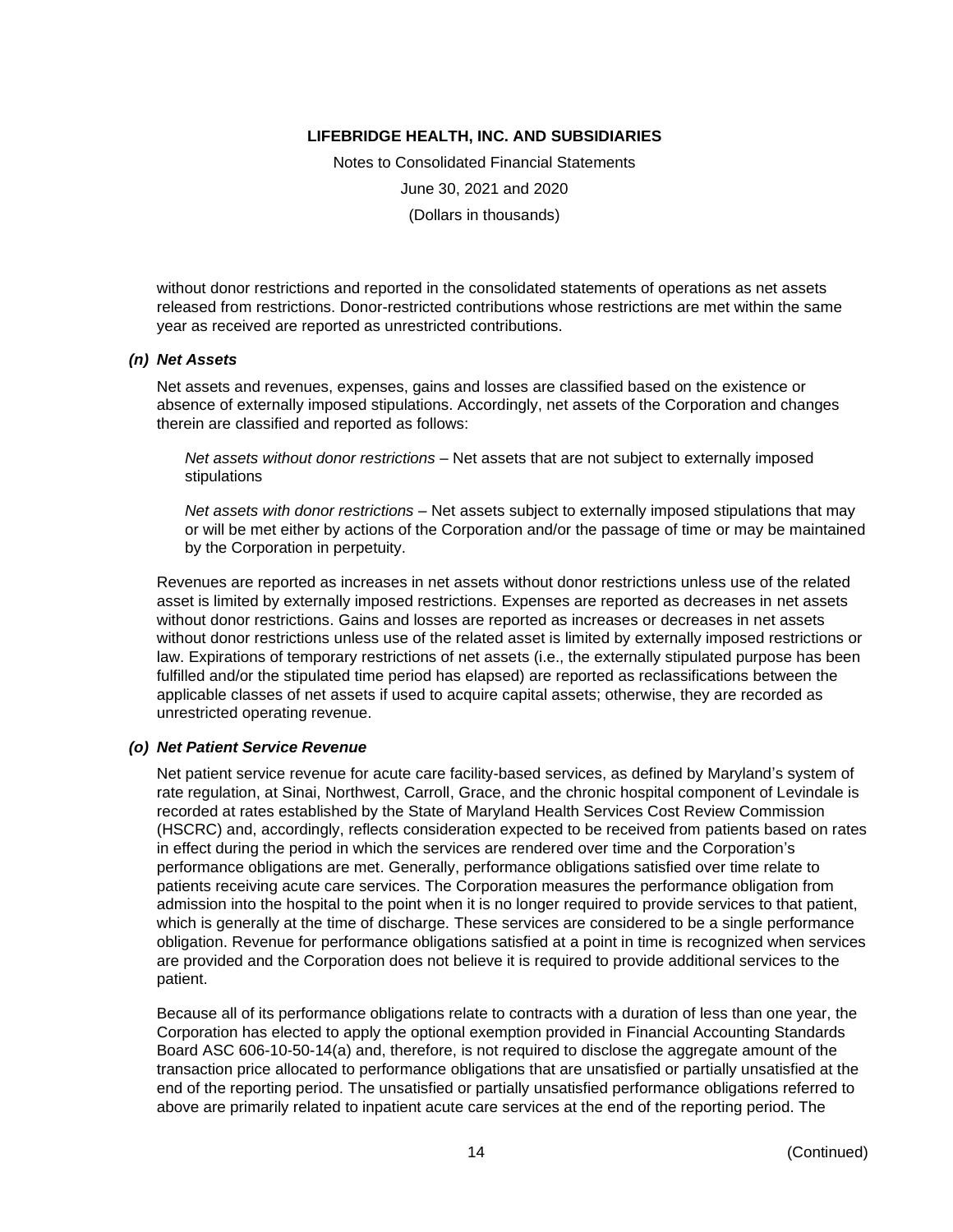Notes to Consolidated Financial Statements June 30, 2021 and 2020 (Dollars in thousands)

performance obligations for these contracts are generally completed when the patients are discharged, which generally occurs within days or weeks of the end of the reporting period.

The Corporation is utilizing the portfolio approach practical expedient in ASC 606, *Revenue from Contracts with Customers,* for contracts related to net patient service revenue. The Corporation accounts for the contracts within each portfolio as a collective group, rather than individual contracts, based on the payment pattern expected in each portfolio category and the similar nature and characteristics of the patients within each portfolio. The portfolios consist of major payor classes for inpatient revenue and outpatient revenue. Based on historical collection trends and other analyses, the Corporation has concluded that revenue for a given portfolio would not be materially different than if accounting for revenue on a contract-by-contract basis.

On January 29, 2014, the Corporation and the HSCRC agreed to implement the Global Budget Revenue (GBR) methodology for Sinai, Northwest, Carroll, Grace, and Levindale. The agreement is updated annually, was in place during the years ended June 30, 2021 and 2020, and will renew for a one-year period unless it is canceled by the HSCRC or by the applicable hospital. The GBR model is a revenue constraint and quality improvement system designed by the HSCRC to provide hospitals with strong financial incentives to manage their resources efficiently and effectively in order to slow the rate of increase in healthcare costs and improve healthcare delivery processes and outcomes. The GBR model is consistent with the hospitals' mission to provide the highest value of care possible to its patients and the communities served.

The GBR agreement establishes a prospective, fixed revenue base (the GBR cap) for each fiscal year. This includes both inpatient and outpatient regulated services. Under GBR, the Corporation's revenue for all HSCRC-regulated services is predetermined for the upcoming year, regardless of changes in volume (subject to certain limits), service mix intensity, or mix of inpatient or outpatient services that occurs during the year. The GBR agreement allows the Corporation to adjust unit rates, within certain limits, to achieve the overall revenue base for the Corporation at year-end. Any overcharge or undercharge versus the GBR cap, within established constraint parameters, is prospectively added to the subsequent year's GBR cap. The GBR is adjusted for changes in market share, with the market-shift adjustments made semi-annually, on January 1 and July 1, although market-shift adjustments specific to calendar year 2020 were suspended due to impact of the COVID-19 pandemic. The GBR cap is adjusted annually for inflation and changes in payor mix and uncompensated care, as well as changes in population and aging within the Corporation's service area. A hospital's GBR cap may also be adjusted based on the hospital's performance on various quality and utilization metrics established by the HSCRC.

Contractual adjustments, which represent the difference between amounts billed as patient service revenue and amounts paid by third-party payors, are accrued in the period in which the related performance obligations are met. Because the Corporation does not pursue collection of amounts determined to qualify as charity care, such amounts are not reported as revenue.

Implicit price concessions represent differences between amounts billed and the estimated consideration the Corporation expects to receive from patients, which are determined based on historical collection experience, current market factors, and other factors. Generally, patients who are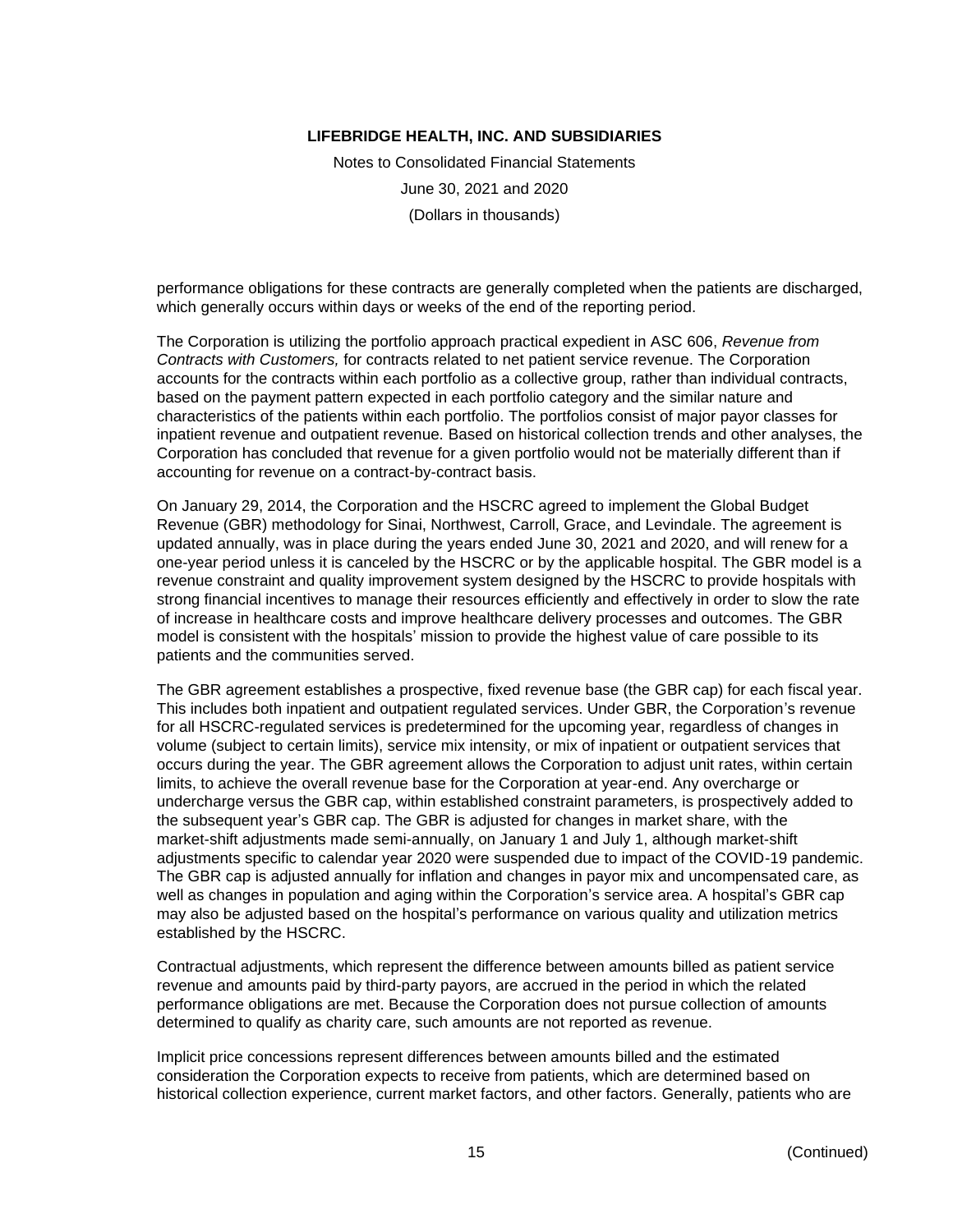Notes to Consolidated Financial Statements June 30, 2021 and 2020 (Dollars in thousands)

covered by third-party payors are responsible for patient responsibility balances, including deductibles and coinsurance, which vary in amount. The Corporation estimates the transaction price for patients with deductibles and coinsurance based on historical experience and current market conditions. The initial estimate of the transaction price is determined by reducing the standard charge by any explicit price concessions, discounts, and implicit price concessions. Subsequent changes to the estimate of the transaction price are generally recorded as adjustments to patient service revenue in the period of the change. Adjustments arising from a change in the transaction price were not significant in 2021 or 2020.

Prior to October 1, 2019, Medicare reimbursed Northwest and Levindale for skilled nursing services under the Medicare skilled nursing Prospective Payment System (PPS) with payments being based on patient resource utilization as calculated by a patient classification system known as Resource Utilization Groups (RUG's).

Effective October 1, 2019, Medicare reimburses Northwest and Levindale for skilled nursing services under the Medicare Patient-Driven Payment Model (PDPM). Under PDPM, therapy minutes are removed as the basis for payment in favor of resident classifications and anticipated resource needs during the course of a patient's stay. PDPM assigns every resident a case-mix classification that drives the daily reimbursement rate for that individual.

Medicaid reimburses Levindale for long-term care services based on Levindale's actual costs. However, beginning in January 2015, the cost data from the 2012 cost reports was used to set Resource Utilization Group (similar to Medicare) rates, which are adjusted for changes in case mix. The case mix from two quarters prior is used to adjust the rates on a quarterly basis.

All other patient service revenue is recorded at the estimated net realizable amounts from patients, third-party payors, and others for services rendered.

# *(p) Other Operating Revenue*

Other operating revenue includes income of LifeBridge Health and Fitness LLC, revenue from other support services, and revenue generated from investments in joint ventures that offer healthcare services or services that support or complement the delivery of care.

# *(q) Grants*

Federal grants are accounted for either as an exchange transaction or as a contribution based on terms and conditions of the grant. If the grant is accounted for as an exchange transaction, revenue is recognized as other operating revenue when earned. If the grant is accounted for as a contribution, the revenues are recognized as either other operating revenue or restricted contributions depending on the restrictions within the grant. During the years ended June 30, 2021 and 2020, the Corporation received grants from the programs under the CARES Act. See note 4 for further information.

# *(r) Charity Care and Bad Debt*

Sinai, Northwest, Carroll, Grace, and Levindale provide care to patients who meet certain criteria under their charity care policies without charge or at amounts less than their established rates. Because the facilities do not pursue the collection of amounts determined to qualify as charity care, those amounts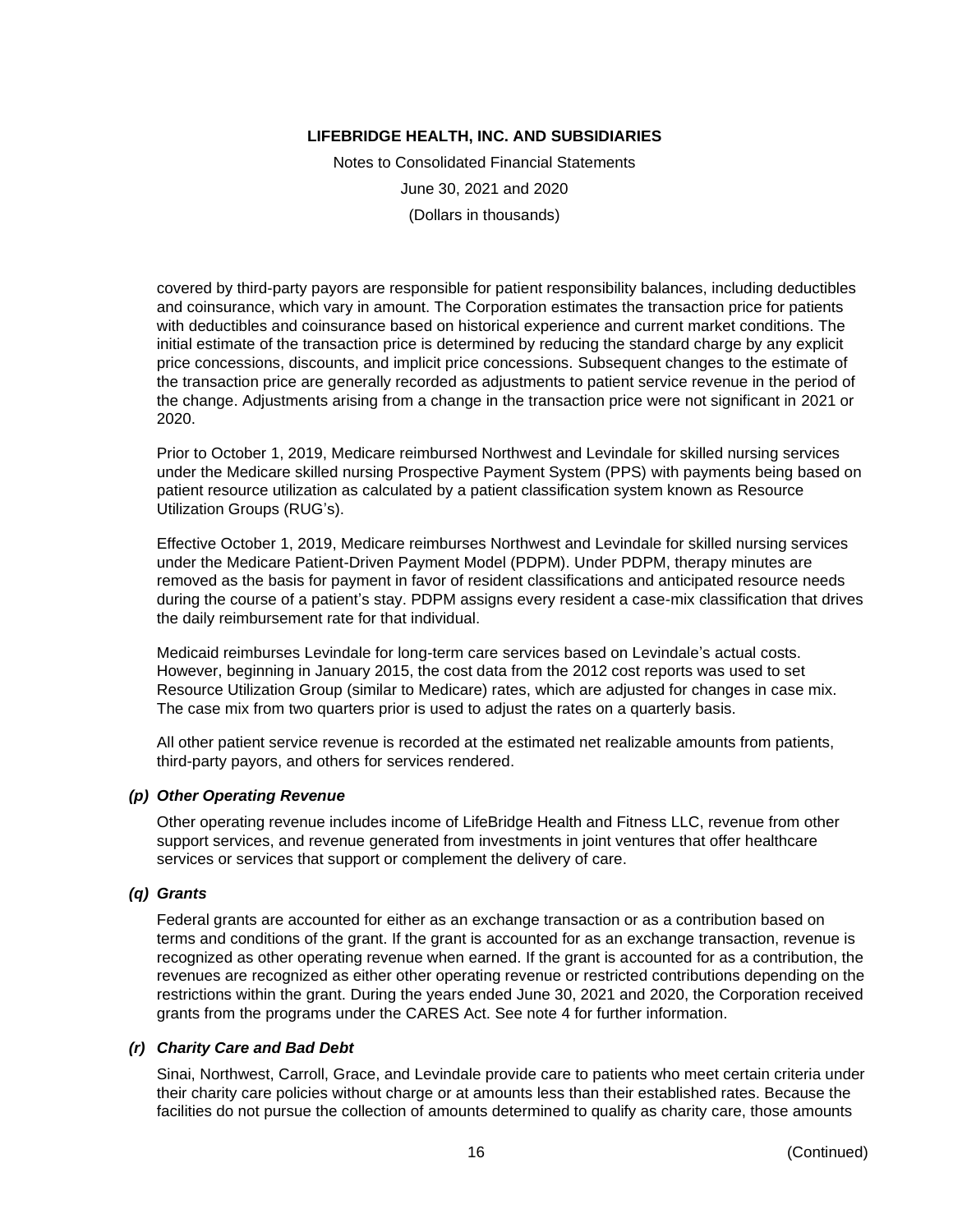Notes to Consolidated Financial Statements June 30, 2021 and 2020 (Dollars in thousands)

are not reported as revenue. The amount of charity care provided during the years ended June 30, 2021 and 2020, based on patient charges forgone, was \$7,800 and \$10,529, respectively. The total direct and indirect costs to provide the care amounted to approximately \$6,483 and \$8,889 for the years ended June 30, 2021 and 2020, respectively.

All patient accounts are handled consistently and appropriately to maximize cash flow and to identify bad debt accounts timely. Active accounts are considered bad debt accounts when they met specific collection activity guidelines and/or are reviewed by the appropriate management and deemed to be uncollectible. Every effort is made to identify and pursue all account balance liquidation options, including, but not limited to, third-party payor reimbursement, patient payment arrangements, Medicaid eligibility, and financial assistance. Third-party receivable management agencies provide extended business office services and insurance outsource services to ensure maximum effort is taken to recover insurance and self-pay dollars before transfer to bad debt. Contractual arrangements with third-party collection agencies were used to assist in the recovery of bad debt after all internal collection efforts have been exhausted. In so doing, the collection agencies must operate consistently with the goal of maximum bad debt recovery and strict adherence with Fair Debt Collections Practices Act (FDCPA) rules and regulations while maintaining positive patient relations.

# *(s) Income Taxes*

LifeBridge and its not-for-profit subsidiaries have been recognized by the Internal Revenue Service as tax-exempt pursuant to Section 501(c)(3) of the Internal Revenue Code.

LifeBridge's incorporated for-profit subsidiaries account for income taxes in accordance with FASB ASC Topic 740, *Income Taxes*. Income taxes are accounted for under the asset and liability method. Deferred tax assets and liabilities are recognized for the future tax consequences attributable to differences between the financial statement carrying amounts of existing assets and liabilities and their respective tax bases and operating loss and tax credit carryforwards. Deferred tax assets and liabilities are measured using enacted tax rates expected to apply to taxable income in the years in which those temporary differences are expected to be recovered or settled. The effect on deferred tax assets and liabilities of a change in tax rates is recognized in the period that includes the enactment date. Any changes to the valuation allowance on the deferred tax asset are reflected in the year of the change. The Corporation accounts for uncertain tax positions in accordance with ASC Topic 740.

# *(t) Use of Estimates*

The preparation of consolidated financial statements in conformity with U.S. generally accepted accounting principles requires management to make estimates and assumptions that affect the reported amounts of assets and liabilities, the disclosure of contingent assets and liabilities at the date of the consolidated financial statements, and the reported amounts of revenues and expenses during the reporting period. Actual results could differ from those estimates.

# *(u) Excess of Revenues over Expenses*

The accompanying consolidated statements of operations include a performance indicator, excess of revenue over expenses. Changes in unrestricted net assets that are excluded from excess of revenues over expenses, consistent with industry practice, include changes in the funded status of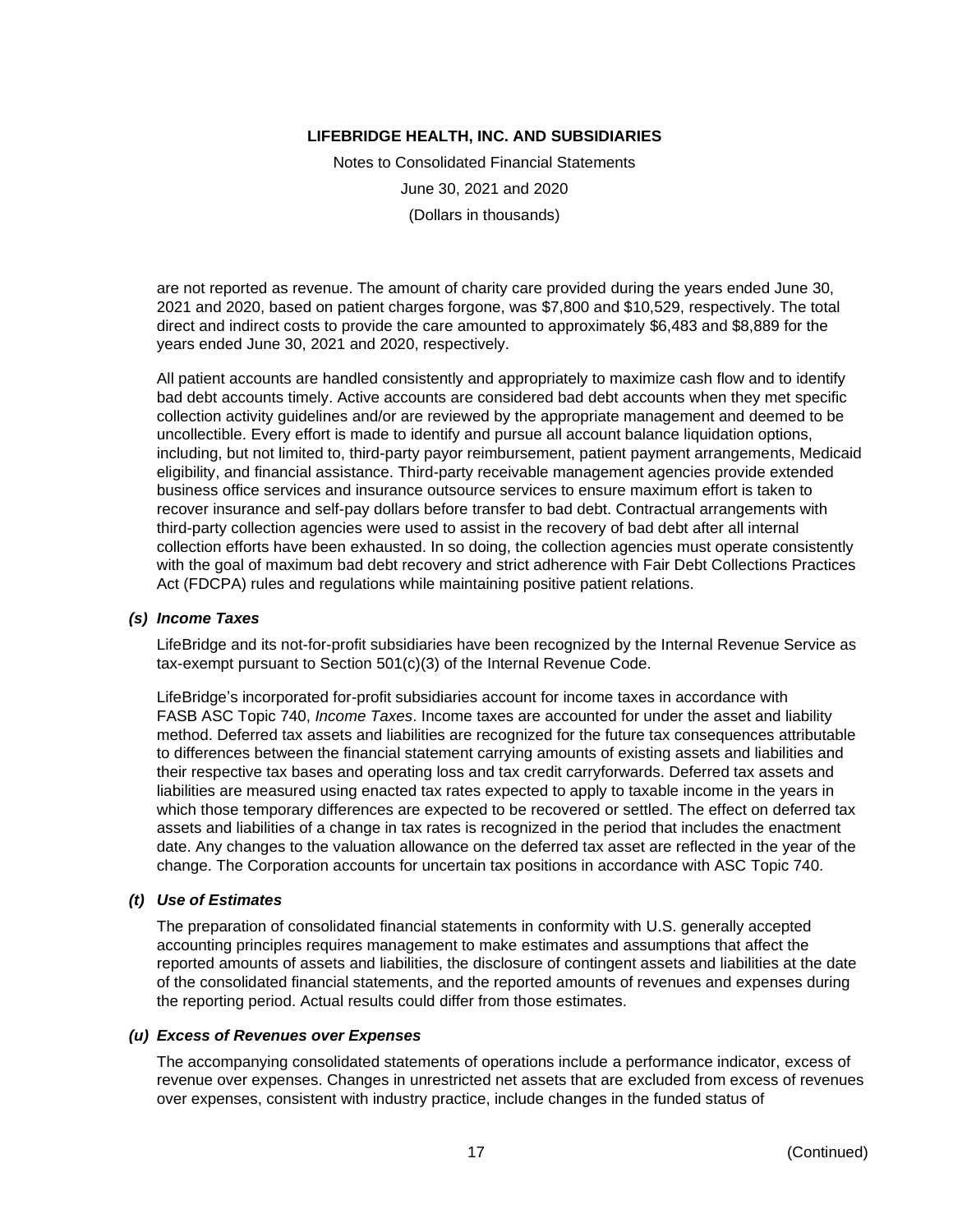Notes to Consolidated Financial Statements June 30, 2021 and 2020 (Dollars in thousands)

defined-benefit pension plans, permanent transfers of assets to and from affiliates for other than goods and services, and contributions received for additions of long-lived assets.

# *(v) Employee Pension Plan*

Pension benefits are administered by the Corporation. The Corporation accounts for its defined-benefit pension plans within the framework of ASC Topic 958, *Not-for-Profit Entities, Section 715, Compensation-Retirement Benefits* (Topic 958, Section 715), which requires the recognition of the overfunded or underfunded status of a defined-benefit pension plan as an asset or liability. The plans are subject to annual actuarial evaluations, which involve various assumptions creating changes in elements of expense and liability measurement. Key assumptions include the discount rate, the expected rate of return on plan assets, retirement, mortality, and turnover. The Corporation evaluates these assumptions annually and modifies them as appropriate.

Additionally, ASC Topic 958, Section 715 requires the measurement date for plan assets and liabilities to coincide with the employer's year-end and requires the disclosure in the notes to the consolidated financial statements of additional information about certain effects on net periodic benefit cost for the next fiscal year that arise from delayed recognition of the gains or losses, prior service costs or credits, and transition asset or obligation. The Corporation reports the service cost component of pension cost in salaries and employee benefit expense and the other components of net benefit cost in other income, net.

# *(w) Management's Assessment and Plans*

The Corporation adopted Accounting Standards Update (ASU) No. 2014-15, *Disclosure of Uncertainties about an Entity's Ability to Continue as a Going Concern*, (ASU 2014-15), which requires management to evaluate an entity's ability to continue as a going concern within one year after the date that the financial statements are issued (or available to be issued, when applicable). Management determined that there were no conditions or events that raise substantial doubt about the Corporation's ability to continue as a going concern, and the Corporation will continue to meet its obligations through October 25, 2022.

# *(x) New Accounting Pronouncements*

The FASB issued ASU No. 2016-02, *Leases* (ASU 2016-02), which requires lessees to recognize most leases on balance sheet, increasing their reported assets and liabilities. This update was developed to provide financial statement users with more information about an entity's leasing activities and required changes in processes and internal controls. The Corporation adopted ASU 2016-02 on July 1, 2020, using a modified retrospective approach. The Corporation also elected the package of practical expedients permitted under the new standard that allowed the Corporation to carry forward historical lease classification. The impact of adoption on the consolidated financial statements was an increase on July 1, 2020 in other noncurrent assets and property, plant and equipment, net to record right-of-use assets and an increase in other current and noncurrent liabilities and current and long term debt and finance lease obligations, net to record lease obligations for current operating and finance leases of approximately \$75,000, representing the present value of remaining lease payments for operating and finance leases, net of the derecognition of assets and liabilities of medical office buildings previously recognized. Such derecognition also resulted in a \$1,449 adjustment to net assets without restrictions.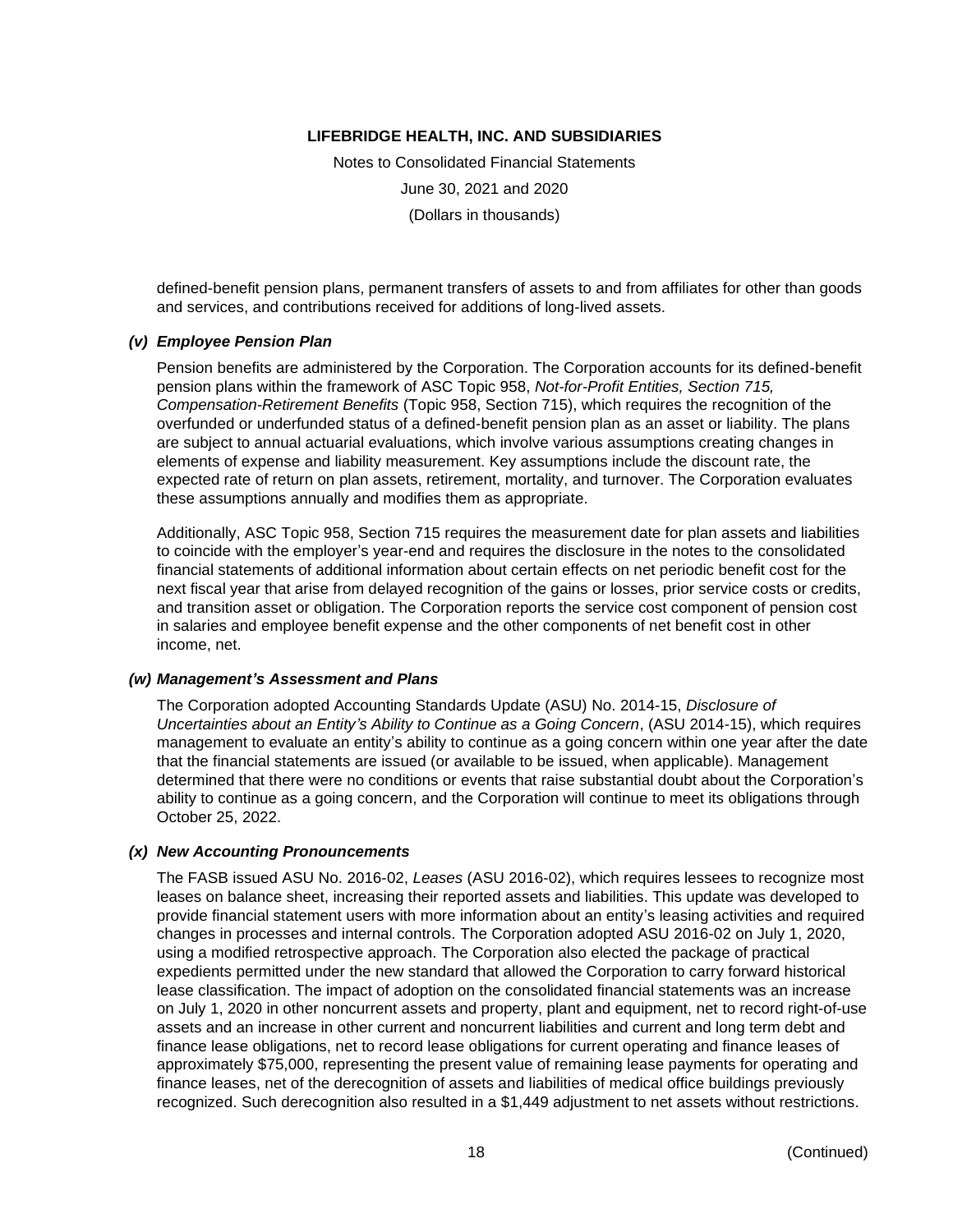Notes to Consolidated Financial Statements June 30, 2021 and 2020 (Dollars in thousands)

In August 2018, the FASB issued ASU No. 2018-15, *Intangibles – Goodwill and Other – Internal-Use Software, Customer's Accounting for Implementation Costs Incurred in a Cloud Computing Arrangement that is a Service Contract*. This ASU aligns the requirements for capitalizing implementation costs incurred in a hosting arrangement that is a service contract with the requirements for capitalizing implementation costs incurred to develop or obtain internal-use software. The ASU is effective for the Corporation for annual reporting periods beginning after December 15, 2020 and interim periods beginning after December 15, 2021 with early adoption permitted. The Corporation is currently assessing the impact that ASU No. 2018-15 will have on its consolidated financial statements and will adopt the provisions upon the effective date.

From time to time, new accounting guidance is issued by the FASB or other standard-setting bodies that is adopted by the Corporation as of the effective date or, in some cases where early adoption is permitted, in advance of the effective date. The Corporation has assessed the recently issued guidance that is not yet effective and, unless otherwise indicated above, believes the new guidance will not have a material impact on its consolidated financial position, results of operations, or cash flows.

# **(3) Acquisitions**

The Corporation became the sole corporate member of Grace Medical Center on November 1, 2019. Beginning on that date, the financial position and results of operations of Grace were consolidated into the Corporation. As part of the transaction, LifeBridge agreed to pay \$25,000, which is being paid over six years through 2026 and is included in current and long-term liabilities in the table below. The affiliation was accounted for under the guidance of ASC Topic 805, *Business Combinations*. As a result, the Corporation recorded an inherent contribution related to the transaction of \$6,716, which is included within other nonoperating income during the year ended June 30, 2020 in the accompanying consolidated statement of operations.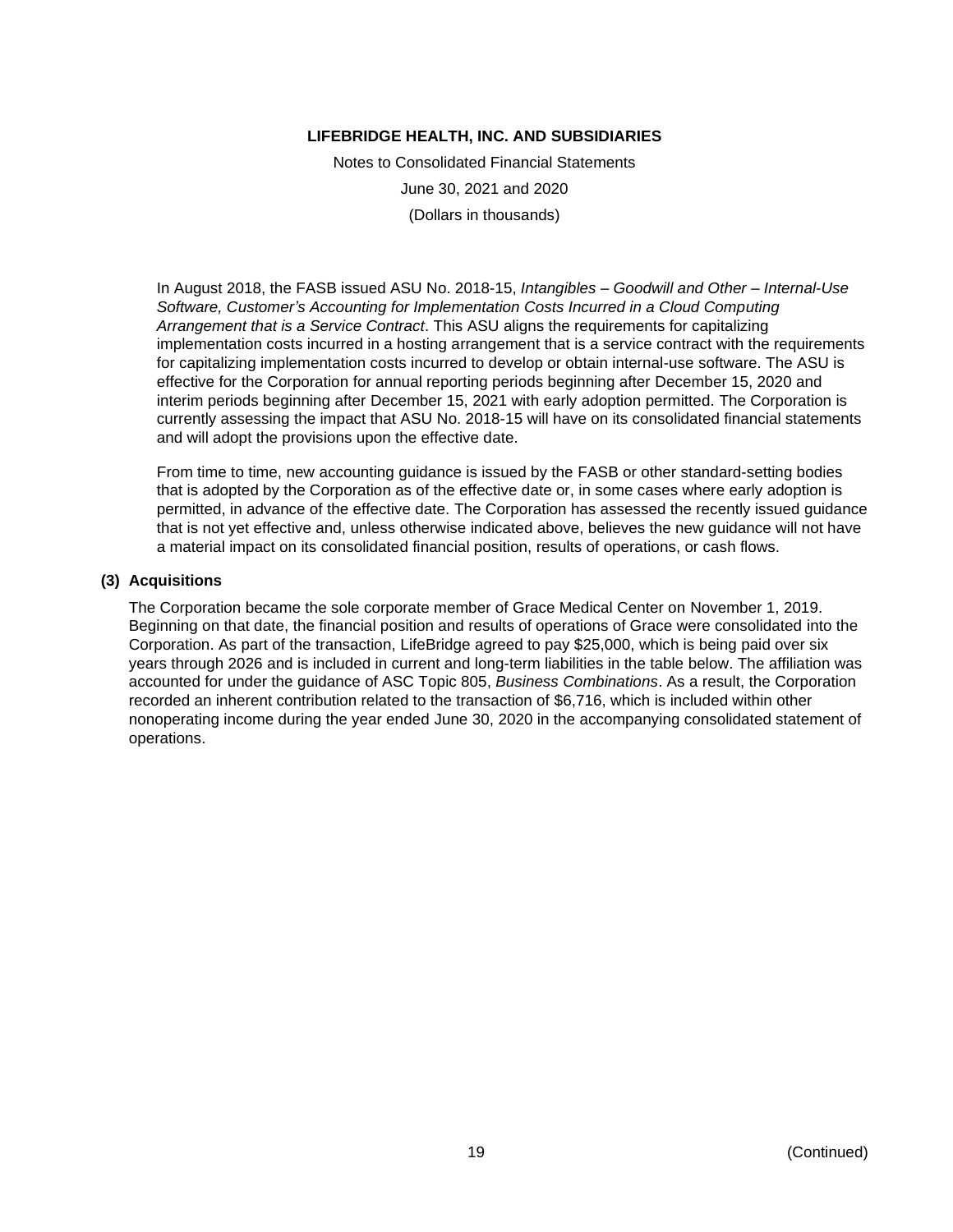Notes to Consolidated Financial Statements June 30, 2021 and 2020 (Dollars in thousands)

The following table summarizes the estimated fair value of assets acquired and liabilities assumed at November 1, 2019:

| Assets:                          |              |
|----------------------------------|--------------|
| <b>Current assets</b>            | \$<br>3,695  |
| Property and equipment           | 32,631       |
| Other long-term assets           |              |
| Total assets                     | \$<br>36,326 |
| Liabilities:                     |              |
| Current liabilities              | \$           |
| Long-term liabilities            | 29,610       |
| <b>Total liabilities</b>         | 29,610       |
| Net assets:                      |              |
| Unrestricted                     | 6,716        |
| Total net assets                 | 6,716        |
| Total liabilities and net assets | \$<br>36,326 |

The following table summarizes the Corporation's pro forma consolidated results as though the acquisition date occurred at July 1, 2019:

|                                                                 | 2020                         |
|-----------------------------------------------------------------|------------------------------|
| Operating revenues<br>Operating expenses                        | \$<br>1,698,186<br>1,656,224 |
| Net operating income                                            | 41,962                       |
| Nonoperating income                                             | 41,562                       |
| Excess of revenues over expenses                                | 83,524                       |
| Changes in net assets:<br>Net assets without donor restrictions | \$<br>56,922                 |
| Net assets with donor restrictions                              | 2,120                        |
| Total changes in net assets                                     | 59,042                       |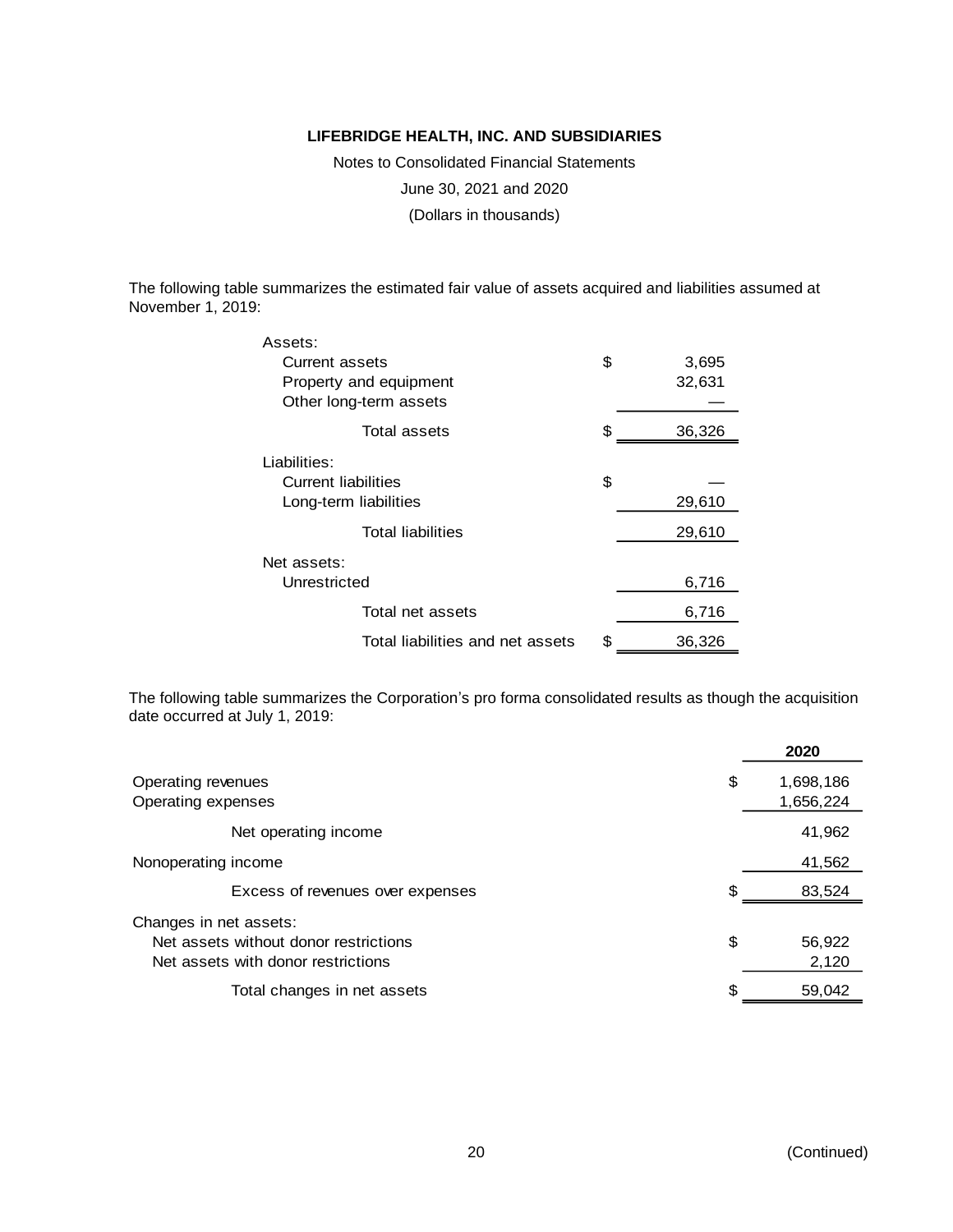Notes to Consolidated Financial Statements June 30, 2021 and 2020 (Dollars in thousands)

# **(4) COVID-19**

The CARES Act, which was enacted on March 27, 2020, authorizes \$100 billion in funding to hospitals and other healthcare providers to be distributed through the Public Health and Social Services Emergency Fund (the PHSSEF), which was subsequently increased to \$175 billion. Payments from the PHSSEF are intended to compensate healthcare providers for lost revenues and incremental expenses incurred in response to the COVID-19 pandemic and are not required to be repaid provided the recipients attest to and comply with certain terms and conditions, including limitations on balance billing and not using PHSSEF funds to reimburse expenses or losses that other sources are obligated to reimburse. The U.S. Department of Health and Human Services (the HHS) initially distributed \$30 billion of this funding based on each provider's share of total Medicare fee-for-service reimbursement in 2019, but announced that \$50 billion in CARES Act funding (including the \$30 billion already distributed) will be allocated proportional to providers' share of 2018 net patient revenue. HHS indicated that distributions of the remaining \$50 billion were targeted primarily to hospitals in COVID-19 high-impact areas, to rural providers, and to reimburse providers for COVID-19-related treatment of uninsured patients. The Corporation received approximately \$55,800 in payments from the initial PHSSEF payments of which \$48,400 were recognized as revenue and included within other operating revenue for the year ended June 30, 2020 in the accompanying consolidated statement of operations. As of June 30, 2021 the Corporation received additional PHSSEF payments of approximately \$40,300 of which \$47,770 was recognized as revenue and included in the accompanying consolidated statement of operations.

As a way to increase cash flow to Medicare providers impacted by the COVID-19 pandemic, the CARES Act expanded the Medicare Accelerated and Advance Payment Program. Inpatient acute care hospitals may request accelerated payments of up to 100% of the Medicare payment amount for a six-month period (not including Medicare Advantage payments). CMS based payment amounts for inpatient acute care hospitals on the provider's Medicare fee-for-service reimbursements in the last six months of 2019. Such accelerated payments are interest-free for inpatient acute care hospitals for 12 months, and the program initially required CMS to recoup the payments beginning 120 days after receipt by the provider, by withholding future Medicare fee-for-service payments for claims until the full accelerated payment has been recouped. On October 1, 2020, new legislation was signed that delayed the timing of the recoupments of these advances by CMS, which began in April 2021. The payments are made for services a healthcare entity has provided or will provide to its Medicare patients who are the healthcare entity's customers. Therefore, they are accounted for under ASC Topic 606 as revenue. In April 2020, the Corporation received approximately \$196,100 of accelerated payments, which have been accrued on the consolidated balance sheet as of June 30, 2020 as a contract liability, in accordance with ASC Topic 606 and are included within advances from third-party payors on the accompanying consolidated balance sheets. Beginning in April 2021, Medicare began to retract money from normal payments to reduce this contract liability. As of June 30, 2021 a total of \$25,917 was recouped by Medicare related to the accelerated payments received.

Lastly, the CARES Act provides for deferred payment of the employer portion of social security taxes between March 27, 2020 and December 31, 2020, with 50% of the deferred amount due December 31, 2021 and the remaining 50% due December 31, 2022. The Corporation began deferring the employer portion of social security taxes in mid-April 2020. As of June 30, 2021 and 2020, the Corporation deferred approximately \$18,000 and \$7,000 in social security taxes, respectively.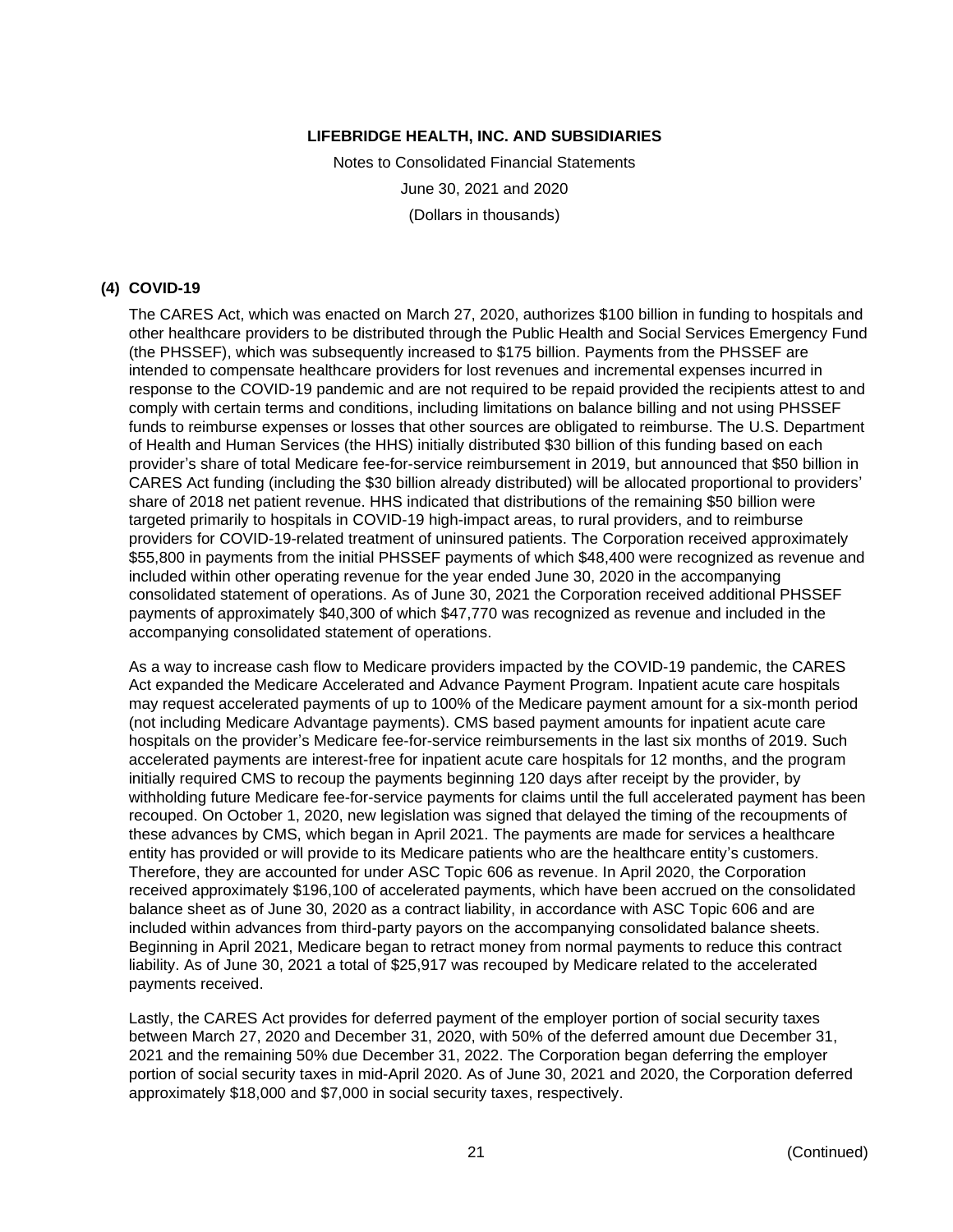Notes to Consolidated Financial Statements June 30, 2021 and 2020 (Dollars in thousands)

The Corporation continues to assess the potential impact of the CARES Act and the PPPHCE Act, the potential impact of future stimulus measures, if any, and the impact of other laws, regulations, and guidance related to COVID-19 on its business, results of operations, financial condition, and cash flows.

### **(5) Investments**

Investments, which consist of assets limited as to use, board-designated investments, donor-restricted investments, and long-term investments in the accompanying consolidated balance sheets, are stated at fair value or under the equity method, as appropriate, as of June 30, 2021 and 2020 and consist of the following:

|                                                  | 2021         | 2020      |
|--------------------------------------------------|--------------|-----------|
| Assets limited as to use:                        |              |           |
| Self-insurance fund:                             |              |           |
| Mutual funds                                     | \$<br>59,871 | 45,047    |
| <b>Equity securities</b>                         | 31,454       | 20,634    |
| Alternative investments                          | 3,651        | 3,062     |
| Self-insurance fund                              | 94,976       | 68,743    |
| Debt service fund:                               |              |           |
| Cash and cash equivalents                        | 16,149       | 16,210    |
| Government securities                            | 908          | 723       |
| Debt service fund                                | 17,057       | 16,933    |
| Construction funds:                              |              |           |
| Cash and cash equivalents                        | 42,837       | 64,413    |
|                                                  | 42,837       | 64,413    |
| Total assets limited as to use                   | 154,870      | 150,089   |
| Less current portion                             | (59, 894)    | (81, 346) |
| Assets limited as to use, net of current portion | \$<br>94,976 | 68,743    |
| Beneficial interest in split-interest agreement  | \$<br>5,294  | 4,792     |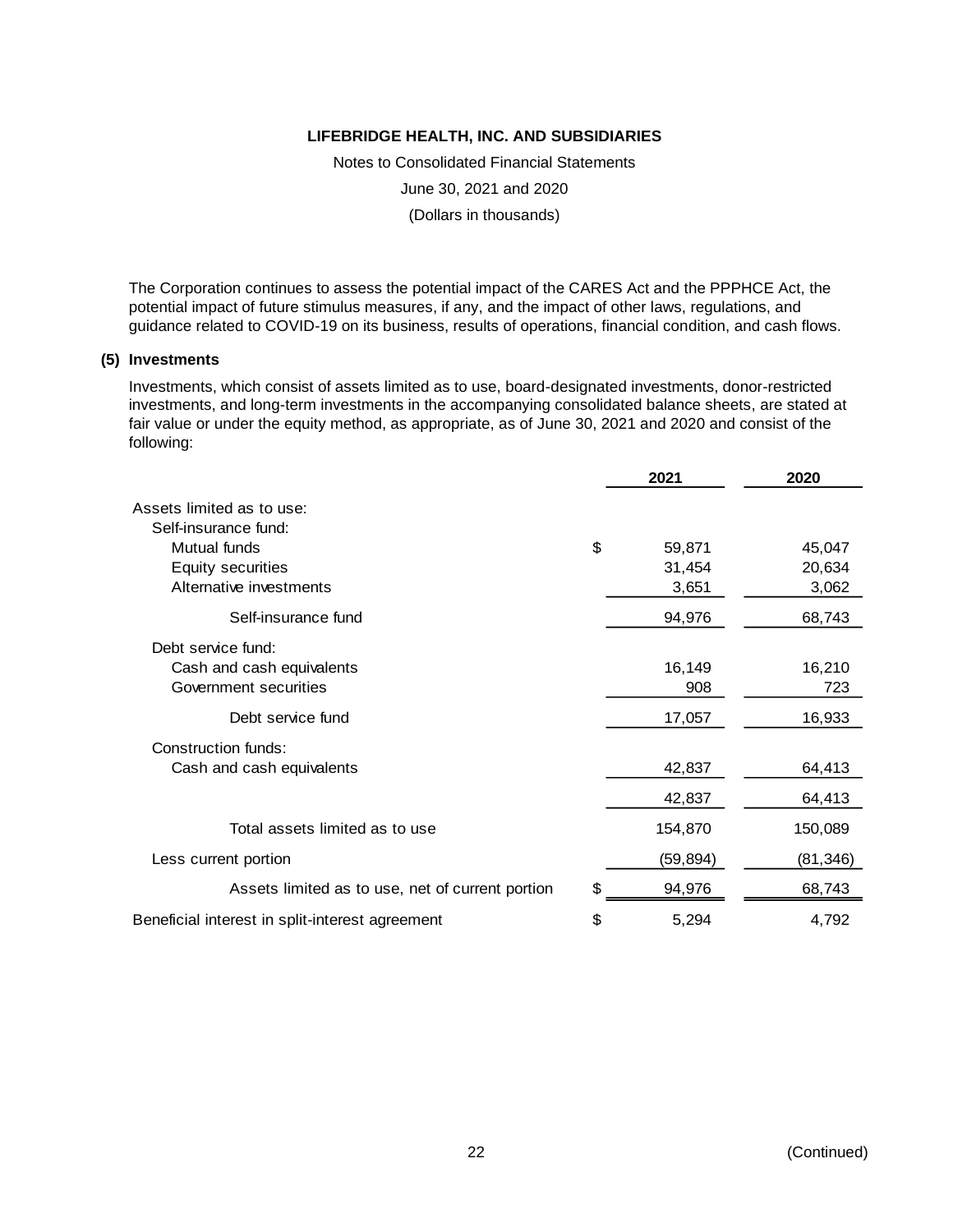Notes to Consolidated Financial Statements

June 30, 2021 and 2020

(Dollars in thousands)

There are other investments restricted by donors other than pledges receivable and beneficial interest that are included in long-term investments as of June 30, 2021 and 2020. As of June 30, 2021 and 2020 current, long-term, donor-restricted, and board-designated investments are as follows:

|                                                            | 2021          | 2020      |
|------------------------------------------------------------|---------------|-----------|
| Current, long-term, donor-restricted, and board-designated |               |           |
| investments:                                               |               |           |
| Cash and cash equivalents                                  | \$<br>27,350  | 35,063    |
| Mutual funds                                               | 322,843       | 279,392   |
| <b>Equity securities</b>                                   | 264.003       | 195.582   |
| Government securities                                      | 132,160       | 193,281   |
| Fixed-income securities                                    | 293,344       | 255,358   |
| Alternative investments                                    | 220,372       | 159,968   |
| Current, long-term, donor-restricted, and                  |               |           |
| board-designated investments                               | 1,260,072     | 1,118,644 |
| Less current portion                                       | (436, 122)    | (470,176) |
| Long-term, donor-restricted, and board-                    |               |           |
| designated investments                                     | \$<br>823,950 | 648,468   |

Investment income and gains and losses on long-term investments, board-designated investments, donor-restricted investments, and assets limited as to use comprise the following for the years ended June 30, 2021 and 2020:

|                                                                                      |    | 2021    | 2020   |
|--------------------------------------------------------------------------------------|----|---------|--------|
| Investment income:                                                                   |    |         |        |
| Interest income and dividends                                                        | \$ | 25,917  | 18.175 |
| Unrealized (losses) gains on trading securities                                      |    | 127,763 | (334)  |
| Realized gains on sale of securities                                                 |    | 31,926  | 19,974 |
| Investment income                                                                    |    | 185,606 | 37,815 |
| Other changes in net assets:<br>Changes in unrealized gains on net assets with donor |    |         |        |
| restrictions                                                                         |    | 9,247   | 476    |
| Total investment return                                                              | S  | 194,853 | 38,291 |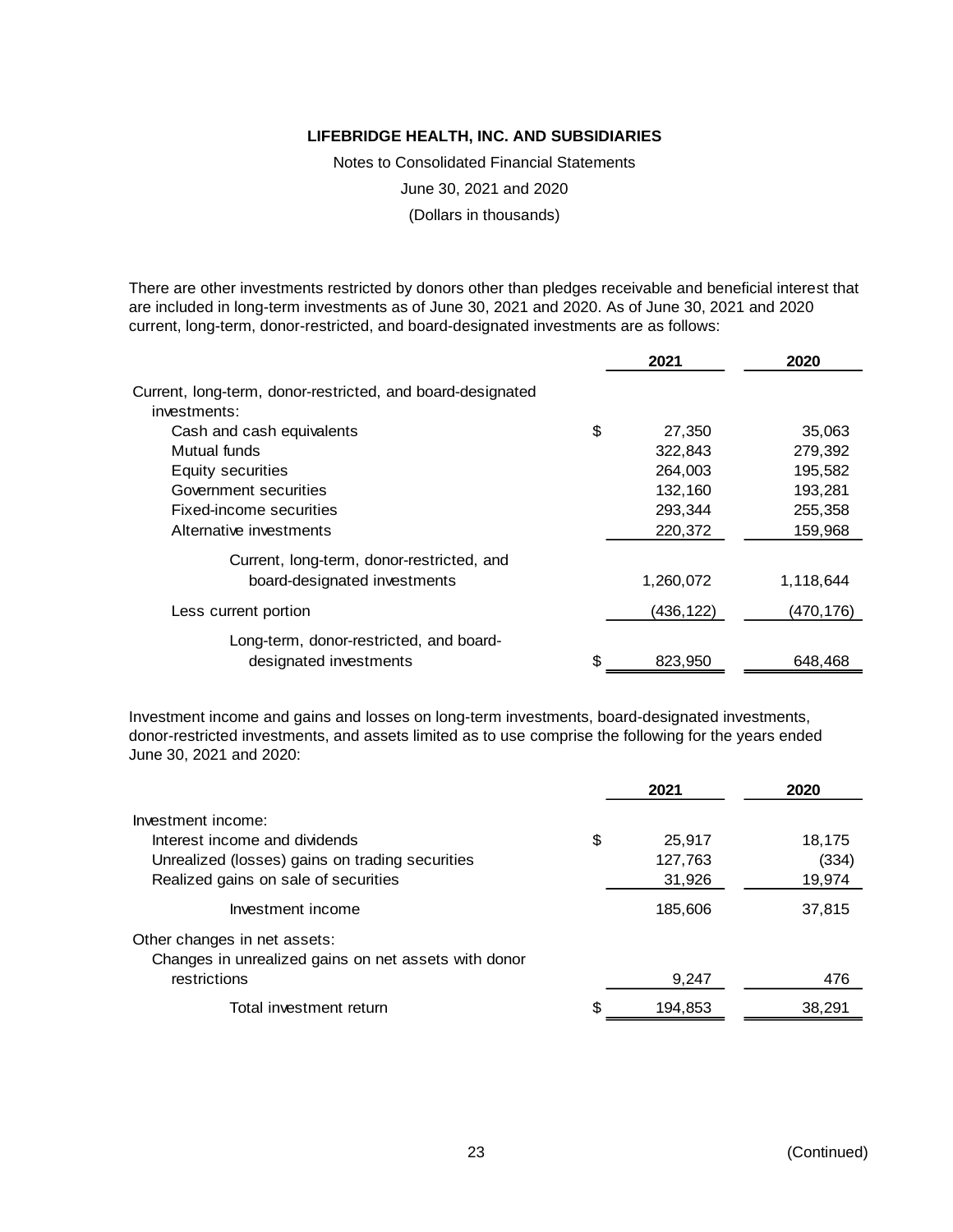Notes to Consolidated Financial Statements June 30, 2021 and 2020 (Dollars in thousands)

# **(6) Liquidity and Availability**

Financial assets available for general expenditure within one year of June 30, 2021 and 2020 include the following (in thousands):

|                                                            | 2021            | 2020      |
|------------------------------------------------------------|-----------------|-----------|
| Cash and cash equivalents                                  | \$<br>310,153   | 251,832   |
| Short-term investments                                     | 436,122         | 470,176   |
| Patient receivables                                        | 170,800         | 151,707   |
| Other receivables                                          | 4.707           | 10,253    |
| Pledges receivables, current                               | 3,895           | 3,386     |
| Long-term investments (excluding alternatives investments) | 363,578         | 238,362   |
|                                                            | \$<br>1,289,255 | 1,125,716 |

The Corporation has certain board-designated assets whose use is limited, which are available for general expenditures within one year in the normal course of operations, pending board approval. These board-designated assets were \$169,680 and \$191,964 as of June 30, 2021 and 2020, respectively, and are not included in the table above.

The Corporation has assets limited to use held by trustees, set aside for the Corporation's captive insurance subsidiary, and held for donor-restricted purposes. These investments are not reflected in the amounts above.

The Corporation invests in alternative investments to increase the investment portfolio's diversification. The asset allocation of the portfolio is broadly diversified across global equity and global fixed-income asset classes and alternative investment strategies and is designed to maximize the probability of achieving the Corporation's long-term investment objectives at an appropriate level of risk while maintaining a level of liquidity to meet the needs of ongoing portfolio management. The nature of alternative investments generally restricts the liquidity and availability of these investments to be available for the general expenditures of the Corporation within one year of the consolidated balance sheet. As such, these investments have been excluded from the amounts above.

As part of the Corporation's liquidity management plan, cash in excess of daily requirements for general expenditures is invested in long-term investments. The Corporation's long-term investment portfolio contains money market funds and other liquid investments that can be drawn upon, if necessary, to meet the liquidity needs of the Corporation.

The Corporation maintains a \$5,000 revolving credit facility as discussed in note 12. As of June 30, 2021 and 2020, \$5,000 was available under the credit facility.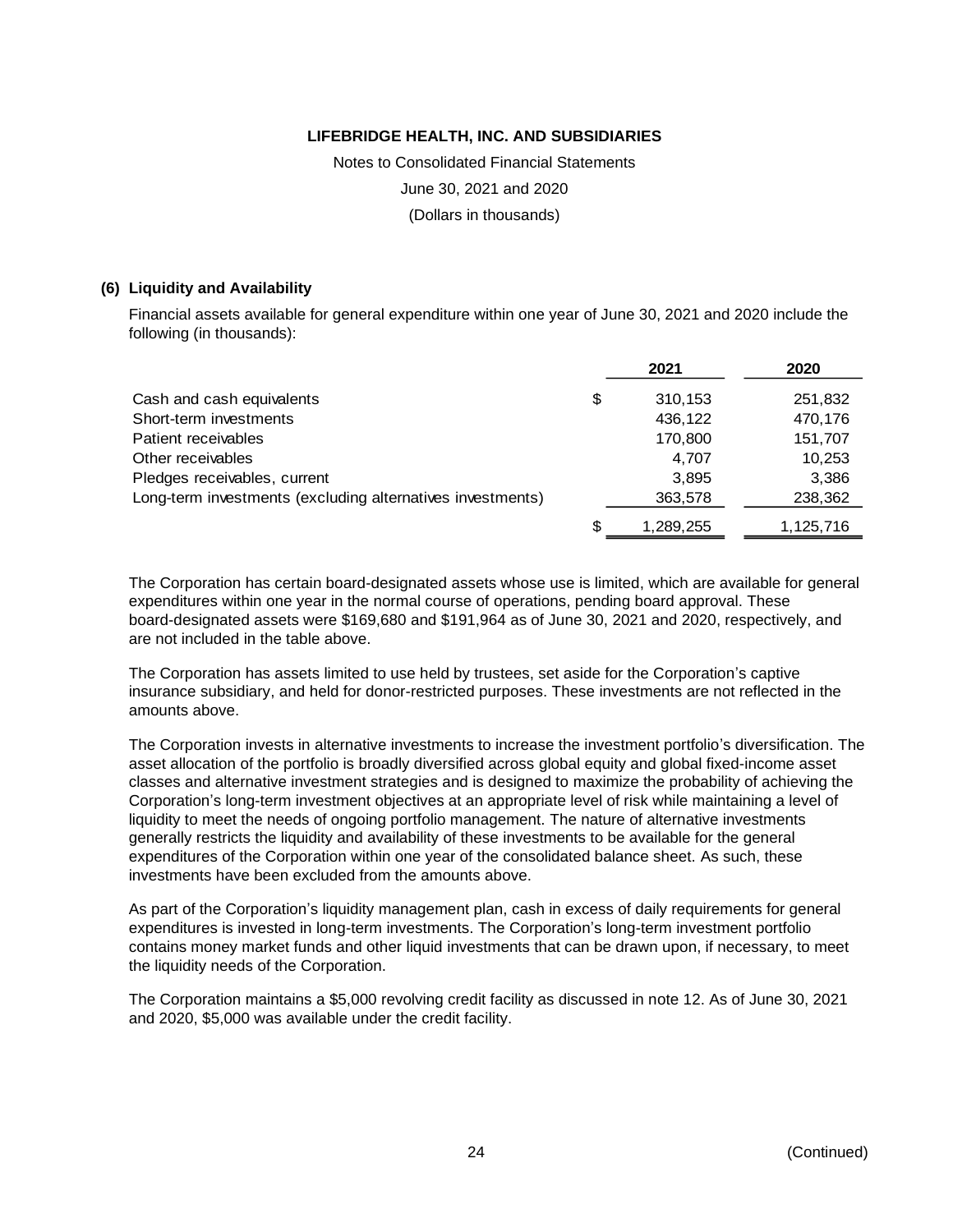Notes to Consolidated Financial Statements June 30, 2021 and 2020 (Dollars in thousands)

# **(7) Pledges Receivable**

Contributions and pledges to raise funds are recorded as temporarily restricted net assets until the donor-intended purpose is met and the cash is collected. Future pledges are discounted at the Treasury bill rate to reflect the time value of money, and an allowance for potentially uncollectible pledges has been established.

Sinai, Northwest, Carroll, and Levindale have recorded total pledges as of June 30, 2021 and 2020 as follows:

|                                      | 2021         | 2020    |
|--------------------------------------|--------------|---------|
| Gross pledges receivable<br>Less:    | \$<br>11,879 | 13,327  |
| Discount for time value of money     | (548)        | (569)   |
|                                      |              |         |
| Allowance for uncollectible accounts | (1, 554)     | (1,691) |
|                                      | \$<br>9,777  | 11,067  |
| The pledges are due as follows:      |              |         |
| Less than one year                   | \$<br>4,602  |         |
| One to five years                    | 7,277        |         |
| Five years and thereafter            |              |         |
|                                      | \$<br>11,879 |         |
|                                      |              |         |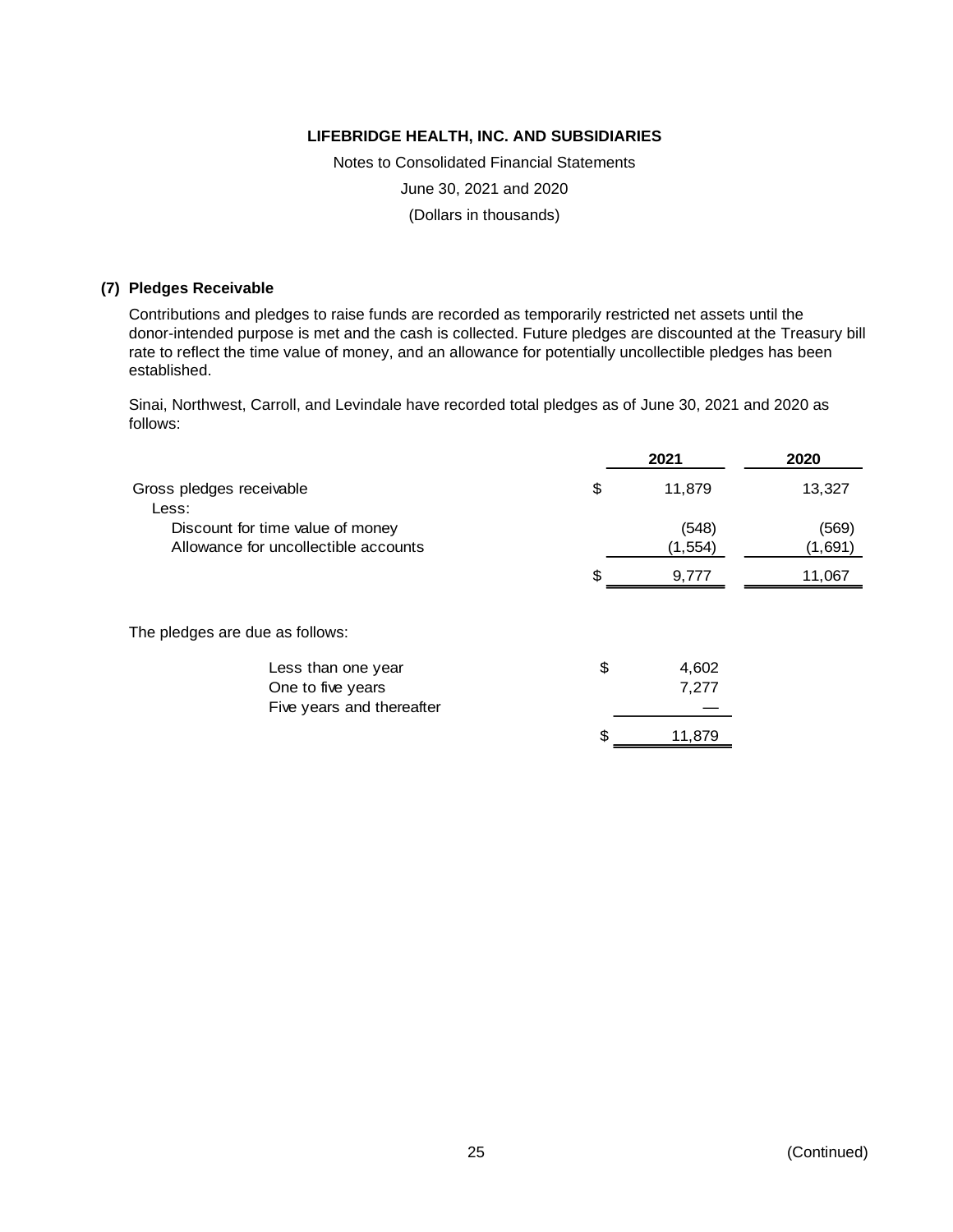Notes to Consolidated Financial Statements June 30, 2021 and 2020 (Dollars in thousands)

# **(8) Property and Equipment**

As described in note 16, Sinai and Levindale leases from an affiliate of AJCF all land, land improvements, buildings, and fixed equipment located at those entities' primary locations; LifeBridge entities own the movable equipment. Property and equipment are classified as follows at June 30:

|                               | <b>Estimated</b><br>useful life | 2021          | 2020          |
|-------------------------------|---------------------------------|---------------|---------------|
| Land                          |                                 | \$<br>23,736  | 23,736        |
| Land improvements             | 8-20 years                      | 39,395        | 40,683        |
| Building and improvements     | $10-40$ years                   | 1,107,232     | 1,073,286     |
| Fixed equipment               | 8-20 years                      | 113,889       | 113,444       |
| Movable equipment             | $3-15$ years                    | 664,123       | 642,463       |
|                               |                                 | 1,948,375     | 1,893,612     |
| Less accumulated depreciation |                                 | (1, 258, 033) | (1, 241, 183) |
|                               |                                 | 690.342       | 652,429       |
| Construction in progress      |                                 | 73,779        | 61,581        |
| Property and equipment, net   |                                 | \$<br>764,121 | 714.010       |

Depreciation and amortization were \$98,115 and \$89,160 for the years ended June 30, 2021 and 2020, respectively. Of this, depreciation expense was \$88,906 and \$89,002 for the years ended June 30, 2021 and 2020, respectively.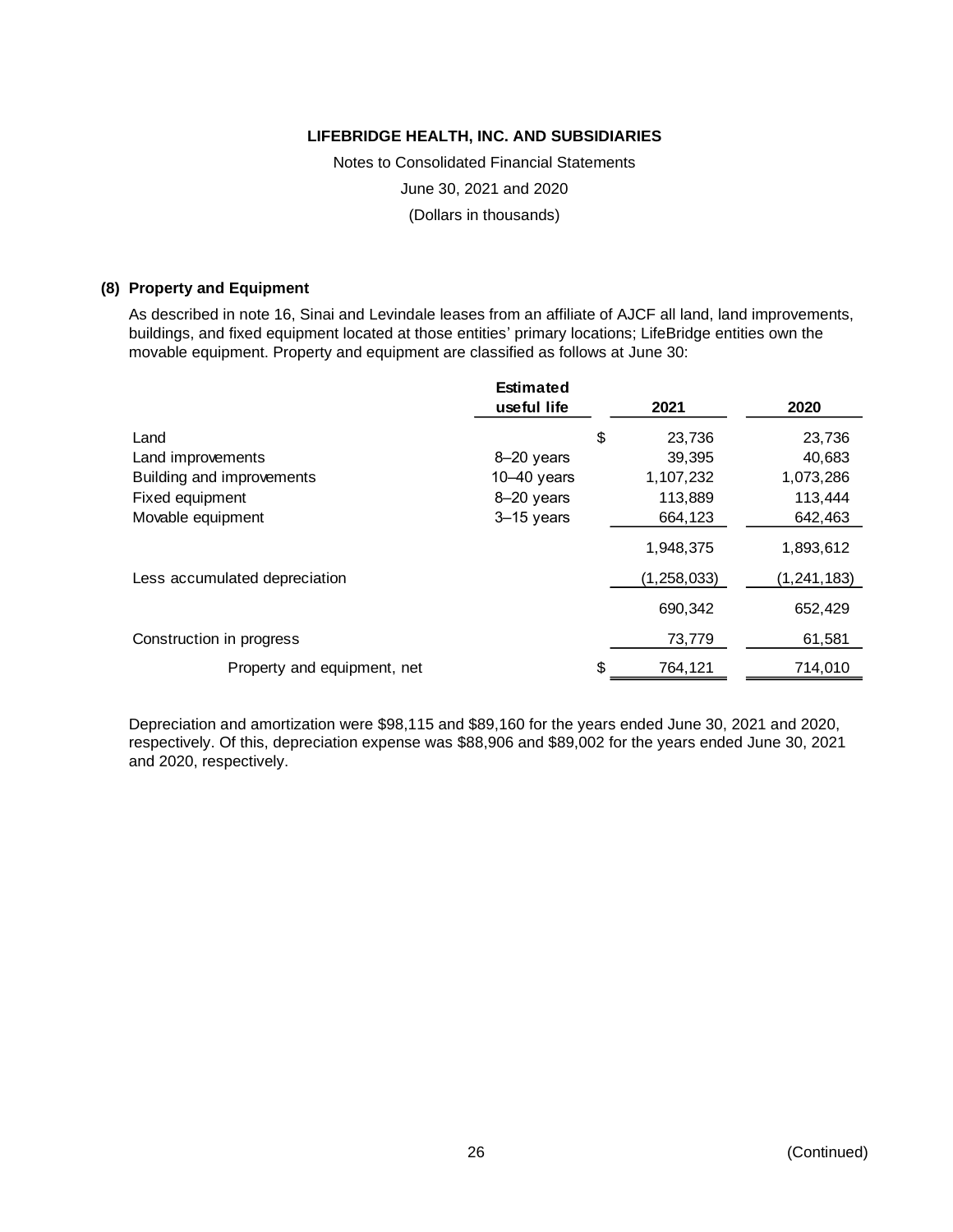Notes to Consolidated Financial Statements June 30, 2021 and 2020 (Dollars in thousands)

# **(9) Investments in Joint Ventures**

Investments in joint ventures and partnerships, accounted for under either the equity or cost method as appropriate, consist of the following at June 30, 2021 and 2020:

|                            | 2021                    |                |                         |                |
|----------------------------|-------------------------|----------------|-------------------------|----------------|
| <b>Business purpose</b>    | Percentage<br>ownership | <b>Balance</b> | Percentage<br>ownership | <b>Balance</b> |
| <b>Urgent Care Centers</b> | 40 % \$                 | 23.835         | 40 % \$                 | 19,390         |
| Outpatient Radiology       | 25                      | 7.481          | 25                      | 7,365          |
| <b>Real Estate</b>         | 50                      | 3,618          | 50                      | 3,849          |
| Nursing Home               | 40                      | 3.073          | 40                      | 2,658          |
| Nursing Home               | 10                      | 2.000          | 10                      | 2.000          |
| <b>Real Estate</b>         | 50                      | 52             | 50                      | 48             |
|                            |                         |                |                         |                |
| <b>Physical Therapy</b>    | 50                      | 2.294          | 50                      | 2,114          |
|                            |                         |                |                         |                |
| Medicare Advantage Plan    | 25                      |                | 25                      | 210            |
| Miscellaneous              | $5 - 50$                | 4.940          | $5 - 50$                | 3,816          |
|                            |                         | 47,293         | \$                      | 41,450         |
|                            |                         |                |                         | 2020           |

For those joint ventures and partnerships accounted for using the equity method, the Corporation recorded equity in earnings of joint ventures and partnerships. For those joint ventures and partnerships accounted for using the cost method, the Corporation recorded dividend income. Such amounts are included in other operating revenue in the consolidated statements of operations and was approximately \$27,300 and \$(100) during the years ended June 30, 2021 and 2020, respectively.

# **(10) Other Assets**

As of June 30, other assets comprise the following balances:

|                              |     | 2021   | 2020   |
|------------------------------|-----|--------|--------|
| Goodwill                     | \$  | 38,061 | 38,061 |
| <b>Investment in Premier</b> |     | 23,394 | 22,469 |
| Notes receivable             |     | 13,188 | 3,410  |
| Other intangible assets      |     | 8,831  | 9,499  |
| Deferred compensation assets |     | 10,172 | 7,846  |
| Other                        |     | 2,597  | 1,531  |
| Other assets                 | \$. | 96,243 | 82,816 |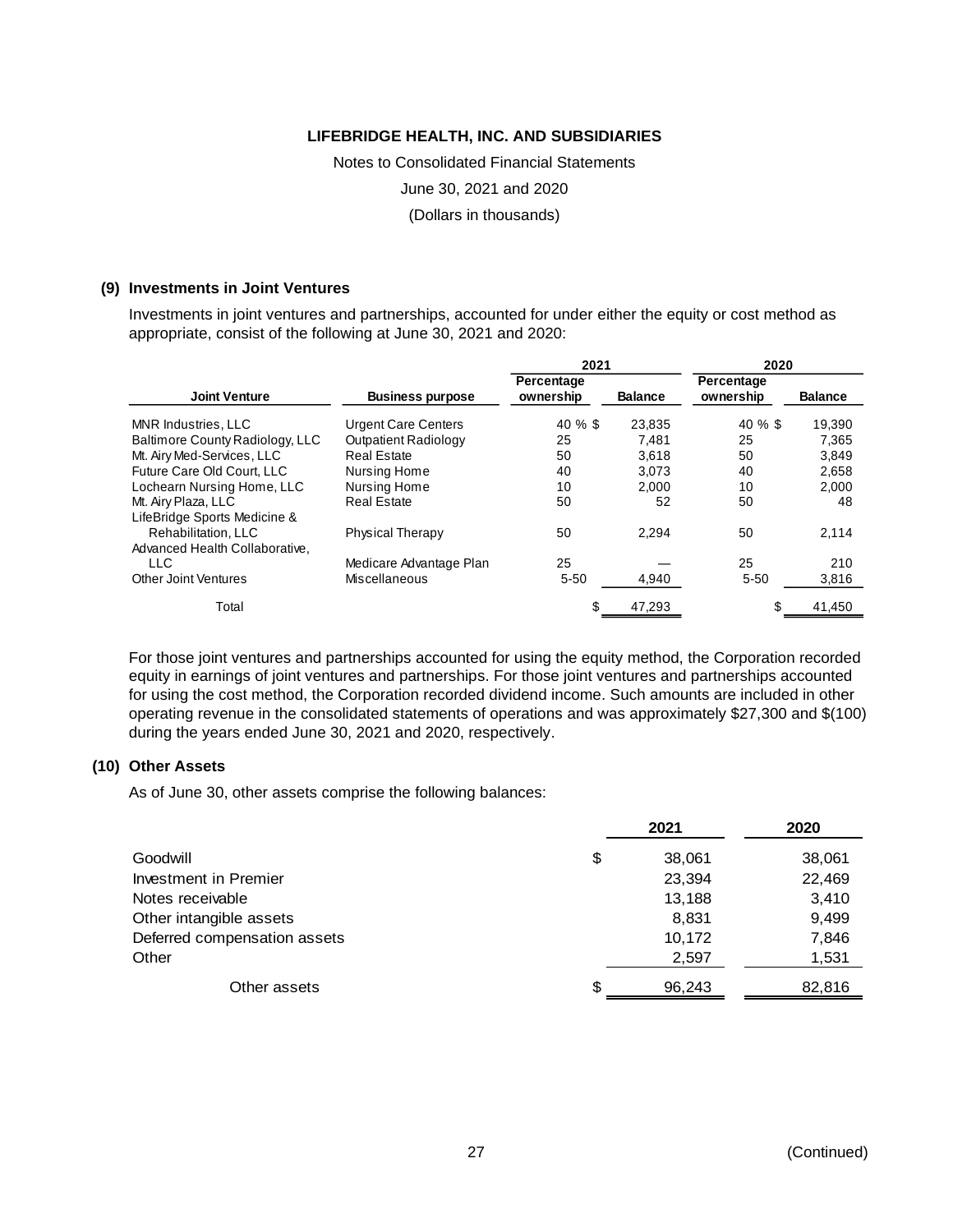Notes to Consolidated Financial Statements

June 30, 2021 and 2020

(Dollars in thousands)

# **(11) Long-Term Debt and Capital Lease Obligations**

As of June 30, long-term debt and capital lease obligations consist of the following:

|                                                                          |    | 2021     | 2020      |
|--------------------------------------------------------------------------|----|----------|-----------|
| Maryland Health and Higher Educational Facilities Authority<br>(MHHEFA): |    |          |           |
| Revenue Bonds Series 2011                                                | \$ | 1,100    | 2,145     |
| Revenue Bonds Series 2012A                                               |    | 3,695    | 5,420     |
| Revenue Bonds Series 2015                                                |    | 157,250  | 158,220   |
| Revenue Bonds Series 2016                                                |    | 119,128  | 119,435   |
| Revenue Bonds Series 2017                                                |    | 107,890  | 111,350   |
| Springwell Senior Living Issue Series 2019                               |    | 33,692   | 35,439    |
| Other debt:                                                              |    |          |           |
| M&T Bank taxable loan                                                    |    | 22,091   | 27,084    |
| Bank of America note payable                                             |    | 42,857   | 50,000    |
| BB&T promissory note                                                     |    | 48,350   | 48,350    |
| Finance leases                                                           |    | 53,593   | 11,365    |
| Other                                                                    |    | 36,464   | 25,128    |
|                                                                          |    | 626,110  | 593,936   |
| Less current portion                                                     |    | (28,009) | (24, 501) |
| Plus unamortized premium                                                 |    | 24,890   | 26,615    |
| Less deferred financing costs                                            |    | (3, 510) | (3,839)   |
| Long-term debt, net                                                      | S  | 619,481  | 592,211   |

A single obligated group (the Obligated Group), consisting of LifeBridge, Sinai, Northwest, Grace, Levindale, BJHF, CHSF, CCHS, Carroll, CCMS and CH, has been formed with respect to certain bonds issued by the Maryland Health and Higher Educational Facilities Authority (MHHEFA) and certain other obligations. Members of the Obligated Group are jointly and severally liable for all of the outstanding bonds issued by MHHEFA on behalf of LifeBridge and CCHS and their respective affiliates, together with other obligations issued on parity with such bonds.

In March 2011, MHHEFA loaned \$50,695 from the proceeds of bonds (Series 2011 Bonds) to LifeBridge and certain of its subsidiaries. Portions of the Series 2011 Bonds are payable on July 1 of each year through 2041. The Series 2011 Bonds bear interest at a weighted fixed rate of 5.99%. Approximately \$46,040 of the Series 2011 Bonds were repaid as part of the Series 2016 Bond offering, which is further discussed below.

In May 2012, MHHEFA loaned \$59,780 from the proceeds of bonds (Series 2012A Bonds) to CCHS and certain of its subsidiaries (the Series 2012 Bonds). The Series 2012 Bonds were issued in three series: \$26,995 of serial bonds maturing in 2013 through 2027 with interest rates ranging from 2% to 5%, \$7,505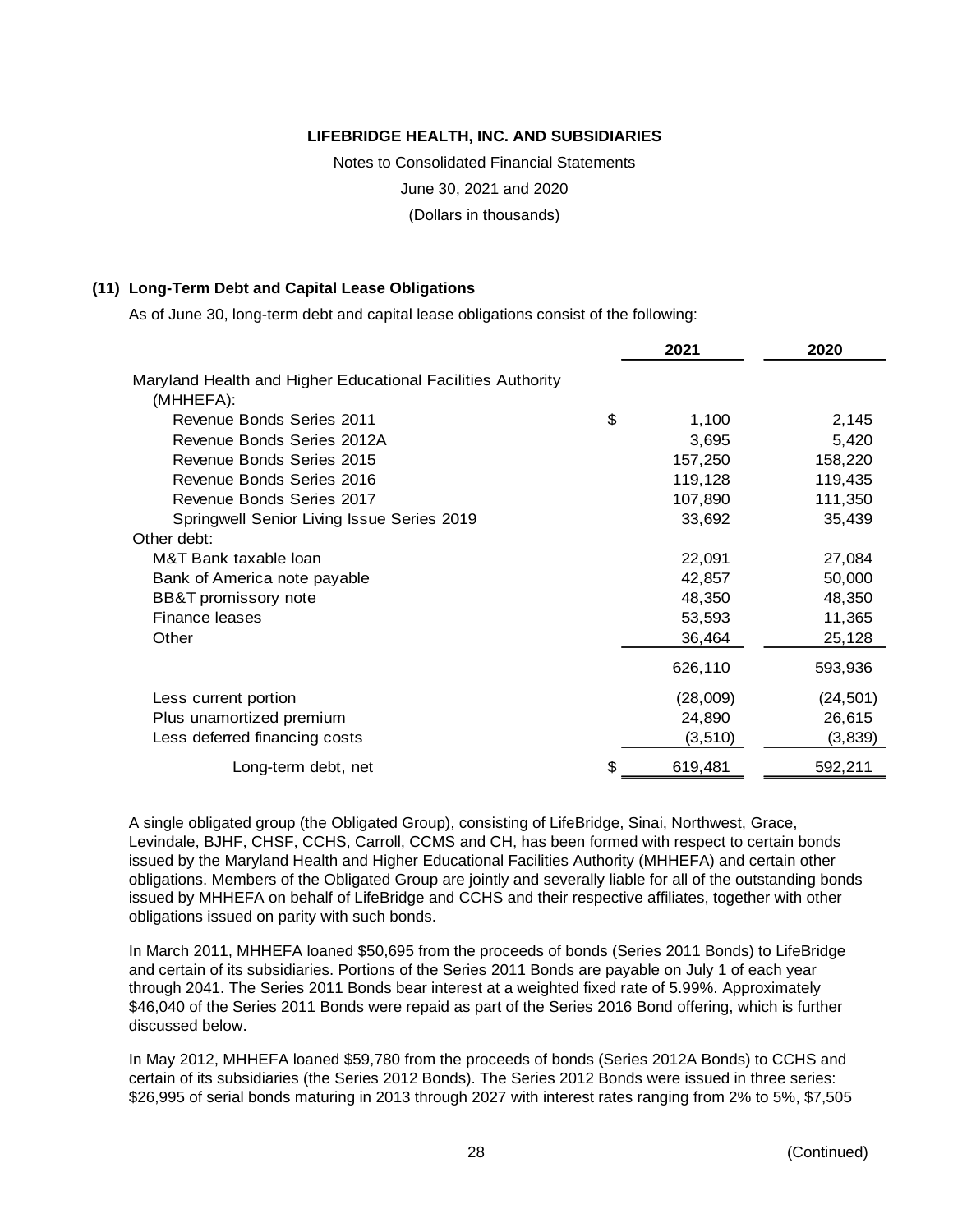Notes to Consolidated Financial Statements June 30, 2021 and 2020 (Dollars in thousands)

of term bonds maturing in 2030 with an interest rate of 4%, and \$25,280 of term bonds maturing in 2037 (Series 2012A Bonds) with an interest rate of 5%. Approximately \$48,775 of the Series 2012A Bonds were repaid as part of the \$48,335 promissory note in 2020, which is discussed below. As a result of the refinancing, there was a loss of \$2,557, which is included within nonoperating income on the accompanying statement of operations.

On June 26, 2015, LifeBridge entered into a \$50,000 direct bank placement with M&T Bank (2015 M&T Bank Taxable Loan). The interest rates range from 1.57% to 3.28%, with maturity dates ranging from July 1, 2016 to July 1, 2025. The 2015 M&T Loan is secured on parity with the bonds.

On July 30, 2015, MHHEFA issued \$159,685 in bonds (Series 2015 Bonds) on behalf of LifeBridge. The proceeds of the Series 2015 Bonds have been and will be used to finance and refinance the cost of construction, renovation, and equipping of certain additional facilities for the Obligated Group, to refund prior years' bonds of debt obligations. \$33,130 of the bonds are serial bonds with maturity dates ranging from 2019 through 2030 and interest rates ranging from 2.0% to 5.0%. \$14,260, \$26,325, \$35,970, and \$50,000 of the bonds are term bonds that are due in 2035, 2040, 2047, and 2047, respectively, with interest rates of 4.0%, 5.0%, 4.1%, and 5.0%, respectively.

On October 25, 2016, MHHEFA issued \$120,695 in bonds (Series 2016 Bonds) on behalf of LifeBridge Health. The proceeds of the Series 2016 Bonds were used to refinance prior bonds. \$40,465 of the bonds are serial bonds with maturity dates ranging from 2017 through 2036 and interest rates ranging from 2% to 5%. \$40,640 of the bonds are term bonds that are due in 2041 with an interest rate of 4%. The remaining \$39,590 of the bonds are term bonds that are due in 2047 with an interest rate of 5%.

On October 31, 2017, MHHEFA issued \$118,120 in bonds (Series 2017 Bonds) on behalf of LifeBridge Health. The proceeds of the Series 2017 Bonds have been used to refund prior bonds. \$82,700 of the bonds are serial bonds with maturity dates ranging from 2019 through 2037 and interest rates ranging from 3% to 5%. \$24,220 of the bonds are term bonds that are due in 2042 with an interest rate of 4%. The remaining \$11,200 of the bonds are term bonds that are due in 2044 with an interest rate of 5%.

On July 1, 2019, the Maryland Health and Higher Educational Facilities Authority issued \$35,639 in bonds (Springwell Senior Living Issue Series 2019) on behalf of Springwell. The proceeds of the Series 2019 Bonds have been and will be used to finance and refinance the cost of construction renovation and equipping of certain facilities of Springwell and to refinance certain other outstanding indebtedness. All obligations related to this bond issuance are guaranteed by LifeBridge Health, Inc. Portions are payable on July 1 of each year starting 2025 through 2034. The bonds bear interest at a rate of 2.715% for the initial term rate period ending June 30, 2024. Following the initial term rate period, the bonds will enter the flexible mode rate period and will bear interest at different flexible rates.

The Series 2011, 2012A, 2015, 2016, and 2017 Bonds are governed by a Master Loan Agreement. Under the Master Loan Agreement, MHHEFA maintains a security interest in the revenue of the obligors. In addition, the Master Loan Agreement requires Obligated Group members to adhere to limitations on mergers, disposition of assets, and additional indebtedness and certain financial covenants. The financial covenants include a rate covenant, which requires the Obligated Group to achieve a debt service coverage ratio of 1.10; a liquidity covenant, which requires the Obligated Group to maintain 45 days cash on hand;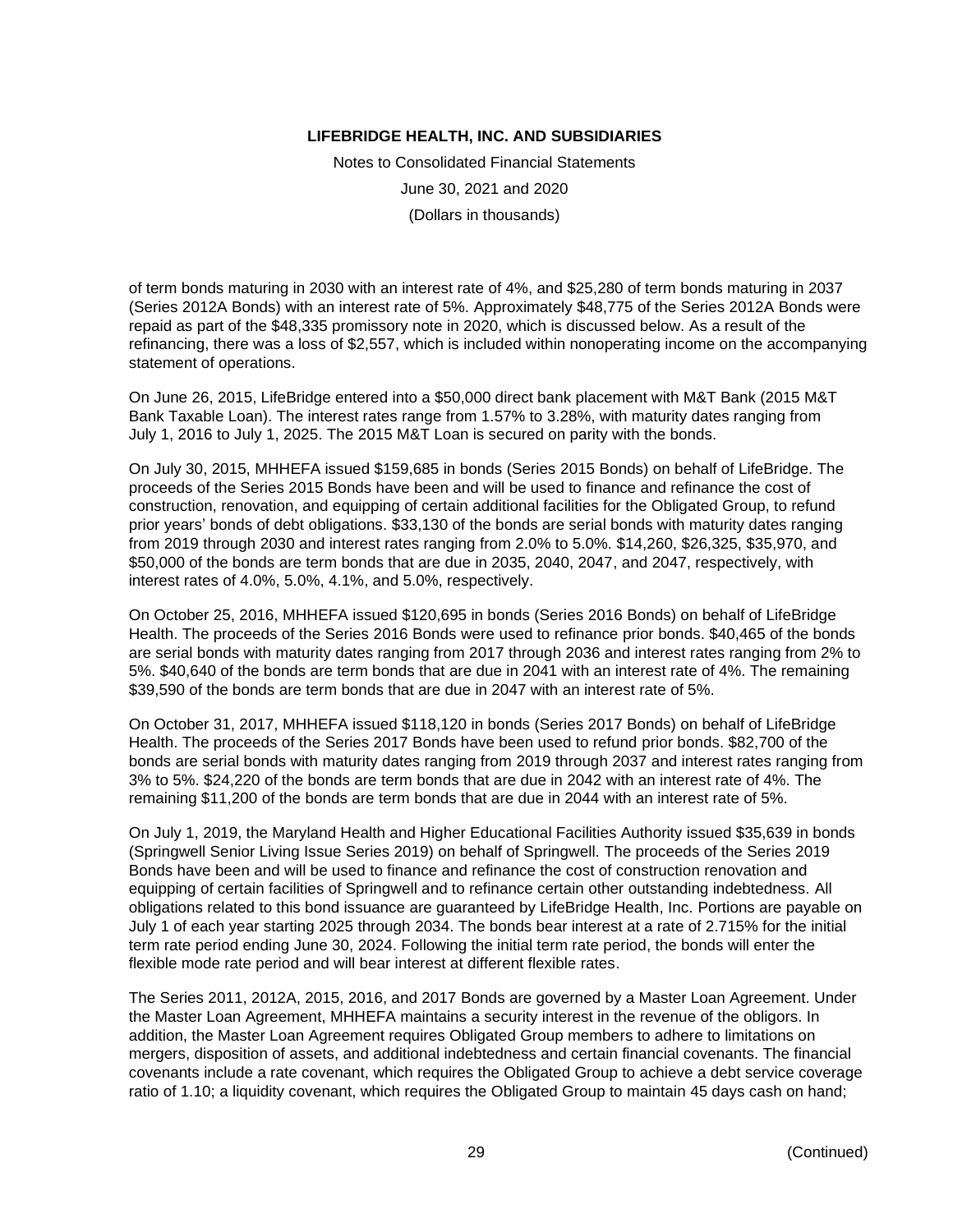Notes to Consolidated Financial Statements June 30, 2021 and 2020 (Dollars in thousands)

and a debt-to-capitalization covenant, which requires the Obligated Group to maintain a debt-to-capitalization ratio of not more than 65%, all measured as of June 30 in each fiscal year.

On April 1, 2020, Bank of America issued a \$50,000 note payable on behalf of Grace. The proceeds of the note payable have been used to finance the cost of demolition, construction, and renovation at Grace Medical Center, Sinai Hospital, and Northwest Hospital. The note payable has a maturity date of April 1, 2027 with an interest rate of 1.9%. On July 1, 2021 the note payable was converted to a tax-exempt bond with MHHEFA.

On March 5, 2020, BB&T issued a \$48,350 promissory note on behalf of Carroll. The proceeds of the promissory note have been used to refinance the 2012A bonds discussed above. The promissory note will have an interest rate of 2.32% per year until it becomes a revenue bond issued by Maryland Health and Higher Educational Facilities, in which the rate will be 1.83% per year. The bond can be issued by MHHEFA upon request beginning July 1, 2022. The promissory note has a maturity date of July 2037.

In November 2019, the Corporation entered into an agreement with Bon Secours Baltimore Health Corporation (BSB) to acquire Grace Medical Center, an acute care hospital. Upon acquisition, the Corporation would pay \$25,000 payable over six years to an exempt affiliated foundation established by BSB that would fund future community services in West Baltimore. The note payable matures on October 2025.

In December 2020, the Corporation entered into an agreement with Harbor Community Fund XXIII, LLC to borrow two loans for \$7,236 and \$2,564 for a total of \$9,800. The loans will have an interest rate of 1.62% and a maturity date of December 2054 and will be used for the construction of the new Center For Hope building. The loan is secured by priority interest in the disbursement account and the property.

In 2017, the Corporation acquired Springwell Partners, LLC (Springwell). Upon acquisition, the Corporation assumed the debt of Springwell. The debt consisted of two term notes that were amended in February 2017. The first term note of \$9,000 bore monthly interest of one-month LIBOR plus 1.6% which approximated 4.0% as of June 30, 2019. The second term note of \$6,000 bore monthly interest of 4.75%. Both term notes had maturity dates of February 5, 2022 and were secured by certain property and equipment. The outstanding principal of the two notes as of June 30, 2019 was \$13,007. The notes were paid off and the loan agreement terminated in July 2019, using proceeds from the bond issuance (see above). Additionally, there was a construction loan that had been drawn on in the amount of \$19,404 as of June 30, 2019. This loan had an interest rate of one-month LIBOR plus 1.6%, which approximated 4.0% as of June 30, 2019. The term loan was to mature in February 2022, but was terminated and paid off in July 2019 using proceeds from the bond issuance (see above). As a result of the refinancing, there was a loss of \$397, which is included within nonoperating income on the accompanying consolidated statements of operations.

Deferred financing costs are amortized using the effective-interest method over the term of the related debt. Amortization expense was \$14 and \$62 for the years ended June 30, 2021 and 2020, respectively. Such amortization is included in interest expense in the accompanying consolidated financial statements.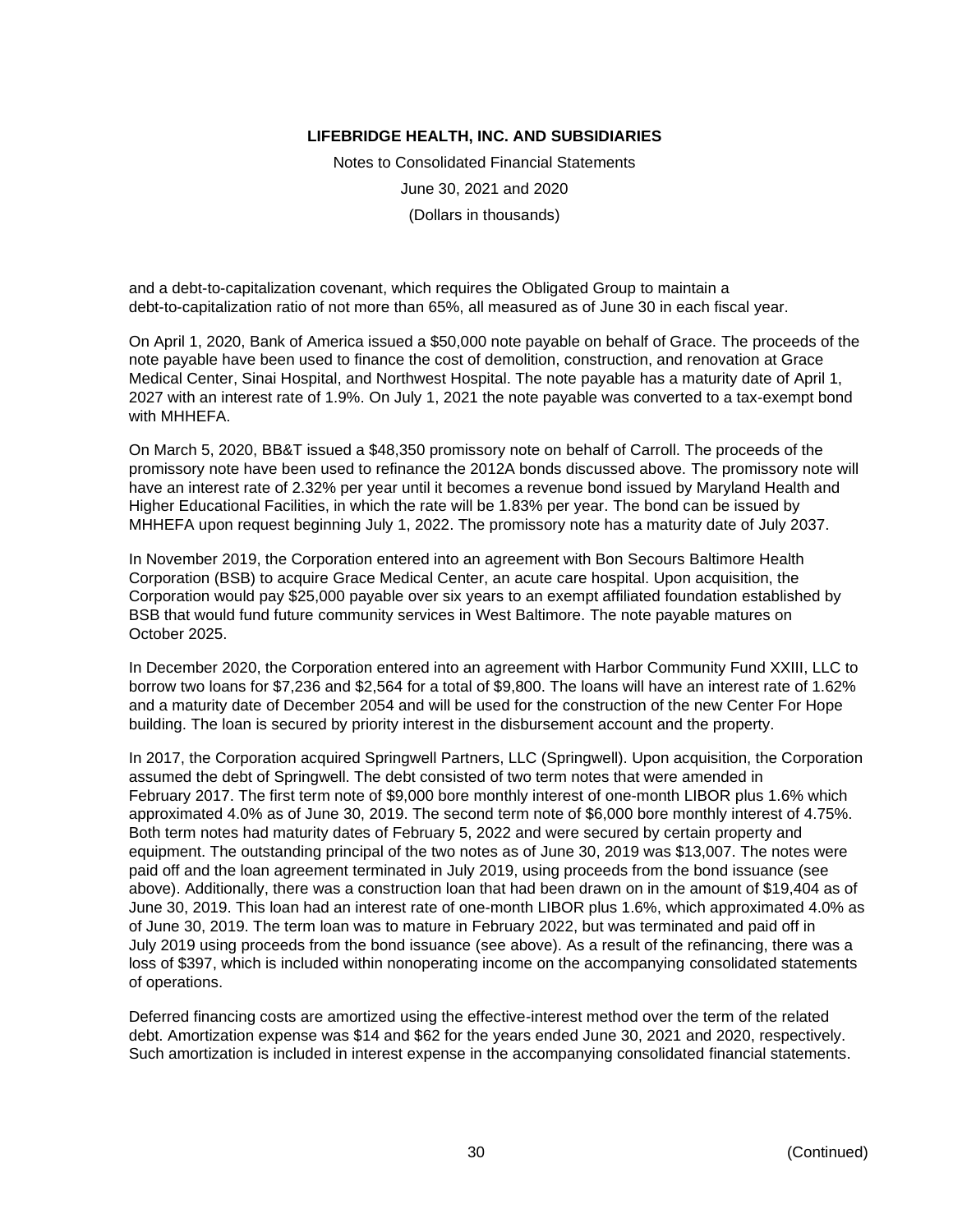Notes to Consolidated Financial Statements June 30, 2021 and 2020 (Dollars in thousands)

The total future principal payments on long-term debt payments are as follows:

| Years ending June 30: |    |         |
|-----------------------|----|---------|
| 2022                  | \$ | 28,009  |
| 2023                  |    | 33,075  |
| 2024                  |    | 31,971  |
| 2025                  |    | 33,207  |
| 2026                  |    | 29,653  |
| Thereafter            |    | 470,195 |
|                       | S  | 626,110 |

# **(12) M&T Bank Line of Credit**

Sinai maintains a \$5,000 line of credit with M&T Bank. As of June 30, 2021 and 2020, there were no balances outstanding on this line of credit.

# **(13) Net Assets With Donor Restrictions**

Net assets without and with donor restrictions are available for the following purposes at June 30:

|                                 | 2021          | 2020      |
|---------------------------------|---------------|-----------|
| Without donor restrictions:     |               |           |
| Designated by the board         | \$<br>169,680 | 191,964   |
| Undesignated                    | 1,364,469     | 1,051,033 |
| With donor restrictions:        |               |           |
| Perpetual in nature             | 20,719        | 18,877    |
| Purpose restricted - capital    | 27,590        | 23,527    |
| Purpose restricted – operations | 18,854        | 16,258    |
| Time restricted                 | 18,228        | 15,371    |
| Net assets                      | 1,619,540     | 1,317,030 |

The net assets without donor restrictions that is designated by the Board of Directors represent funds that are to be used to pay for future capital expenditures at Carroll.

# **(14) Employee Benefit Plans**

# *(a) LifeBridge Health Pension Plans (Sinai and Levindale)*

The Corporation sponsors two noncontributory defined-benefit pension plans (the Sinai/Levindale Plans) covering full-time, nonunion and union employees of Sinai and Levindale. Annual contributions to the Sinai/Levindale Plans are made at a level equal to or greater than the funding requirement as determined by the Sinai/Levindale Plans' consulting actuary. Contributions are intended to provide not only for benefits attributed to service to date, but also for those expected to be earned in the future.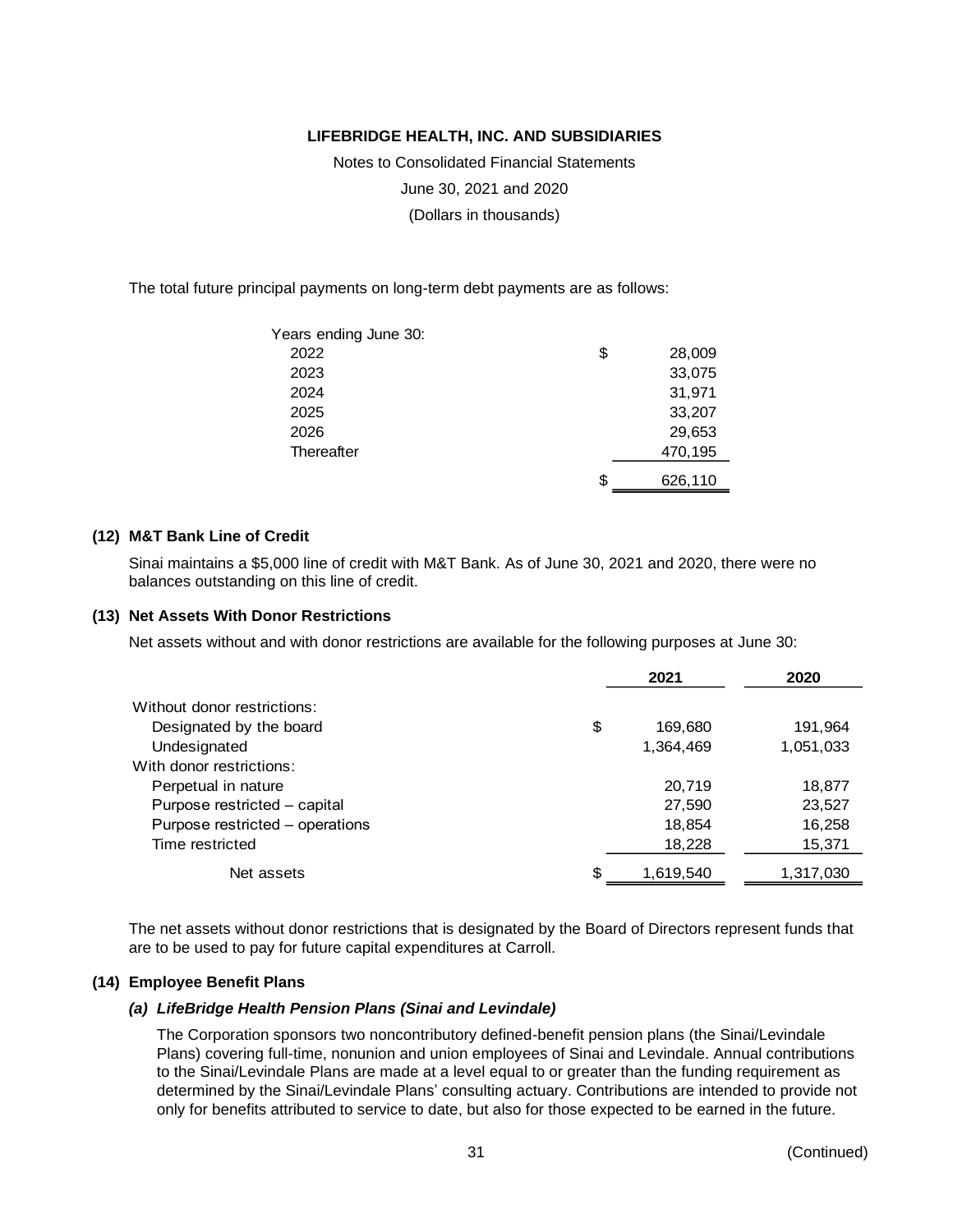Notes to Consolidated Financial Statements

June 30, 2021 and 2020

(Dollars in thousands)

The following table sets forth the Sinai/Levindale Plans' funded status and amounts recognized in the accompanying consolidated financial statements as of June 30, 2021 and 2020:

|                                                | 2021          | 2020          |
|------------------------------------------------|---------------|---------------|
| Measurement date                               | June 30, 2021 | June 30, 2020 |
| Change in projected benefit obligation:        |               |               |
| \$<br>Benefit obligation at beginning of year  | 282,073       | 253,922       |
| Service cost                                   | 10,638        | 8,993         |
| Interest cost                                  | 8,415         | 9,054         |
| Actuarial loss                                 | 13,533        | 22,982        |
| Benefits paid                                  | (11, 332)     | (11, 973)     |
| Expenses paid from assets                      | (972)         | (905)         |
| Benefit obligation at end of year              | 302,355       | 282,073       |
| Change in plan assets:                         |               |               |
| Fair value of plan assets at beginning of year | 220,425       | 214,679       |
| Actual return on plan assets                   | 60,312        | 10,385        |
| Company contributions                          | 11,101        | 8,239         |
| Benefits paid                                  | (11, 332)     | (11, 973)     |
| Expenses paid from assets                      | (972)         | (905)         |
| Fair value of plan assets at end of year       | 279,534       | 220,425       |
| <b>Funded status</b><br>S                      | (22,821)      | (61,648)      |

Amounts recognized in the consolidated financial statements consist of the following at June 30:

|                                                                                       |   | 2021   | 2020   |
|---------------------------------------------------------------------------------------|---|--------|--------|
| Amounts recognized in the consolidated balance sheets:<br>Other long-term liabilities | S | 22.821 | 61.648 |
| Amounts recognized in net assets without donor restrictions:                          |   |        |        |
| Net actuarial loss                                                                    |   | 49.940 | 88,871 |
|                                                                                       |   | 49.940 | 88,871 |

The Corporation has estimated \$11,101 for its defined-benefit contributions to the Sinai/Levindale Plans for the fiscal year ended June 30, 2021. The accumulated benefit obligation for the Sinai/Levindale Plans is \$267,221 and \$254,034 at June 30, 2021 and 2020, respectively.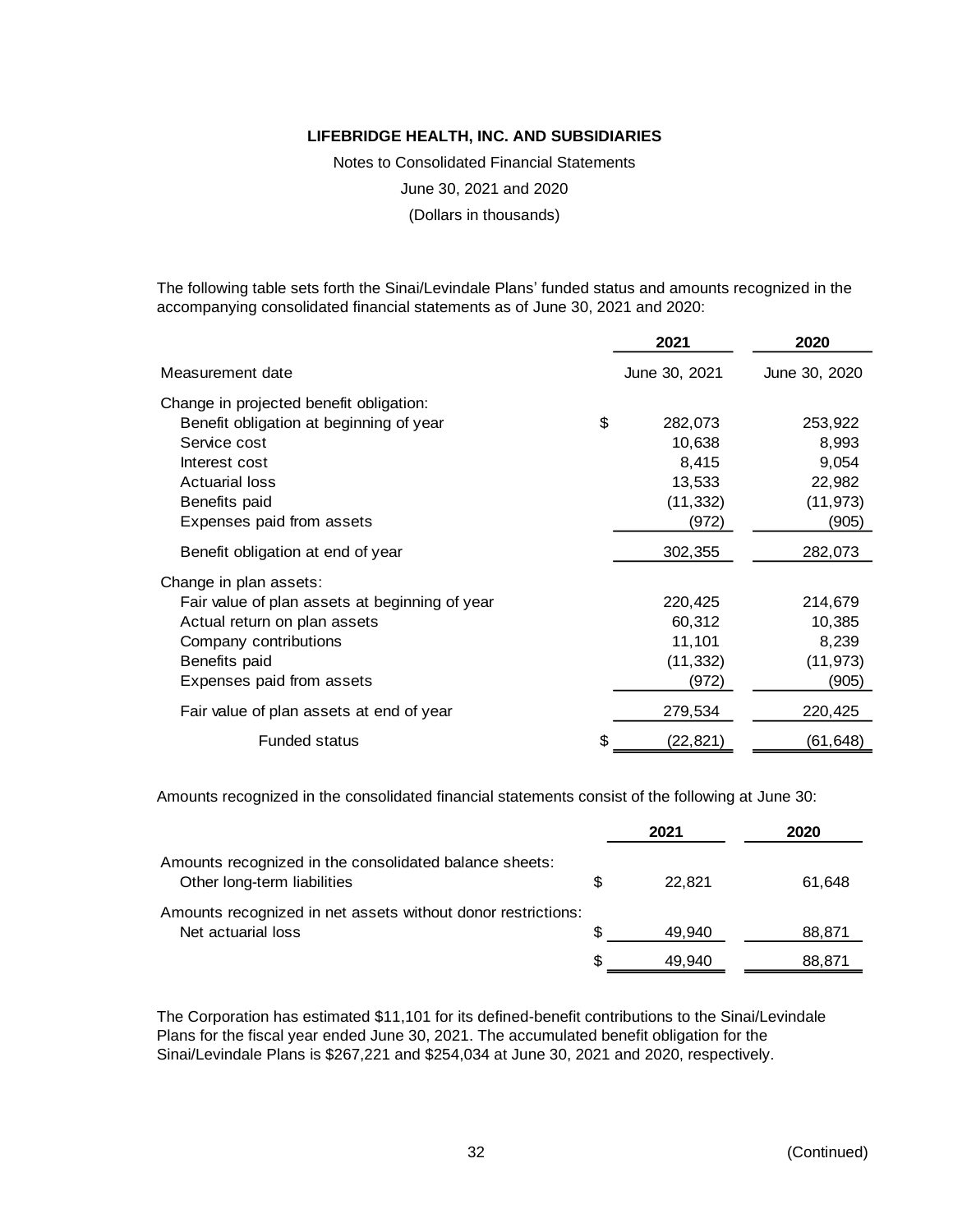Notes to Consolidated Financial Statements June 30, 2021 and 2020 (Dollars in thousands)

Net periodic pension expense for the years ended June 30, 2021 and 2020 was as follows:

|                                | 2021         | 2020      |
|--------------------------------|--------------|-----------|
| Pension expense:               |              |           |
| Service cost                   | \$<br>10,638 | 8,993     |
| Interest cost                  | 8.415        | 9,054     |
| Expected return on plan assets | (15, 128)    | (14, 665) |
| Amortization of net loss       | 7,280        | 4,857     |
| Net periodic pension expense   | \$<br>11.205 | 8,239     |

The estimated net actuarial loss and prior service cost to be amortized from unrestricted net assets into net periodic pension benefit cost over the next fiscal year are \$2,725 and \$7,281, respectively. The Corporation recorded \$10,638 and \$8,993 of the net periodic benefit cost in salary and employee benefit expense during the years ended June 30, 2021 and 2020, respectively, and recorded \$567 and \$(754) in other income, net during the years ended June 30, 2021 and 2020, respectively.

Actuarial assumptions used were as follows:

|                                                        | 2021     | 2020     |
|--------------------------------------------------------|----------|----------|
| Assumptions used to determine annual pension expense:  |          |          |
| Discount rate                                          | $3.06\%$ | 3.67%    |
| Expected return on plan assets                         | 7.00     | 7.00     |
| Rate of compensation increase                          | 2.50     | 2.50     |
| Assumptions used to determine end-of-year liabilities: |          |          |
| Discount rate                                          | $3.09\%$ | 3.06%    |
| Expected return on plan assets                         | 7.00     | 7.00     |
| Rate of compensation increase                          | 2.50     | 2.50     |
| Plan asset allocation:                                 |          |          |
| Asset category:                                        |          |          |
| Fixed-income/debt securities                           | 24.00 %  | 25.00%   |
| Equity securities/mutual funds                         | 54.00    | 54.00    |
| Alternative investments                                | 22.00    | 21.00    |
| Total                                                  | 100.00 % | 100.00 % |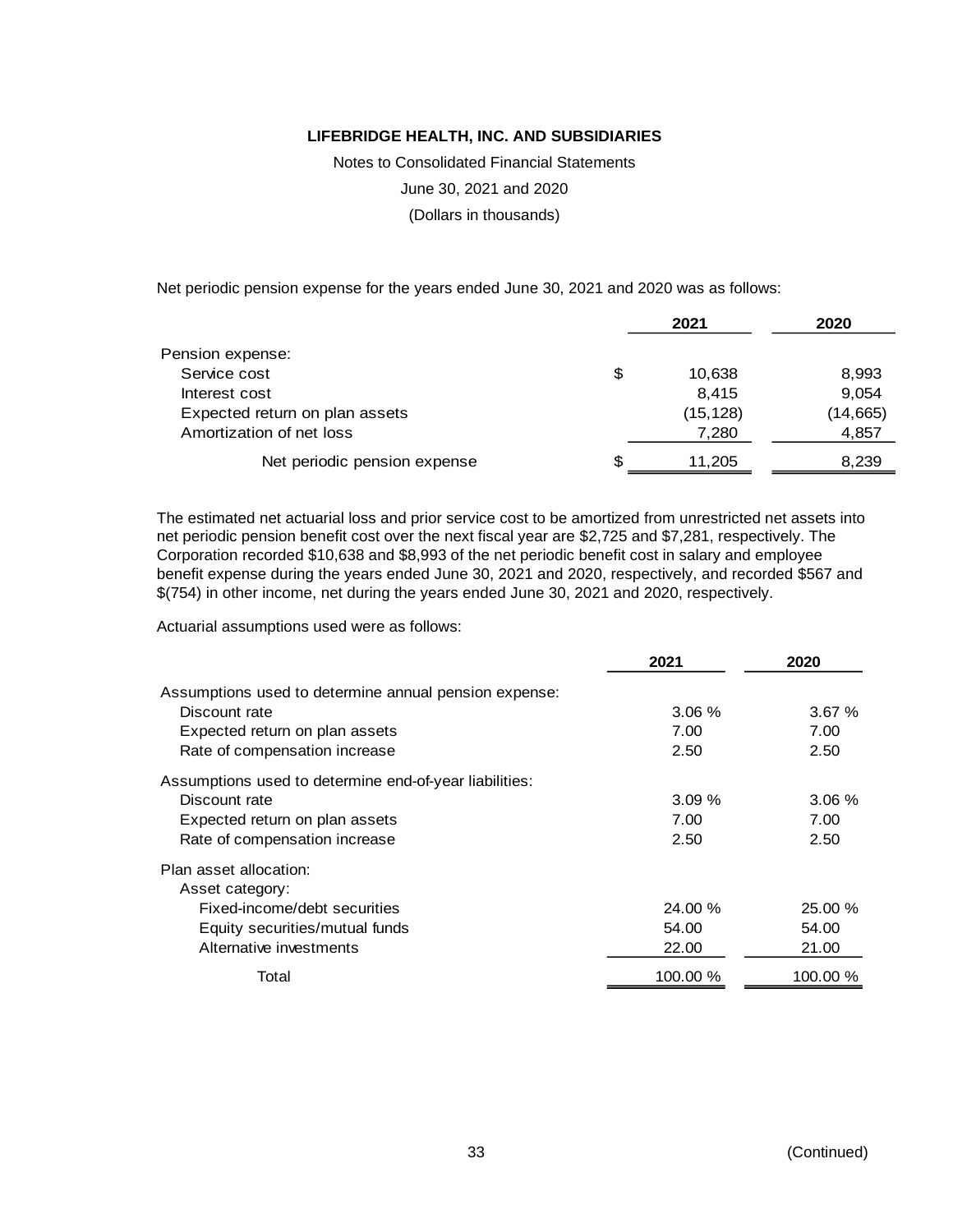Notes to Consolidated Financial Statements June 30, 2021 and 2020 (Dollars in thousands)

In selecting the expected long-term rate of return on plan assets, Sinai and Levindale considered the average rate of earnings on the funds invested or to be invested to provide for the benefits of these plans. This included considering the Sinai/Levindale Plans' asset allocation and the expected returns likely to be earned over the life of the plans. Target asset allocation is as follows:

|                              | <b>Target</b> |
|------------------------------|---------------|
| Target allocation on assets: |               |
| Equity securities            | 52%           |
| Alternative investments      | 23            |
| Fixed-income/debt securities | 25            |

Following are the benefit payments expected to be disbursed from plan assets:

| Years ending June 30: |              |
|-----------------------|--------------|
| 2022                  | \$<br>16,767 |
| 2023                  | 16,575       |
| 2024                  | 16,373       |
| 2025                  | 16,505       |
| 2026                  | 16,693       |
| 2027-2031             | 83,140       |
|                       |              |

The fair values of assets of the Sinai/Levindale Plans held by PNC Institutional Investments by level at June 30, 2021 were as follows:

|                              | <b>Pension benefits - Plan assets</b> |         |         |            |         |
|------------------------------|---------------------------------------|---------|---------|------------|---------|
|                              |                                       | Level 1 | Level 2 | <b>NAV</b> | Total   |
| Assets:                      |                                       |         |         |            |         |
| Cash and cash equivalents \$ |                                       | 7.016   |         |            | 7.016   |
| Mutual funds and             |                                       |         |         |            |         |
| equity securities            |                                       | 155,572 |         |            | 155,572 |
| Fixed-income mutual funds    |                                       | 66,183  |         |            | 66,183  |
| Alternative investments      |                                       |         |         | 50,763     | 50,763  |
| Total assets                 | \$                                    | 228,771 |         | 50,763     | 279,534 |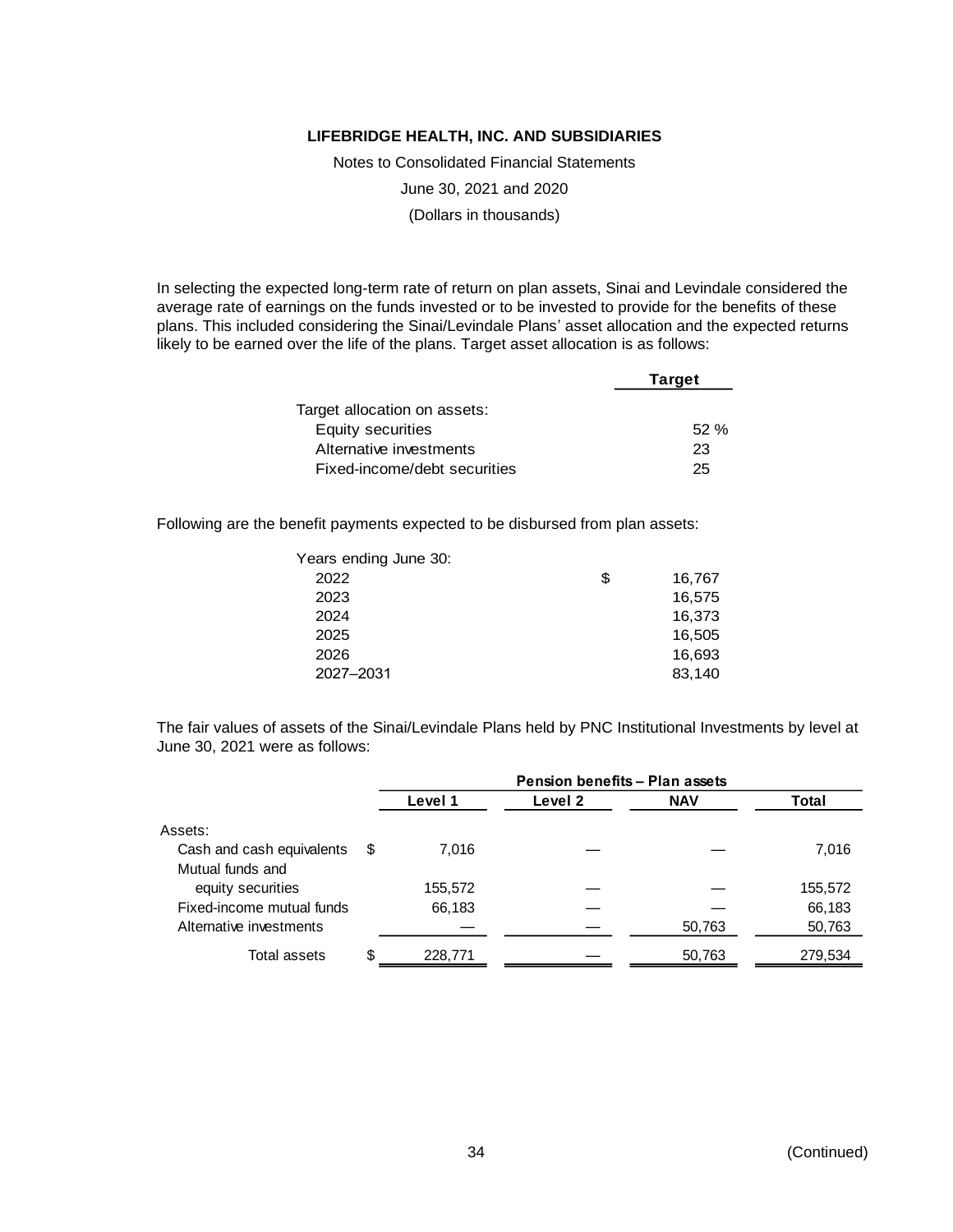Notes to Consolidated Financial Statements June 30, 2021 and 2020 (Dollars in thousands)

The fair values of assets of the Sinai/Levindale Plans held by PNC Institutional Investments by level at June 30, 2020 were as follows:

|                                               |   | Pension benefits - Plan assets |         |            |         |
|-----------------------------------------------|---|--------------------------------|---------|------------|---------|
|                                               |   | Level 1                        | Level 2 | <b>NAV</b> | Total   |
| Assets:                                       |   |                                |         |            |         |
| Cash and cash equivalents<br>Mutual funds and | S | 7,235                          |         |            | 7,235   |
| equity securities                             |   | 120,790                        |         |            | 120,790 |
| Fixed-income mutual funds                     |   | 54,399                         |         |            | 54,399  |
| Alternative investments                       |   |                                |         | 38,001     | 38,001  |
| Total assets                                  | S | 182,424                        |         | 38,001     | 220,425 |

For the year ended June 30, 2021 or 2020, there were no significant transfers into or out of Levels 1, 2, or 3. Changes to the fair values based on the NAV are summarized as follows:

|   | Total             |
|---|-------------------|
| S | 38,001            |
|   | 12,067            |
|   | (6, 245)<br>6,940 |
| Я | 50,763            |
|   |                   |

The following table summarizes redemption terms for the hedge fund-of-funds vehicles held as of June 30, 2021:

|                      | Fund 1  | Fund 2   | Fund 3    | Fund 4    | Fund 5  |
|----------------------|---------|----------|-----------|-----------|---------|
| Redemption timing:   |         |          |           |           |         |
| Redemption frequency | Monthly | Annually | Quarterly | Quarterly | Monthly |
| Required notice      | 30 Days | 90 Days  | 30 Days   | 60 Days   | 65 Days |
| Audit reserve:       |         |          |           |           |         |
| Percentage held back |         |          |           |           |         |
| for audit reserve    | $-$ %   | 5%       | $-$ %     | $-$ %     | $-$ %   |

The Corporation's investment policies are established by LifeBridge Investment Committee, which comprises members of the Board of Directors, other community leaders, and management. Among its responsibilities, the Investment Committee is charged with establishing and reviewing asset allocation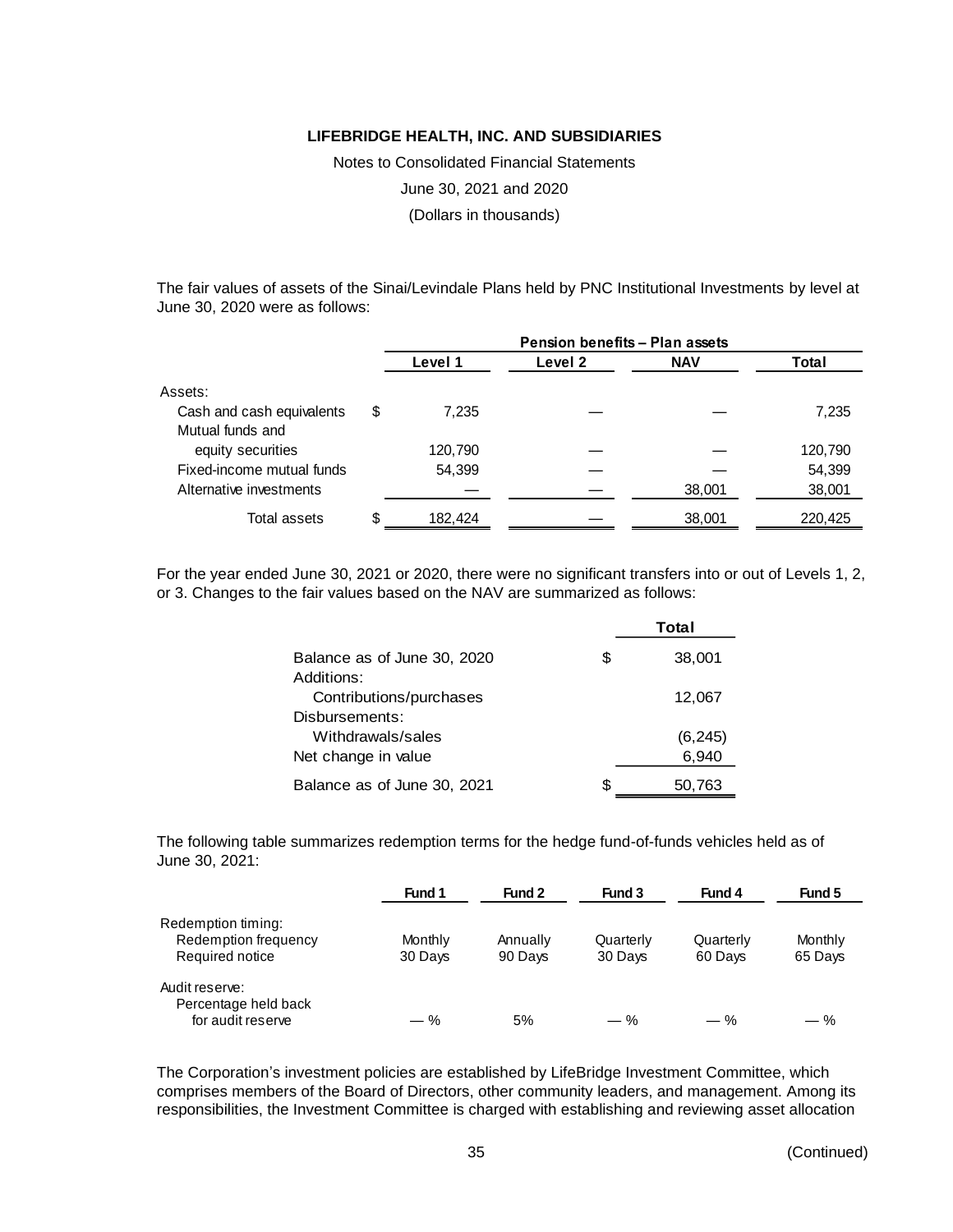Notes to Consolidated Financial Statements June 30, 2021 and 2020 (Dollars in thousands)

strategies, monitoring investment manager performance, and making decisions to retain and terminate investment managers. Assets of each of the Corporation's pension plans are managed in a similar fashion, as the Corporation's investments and assets whose use is limited, by the same group of investment managers. The Corporation has incorporated an Investment Policy Statement (IPS) into the investment program. The IPS, which has been formally adopted by the Corporation's Board of Directors, contains numerous standards designed to ensure adequate diversification by asset class and geography. The IPS also limits all investments by manager and position size and limits fixed-income position size based on credit ratings, which serves to further mitigate the risks associated with the investment program. As of June 30, 2021 and 2020, management believes that all investments were being managed in a manner consistent with the IPS.

Sinai and Levindale expect to contribute \$0 to the Sinai/Levindale Plan during the year ending June 30, 2022.

# *(b) Carroll Plan*

CCHS sponsors a defined-benefit cash balance plan (the Carroll Plan) covering employees of Carroll, CCMS, and Carroll Foundation. CCHS's funding policy is to make contributions to the Carroll Plan based on actuarially determined amounts necessary to provide assets sufficient to meet benefits to be paid to plan participants and to meet the minimum funding requirements of the Employee Retirement Income Security Act of 1974 and the Internal Revenue Code, plus such amounts as CCHS may determine to be appropriate from time to time. Under the cash balance plan structure, the benefits under the Carroll Plan are determined based on employee tenure rather than age. CCHS elected to freeze benefit accruals and participation in the Carroll Plan on December 31, 2006.

The information below describes certain actions of CCHS for the years ended June 30, 2021 and 2020.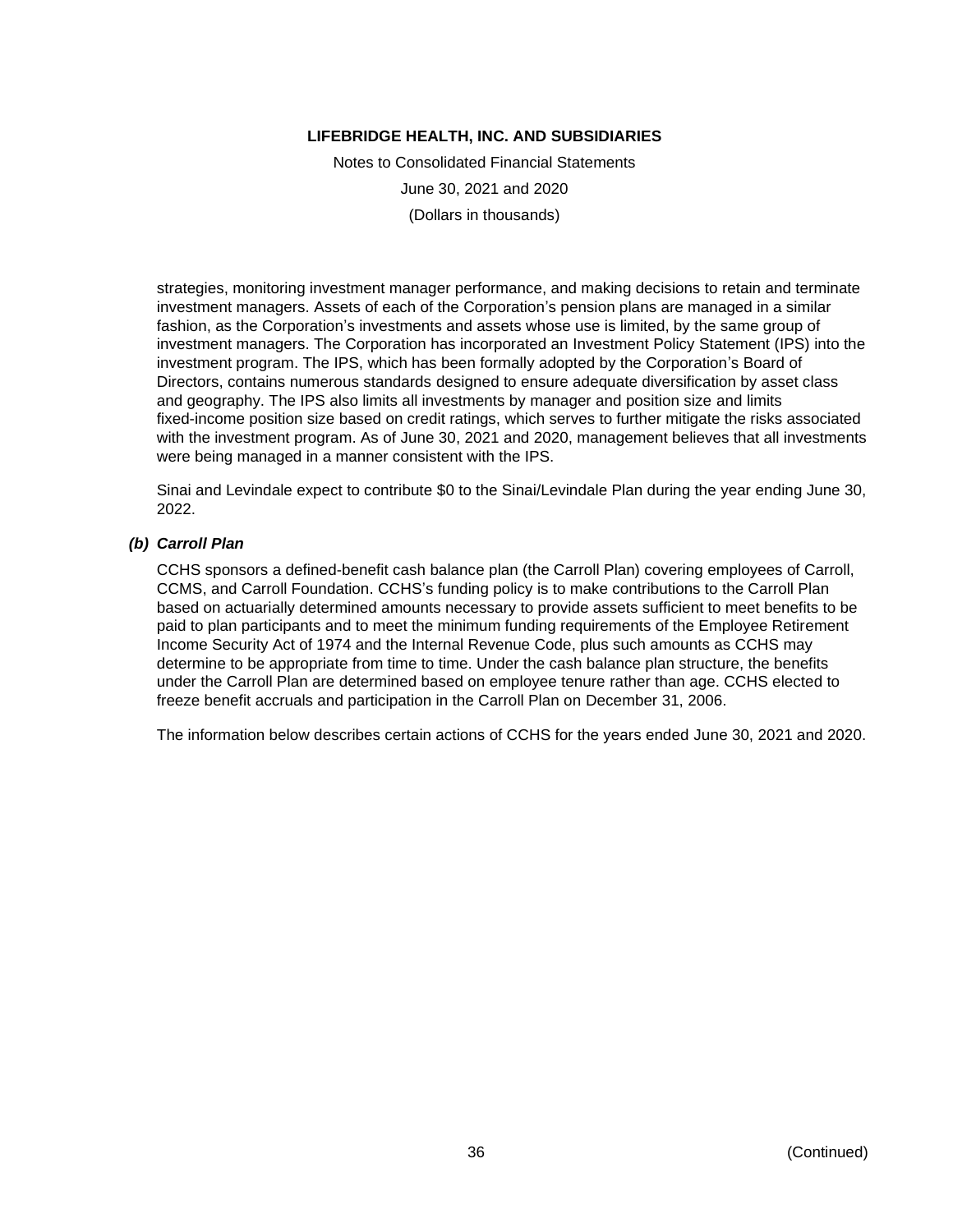Notes to Consolidated Financial Statements

June 30, 2021 and 2020

(Dollars in thousands)

The following table sets forth the changes in the projected benefit obligation, the changes in the Carroll Plan's assets, the Carroll Plan's funded status, the amounts recognized in the consolidated financial statements, and the Carroll Plan's net periodic pension cost as of June 30, 2021 and 2020:

|                                                   | 2021          | 2020          |
|---------------------------------------------------|---------------|---------------|
| Measurement date                                  | June 30, 2021 | June 30, 2020 |
| Change in projected benefit obligation:           |               |               |
| Projected benefit obligation at beginning of year | \$<br>78,779  | 74,342        |
| Service cost                                      |               |               |
| Interest cost                                     | 2,559         | 2,670         |
| Actuarial gain                                    | 1,768         | 5,220         |
| Expenses paid                                     | (260)         | (420)         |
| Benefits paid                                     | (3, 195)      | (3,033)       |
| Benefit obligation at end of year                 | 79,651        | 78,779        |
| Change in plan assets:                            |               |               |
| Fair value of plan assets at beginning of year    | 75,501        | 74,444        |
| Actual return on plan assets                      | 24,143        | 4,010         |
| <b>Employer contribution</b>                      | 360           | 500           |
| Expenses paid                                     | (260)         | (420)         |
| Benefits paid                                     | (3, 195)      | (3,033)       |
| Fair value of plan assets at end of year          | 96,549        | 75,501        |
| <b>Funded status</b>                              | \$<br>16,898  | (3,278)       |

The accumulated benefit obligation for the Carroll Plan was \$79,651 and \$78,779 at June 30, 2021 and 2020, respectively. The pension asset of \$16,898 and the pension liability of \$(3,278) as of June 30, 2021 and 2020, respectively, are included in prepaid pension asset and other long-term liabilities, respectively, in the consolidated balance sheets.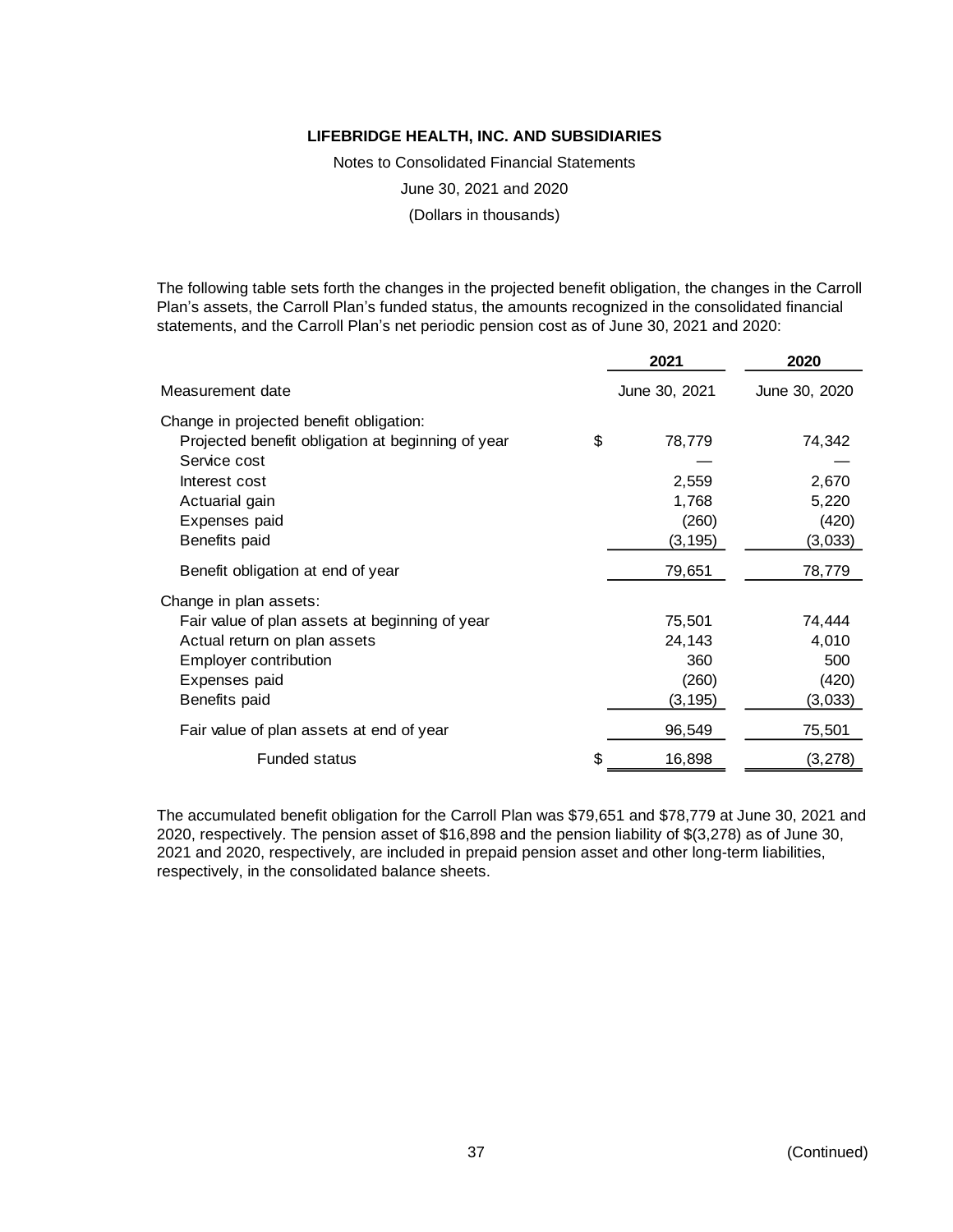Notes to Consolidated Financial Statements June 30, 2021 and 2020 (Dollars in thousands)

Net periodic pension expense for the years ended June 30, 2021 and 2020 was as follows:

|                                            |    | 2021     | 2020     |
|--------------------------------------------|----|----------|----------|
| Pension Expense:                           |    |          |          |
| Components of net periodic pension expense |    |          |          |
| Service cost                               | \$ |          |          |
| Interest cost                              |    | 2,559    | 2,670    |
| Expected return on plan assets             |    | (5, 186) | (5, 128) |
| Amortization of actuarial costs            |    | 2,883    | 2,318    |
| Net periodic pension expense               | S  | 256      | (140)    |

The estimated net actuarial loss to be amortized from unrestricted net assets into net periodic pension benefit cost over the next fiscal year is \$187 and \$2,883, respectively. The Corporation recorded \$256 and \$(140) of the net periodic pension expense in other income, net during the years ended June 30, 2021 and 2020, respectively.

Assumptions to determine the benefit obligation as of June 30, 2021 and 2020 were as follows:

|               | 2021  | 2020  |  |
|---------------|-------|-------|--|
| Discount rate | 3.09% | 3.06% |  |

Assumptions used in the determination of net periodic pension expense for the years ended June 30, 2021 and 2020 were as follows:

|                                                  | 2021     | 2020     |
|--------------------------------------------------|----------|----------|
| Discount rate                                    | $3.06\%$ | $3.67\%$ |
| Expected long-term rate of return on plan assets | 7.00     | 7.00     |

Deferred pension costs, which have not yet been recognized in periodic pension expense but are accrued in net assets without donor restrictions, are \$10,841 and \$30,913 at June 30, 2021 and 2020, respectively. Deferred pension costs represent unrecognized actuarial losses or unexpected changes in the projected benefit obligation and plan assets over time primarily due to changes in assumed discount rates and investment experience.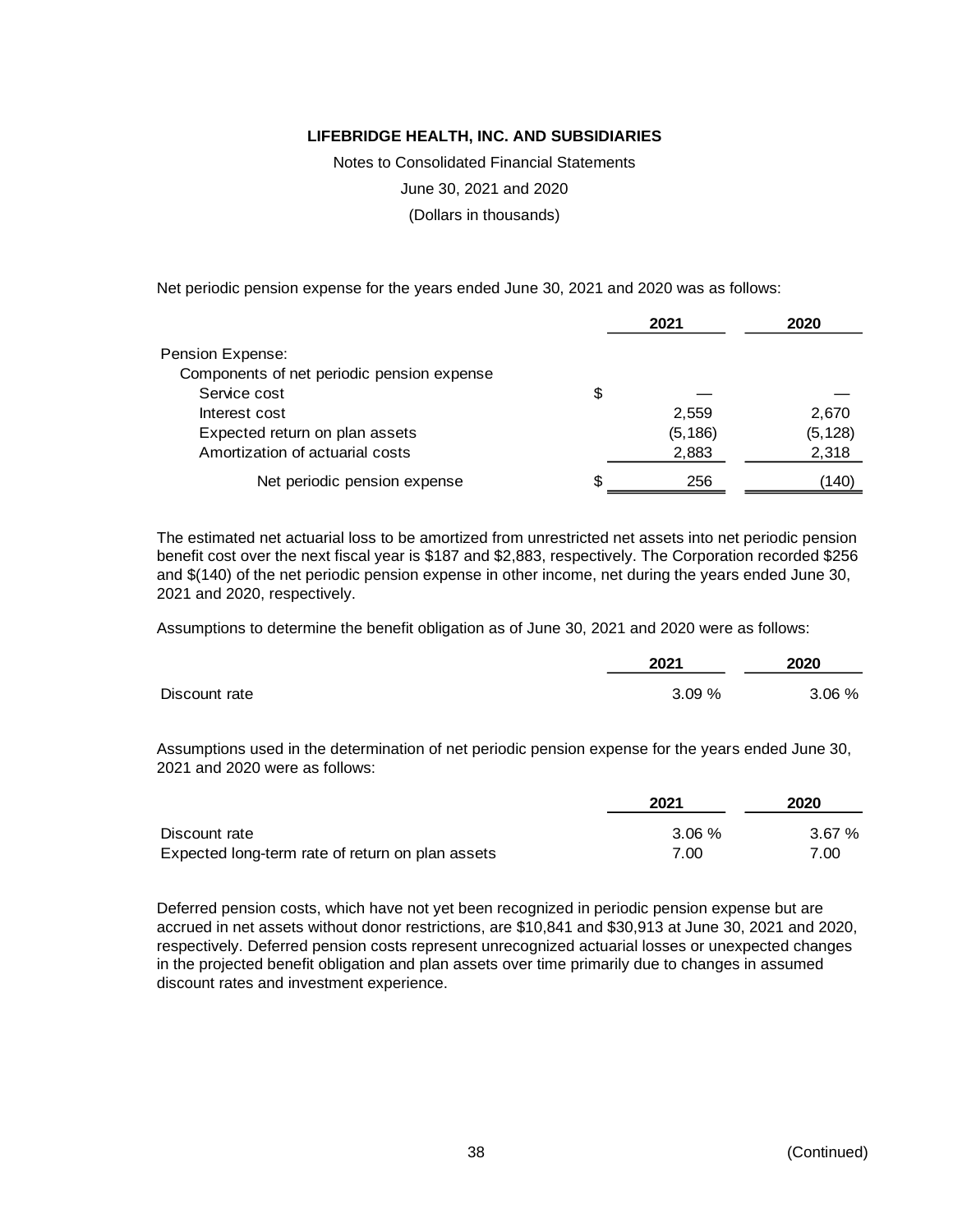Notes to Consolidated Financial Statements June 30, 2021 and 2020 (Dollars in thousands)

CCHS's weighted average asset allocations for the plan assets for the years ended June 30, 2020 and 2019 were as follows:

|                                    | 2021     | 2020     |
|------------------------------------|----------|----------|
| Cash and cash equivalents          | $2.0 \%$ | $2.0 \%$ |
| Fixed-income/debt securities       | 23.0     | 29.0     |
| Mutual funds and equity securities | 61.0     | 56.0     |
| Alternative investments            | 14.0     | 13.0     |
|                                    | 100.0%   | 100.0%   |

Pension plan assets are invested in accordance with the CCHS's investment policy in an attempt to maximize return with reasonable and prudent levels of risk. This structure includes various assets classes, investment management styles, asset allocation, and acceptable ranges that, in total, are expected to produce a sufficient level of overall diversification and total investment return over the long term. CCHS periodically reviews performance to test progress toward attainment of longer-term targets, to compare results with appropriate indices and peer groups, and to assess overall investment risk levels.

The following table presents the Carroll Plan's assets measured at fair value at June 30, 2021:

|                              | Pension benefits - Plan assets |         |            |        |
|------------------------------|--------------------------------|---------|------------|--------|
|                              | Level 1                        | Level 2 | <b>NAV</b> | Total  |
| Assets:                      |                                |         |            |        |
| Cash and cash equivalents \$ | 1,848                          |         |            | 1,848  |
| Mutual funds/equities        | 58,683                         |         |            | 58,683 |
| Fixed-income mutual funds    | 22,518                         |         |            | 22,518 |
| Alternative investments      |                                |         | 13,500     | 13,500 |
| <b>Total assets</b>          | 83,049                         |         | 13,500     | 96,549 |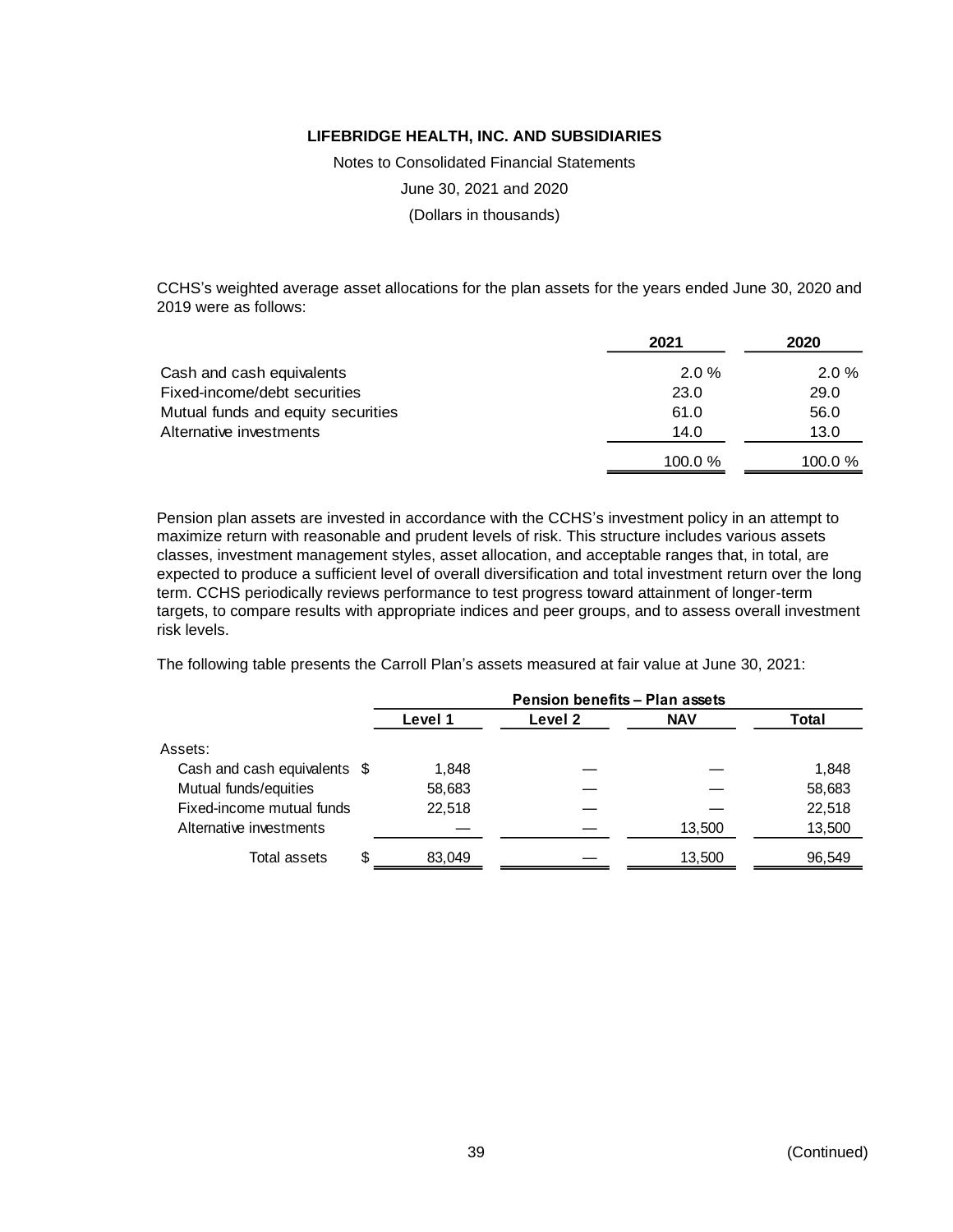Notes to Consolidated Financial Statements June 30, 2021 and 2020 (Dollars in thousands)

The following table presents the Carroll Plan's assets measured at fair value at June 30, 2020:

|                              |              | <b>Pension benefits - Plan assets</b> |            |        |  |
|------------------------------|--------------|---------------------------------------|------------|--------|--|
|                              | Level 1      | Level 2                               | <b>NAV</b> | Total  |  |
| Assets:                      |              |                                       |            |        |  |
| Cash and cash equivalents \$ | 1,589        |                                       |            | 1,589  |  |
| Mutual funds/equities        | 42,535       |                                       |            | 42,535 |  |
| Fixed-income mutual funds    | 21,652       |                                       |            | 21,652 |  |
| Alternative investments      |              |                                       | 9,725      | 9,725  |  |
| Total assets                 | S.<br>65,776 |                                       | 9,725      | 75,501 |  |

For the year ended June 30, 2021 or 2020, there were no significant transfers into or out of Levels 1, 2, or 3. Changes to the fair values based on the NAV are summarized as follows:

|                                           |   | Total  |
|-------------------------------------------|---|--------|
| Balance as of June 30, 2020<br>Additions: | S | 9,725  |
| Contributions/purchases                   |   |        |
| Disbursements:                            |   |        |
| Withdrawals/sales                         |   |        |
| Net change in value                       |   | 3,775  |
| Balance as of June 30, 2021               | S | 13,500 |

The Carroll Plan invests in alternative investments that are primarily hedge fund of funds.

The following table summarizes redemption terms for the hedge fund-of-funds vehicles held as of June 30, 2021:

|                                           | Fund 1  | Fund 2   | Fund 3    | Fund 4    | Fund 5  |
|-------------------------------------------|---------|----------|-----------|-----------|---------|
| Redemption timing:                        |         |          |           |           |         |
| Redemption frequency                      | Monthly | Annually | Quarterly | Quarterly | Monthly |
| Required notice                           | 30 Days | 90 Days  | 30 Days   | 60 Days   | 65 Days |
| Audit reserve:                            |         |          |           |           |         |
| Percentage held back for<br>audit reserve | $-$ %   | 5%       | $-$ %     | $-$ %     | $-$ %   |

CCHS expects to contribute \$0 to the Carroll Plan during the year ending June 30, 2022.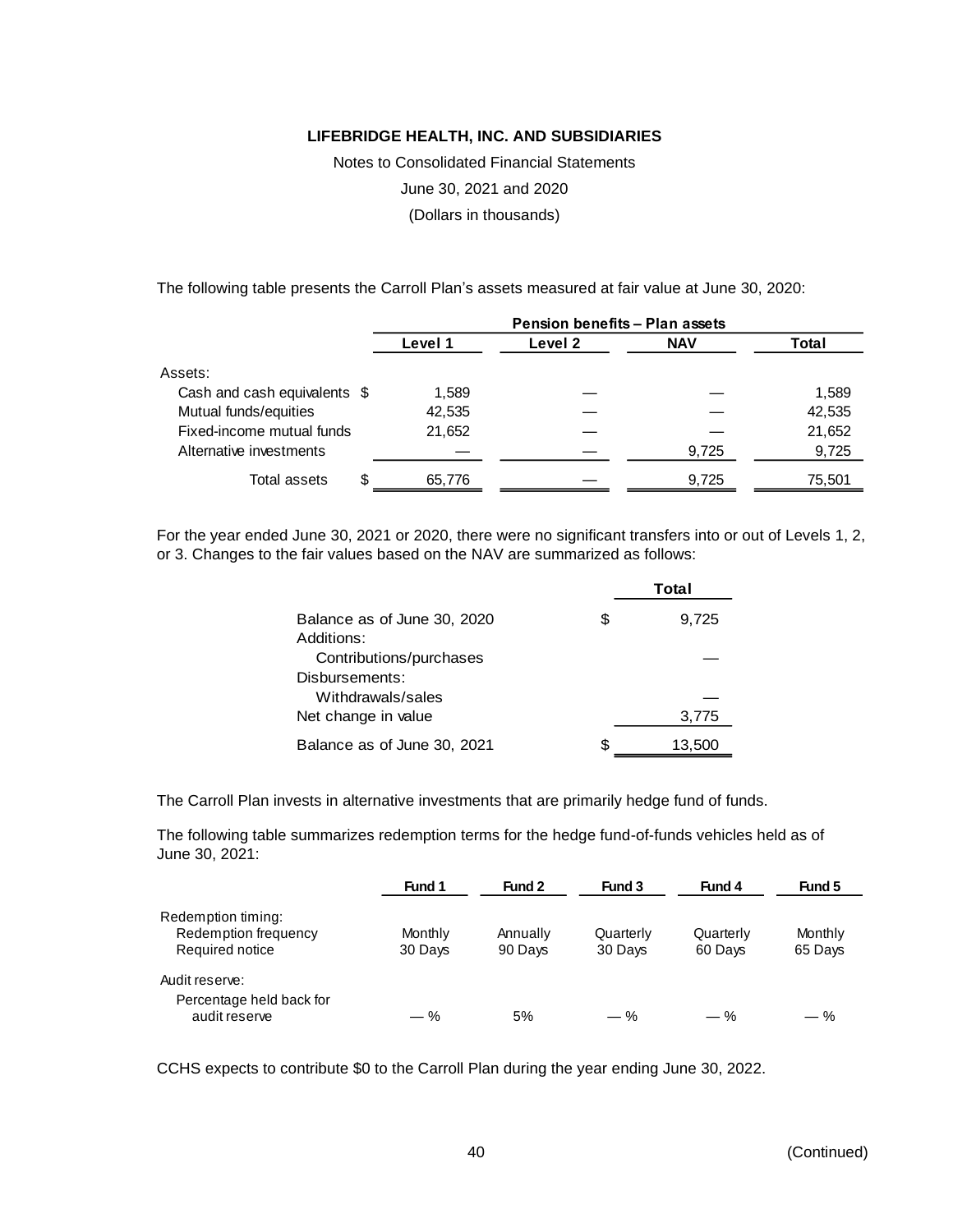Notes to Consolidated Financial Statements

June 30, 2021 and 2020

(Dollars in thousands)

The following benefit payments, which reflect future services, as appropriate, are expected to be paid from the Carroll Plan's assets during the years ending June 30 of the indicated year:

| Years ending June 30: |   |        |
|-----------------------|---|--------|
| 2022                  | S | 3,514  |
| 2023                  |   | 3,779  |
| 2024                  |   | 3,962  |
| 2025                  |   | 4,136  |
| 2026                  |   | 4,295  |
| 2027-2031             |   | 22,779 |
|                       |   |        |

# *(c) Contributory Plans*

Northwest has a qualified noncontributory defined-contribution pension plan (the NW Plan) covering substantially all employees who work at least 1,000 hours per year, who have completed 2 years of continuous service as of the beginning of the plan year, and who have attained the age of 21 as of the beginning of the plan year. Participants in the NW Plan are 100% vested. Northwest makes annual contributions to the NW Plan equivalent to 1.5% of the participants' salaries for employees who have been in the NW Plan from 1 to 5 years, 4.0% for those in the plan from 6 to 19 years, and 6.5% thereafter. It is Northwest's policy to fund plan costs as they accrue. Plan expense was approximately \$2,760 and \$2,700 for the years ended June 30, 2021 and 2020, respectively, and is included in salaries and employee benefits in the accompanying consolidated statements of operations.

Certain LifeBridge entities have supplemental 403(b) retirement plans for eligible employees. The entities may elect to match varying percentages of an employee's contribution up to a certain percentage of the employee's annual salary. The associated expense was approximately \$7,500 and \$6,900 for the years ended June 30, 2021 and 2020, respectively, and is included in salaries and employee benefits in the accompanying consolidated statements of operations.

Certain companies under Community Physicians and Investments maintain a defined-contribution plan for employees meeting certain eligibility requirements. Eligible employees can also make contributions. Under the plan, the employer may elect to match a percentage of eligible employees' contributions each year. The related expense was approximately \$2,200 and \$1,900 for the years ended June 30, 2021 and 2020, respectively, and is included in salaries and employee benefits in the accompanying consolidated statements of operations.

Certain LifeBridge entities maintain a nonqualified deferred compensation plan for key employees and physicians. The Corporation establishes a separate deferral account on its books for each participant for each plan year. In general, participants are entitled to receive the deferred funds upon their death, attainment of the specified vesting date, or involuntary termination of their employment without cause, whichever occurs first. The related expense was approximately \$4,500 and \$5,400 for the years ended June 30, 2021 and 2020, respectively, and is included in salaries and employee benefits in the accompanying consolidated statements of operations.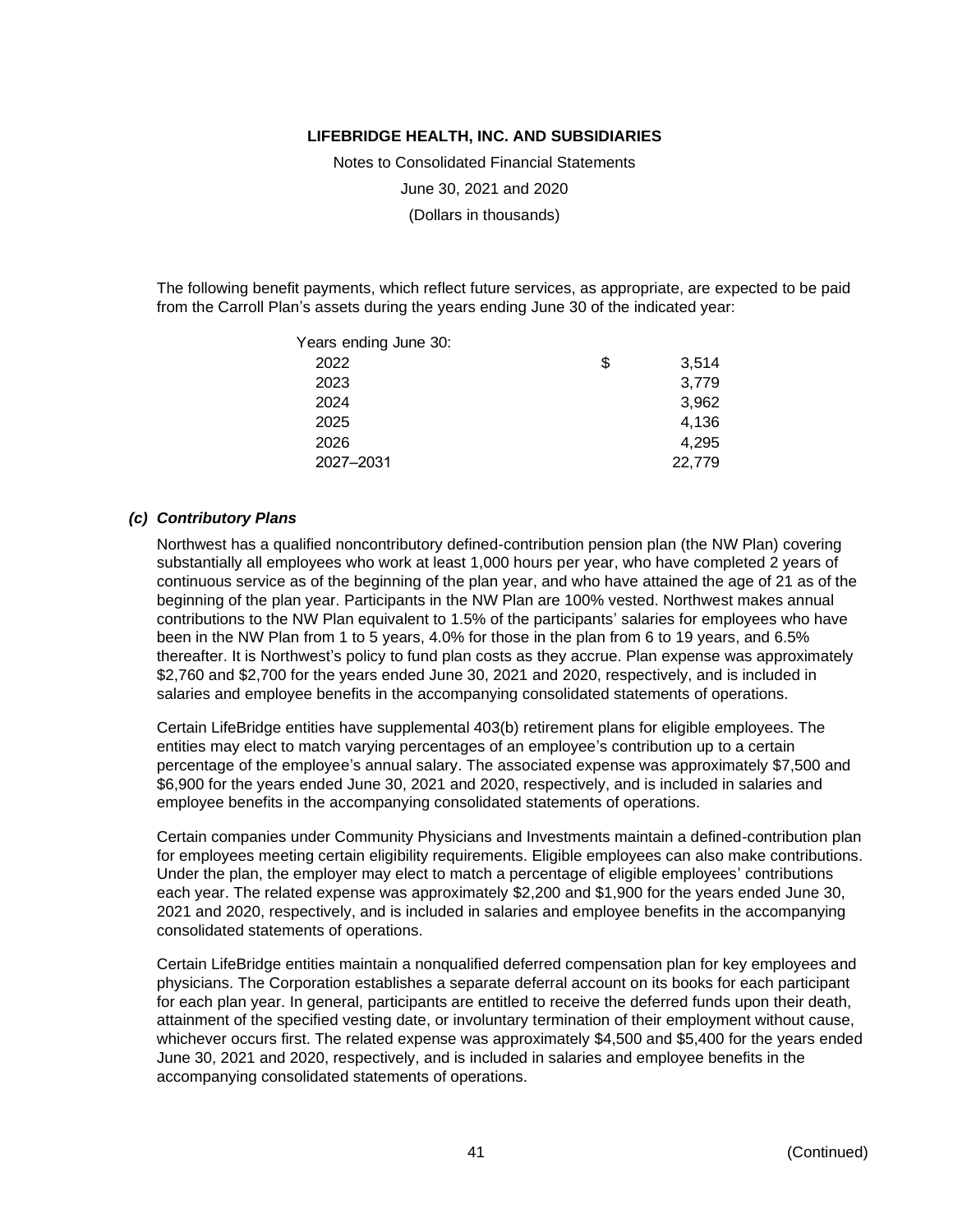Notes to Consolidated Financial Statements June 30, 2021 and 2020 (Dollars in thousands)

# *(d) Postretirement Plan Other than Pension*

Carroll sponsors a postretirement plan other than pension for employees. Carroll employees retired from active employment at 65 years of age or older or at 55 years of age after earning at least 10 years of vesting service are eligible for health and prescription drug benefits under Carroll's self-insured health plan. Effective January 1, 2009, individuals are no longer permitted to participate in this Plan once they are Medicare eligible. Plan participants contribute premiums to the Plan in amounts determined by Carroll for pre-Medicare and post-Medicare age retirees. At June 30, 2021 and 2020, Carroll has accrued a liability of \$1,269 and \$949 related to this plan, respectively.

# **(15) Regulation and Reimbursement**

The Corporation and other healthcare providers in Maryland are subject to certain inherent risks, including the following:

- Dependence on revenues derived from reimbursement by the federal Medicare and state Medicaid programs;
- Regulation of hospital rates by the State of Maryland Health Services Cost Review Commission (HSCRC);
- Government regulation, government budgetary constraints, and proposed legislative and regulatory changes; and
- Lawsuits alleging malpractice and related claims.

Such inherent risks require the use of certain management estimates in the preparation of the Corporation's consolidated financial statements, and it is reasonably possible that a change in such estimates may occur.

The Medicare and Medicaid programs represent a substantial portion of the Corporation's revenues, and the Corporation's operations are subject to a variety of other federal, state, and local regulatory requirements. Failure to maintain required regulatory approvals and licenses and/or changes in such regulatory requirements could have a significant adverse effect on the Corporation. Changes in federal and state reimbursement funding mechanisms and related government budgetary constraints could have a significant adverse effect on the Corporation.

The current rate of reimbursement for hospital services to patients under the Medicare and Medicaid programs is based on an agreement between the Centers for Medicaid and Medicare Services (CMS) and the State of Maryland. This agreement is based upon a waiver from Medicare prospective payment system reimbursement principles granted to the State of Maryland by CMS.

In January 2019, Maryland entered a newly negotiated phase of the waiver agreement with CMS. This subsequent phase is designed to last for 10 years, with two distinct 5 year periods, the first 5 year period ending December 31, 2023. While elements of the initial agreement pertaining to limits on hospital per capita growth and growth of total-cost-of-care per Medicare beneficiary of Maryland compared to the nation remain unchanged, the new agreement expands the scope of the waiver to focus more on a patient's total-cost-of-care. Most notably, Maryland will be required to generate annual Medicare total-cost-of-care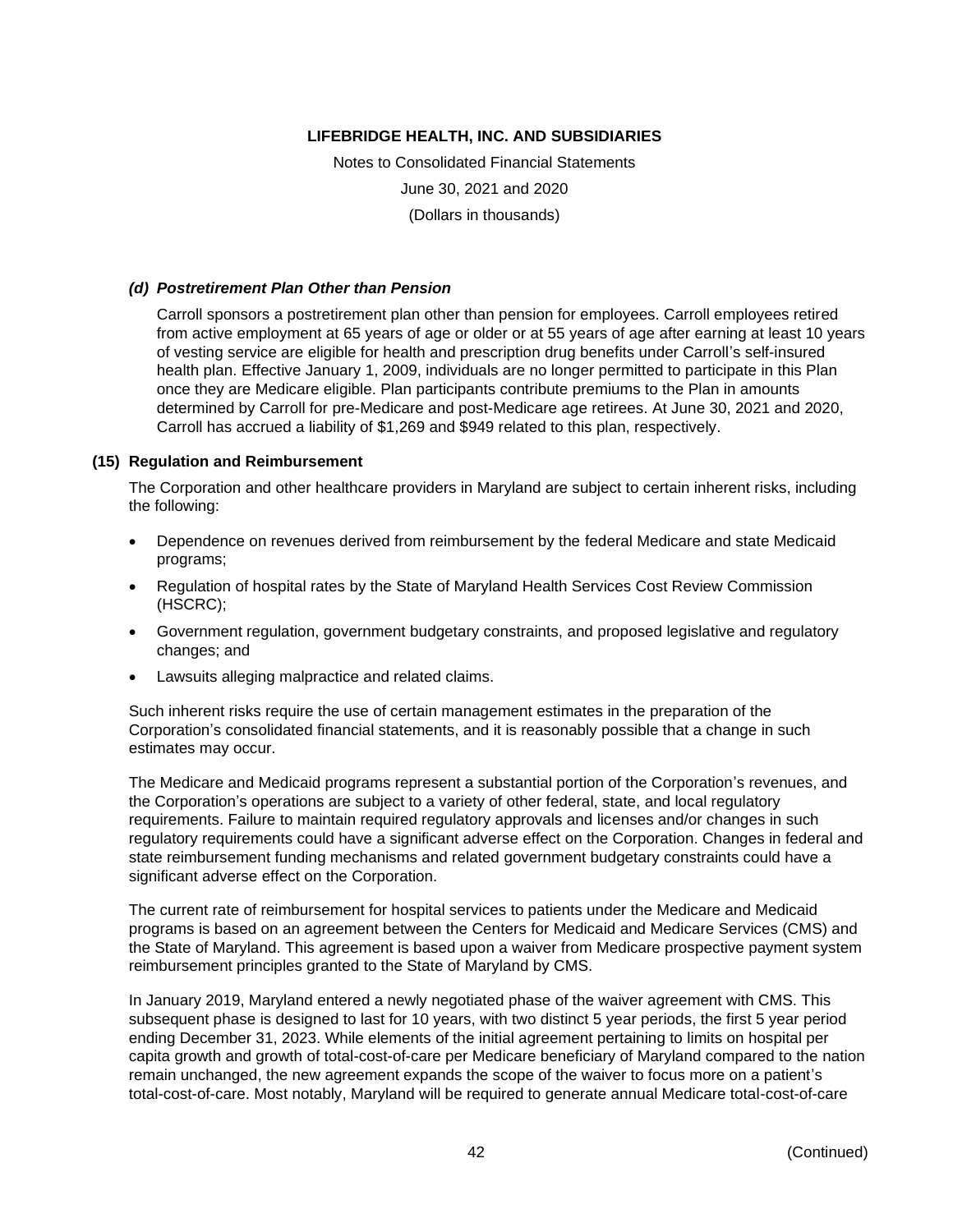Notes to Consolidated Financial Statements June 30, 2021 and 2020 (Dollars in thousands)

savings of \$300,000 per year by the end of 2023, with all Maryland hospitals demonstrating total-cost-of-care savings through care redesign initiatives. In addition, Maryland will continue to maintain patient quality methodologies focused on readmissions, hospital acquired conditions, and potentially avoidable utilization, but will also adopt statewide measures related to national measures such as falls prevention and opioid overdoses.

# **(16) Related-Party Transactions**

# *Land Leases*

Sinai and Levindale are constituent agencies of AJCF, a charitable corporation.

The legal title to substantially all land, land improvements, buildings, and fixed equipment included in Sinai's and Levindale's property and equipment is held by an affiliate of AJCF. Sinai and Levindale have entered into leases with the AJCF affiliate with respect to these assets. The leases allow Sinai and Levindale to conduct their business on the property as currently conducted. Rent under each lease is one dollar per year. The leases may not be terminated before December 31, 2050.

# *Other*

In addition to its arrangement with AJCF, Sinai receives services from certain other constituent agencies of AJCF.

# **(17) Income Taxes**

At June 30, 2021, Investments has approximately \$55,414 in net operating loss carryforwards for income tax purposes. The net operating loss carryforwards for tax purposes are available to reduce future taxable income and expire in varying periods beginning in 2021 through 2038.

The net operating loss carryforwards created a federal net deferred tax asset of approximately \$11,637 and \$12,276 as of June 30, 2021 and 2020, respectively, and a state deferred tax asset of approximately \$5,056 and \$4,588 as of June 30, 2021 and 2020, respectively. Management has determined that it is more likely than not that Investments will not be able to utilize the deferred tax assets; therefore, a full valuation allowance was recorded against the net deferred assets as of June 30, 2021 and 2020.

At June 30, 2021, Carroll has approximately \$112,171 in net operating loss carryforwards for federal income tax purposes. The net operating loss carryforwards for tax purposes are available to reduce future taxable income and for net operating losses generated as of June 30, 2018, will expire in varying periods through 2038. For the net operating losses generated for the fiscal year June 30, 2019 and forward, the loss can be carry forward indefinitely.

The net operating loss carryforwards created a federal net deferred tax asset of approximately \$23,556 and \$22,659 as of June 30, 2021 and 2020, respectively, and a state deferred tax asset of approximately \$7,320 and \$6,995 as of June 30, 2021 and 2020, respectively. Management has determined that it is more likely than not that Carroll will not be able to utilize the deferred tax assets; therefore, a full valuation allowance was recorded against the net deferred assets as of June 30, 2021 and 2020.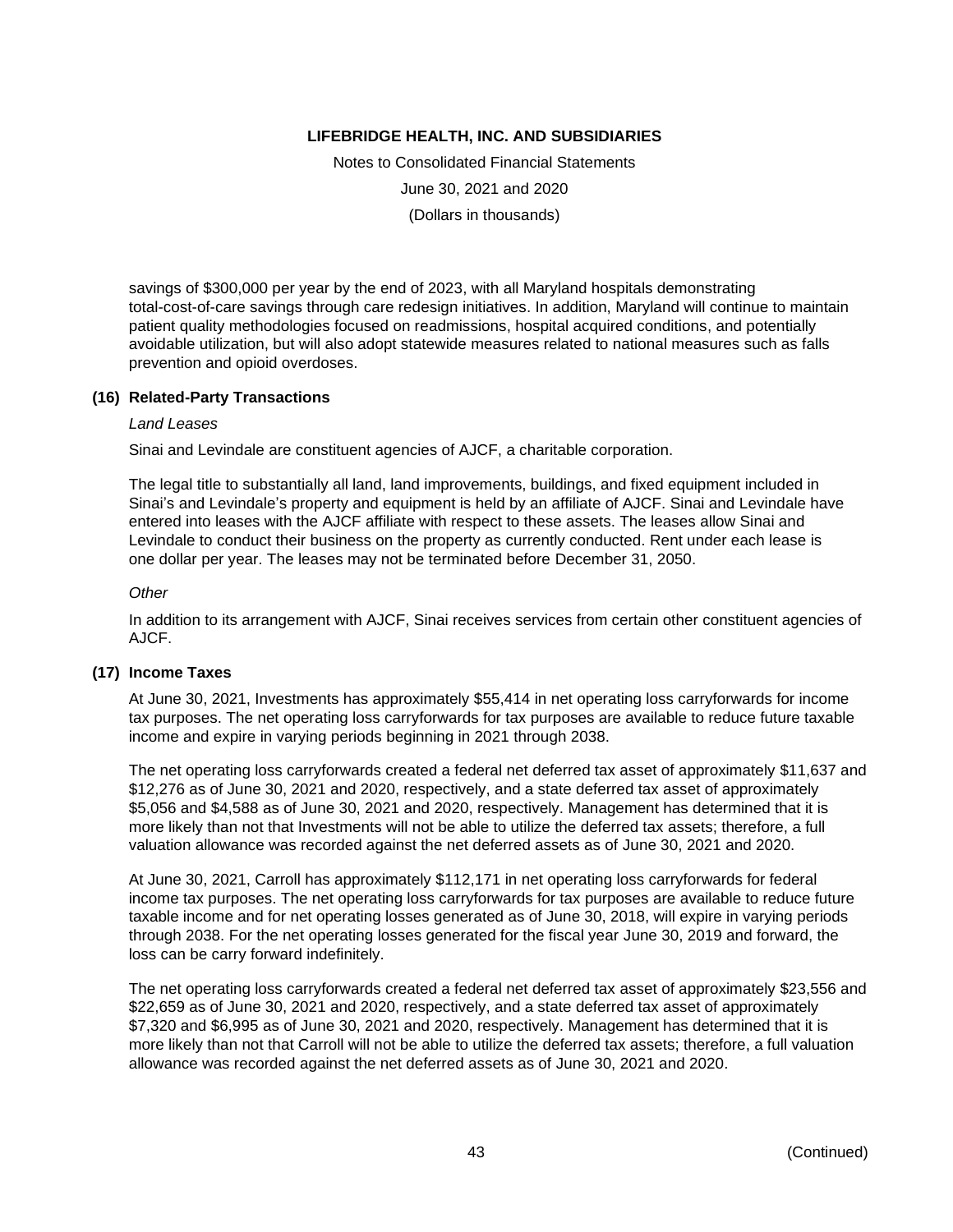Notes to Consolidated Financial Statements June 30, 2021 and 2020 (Dollars in thousands)

The Tax Cuts and Jobs Act ("The Act") was signed into law on December 22, 2017. The Act significantly revises the U.S. corporate income tax by, among other things, lowering the statutory corporate tax rate from 35% to 21% and eliminating certain deductions. The Act also enhanced and extended through 2026 the option to claim accelerated depreciation deductions on qualified property.

The Act repeals the corporate Alternative Minimum Tax ("AMT") regime for tax years beginning after December 31, 2017. For tax years beginning in 2018, 2019, and 2020, the AMT credit carryforward can be utilized to offset regular tax with any remaining AMT carryforwards eligible for a refund of 50%. Any remaining AMT credit carryforwards became fully refundable beginning in the 2021 tax year.

On March 27, 2020, the United states enacted The Coronavirus Aid, Relief and Economic Security (CARES) Act which includes several significant business tax provisions that, among other things, would eliminate the taxable income limit for certain net operating losses (NOL) and allow businesses the option to carry back NOLs arising in 2018, 2019, and 2020 to the five prior tax years; accelerate refunds of previously generated corporate Alternative Minimum Tax (AMT) credits; generally loosen the business interest limitation under section 163(j) from 30 percent to 50 percent for years 2019 and 2020; and fix the "retail glitch" for qualified improvement property in the 2017 tax code overhaul known informally as the Tax Cuts and Jobs Act (TCJA, P.L. 115-97).

Under the Cares Act, the Company will claimed a refund for the remaining AMT credits. The Company's AMT Tax Credit carryforward of \$13.5 was fully refunded when the Company filed their June 30, 2020 federal income tax return in 2021. In June 30, 2020, the entire AMT tax credit was reclassified as a current tax receivable on the balance sheet.

The provision for income taxes varies from the amount computed by applying the statutory federal income tax rate to income before income taxes primarily due to the impact of non-deductible expenses and changes in valuation allowance.

# **(18) Other Long-Term Liabilities**

Other long-term liabilities at June 30, 2021 and 2020 are as follows:

|                                             |    | 2021    | 2020    |
|---------------------------------------------|----|---------|---------|
| Professional/general liability (note 19(a)) | \$ | 86,807  | 70,588  |
| Pension liability                           |    | 24,090  | 65,875  |
| Medical office building                     |    |         | 28,222  |
| Asset retirement obligation                 |    | 3,260   | 860     |
| Deferred compensation                       |    | 10,129  | 7,557   |
| Other                                       |    | 2,005   | 5,005   |
|                                             | S  | 126,291 | 178,107 |

At June 30, 2021 and 2020, there was \$31,046 and \$26,556 included in other current liabilities related to professional liabilities, respectively.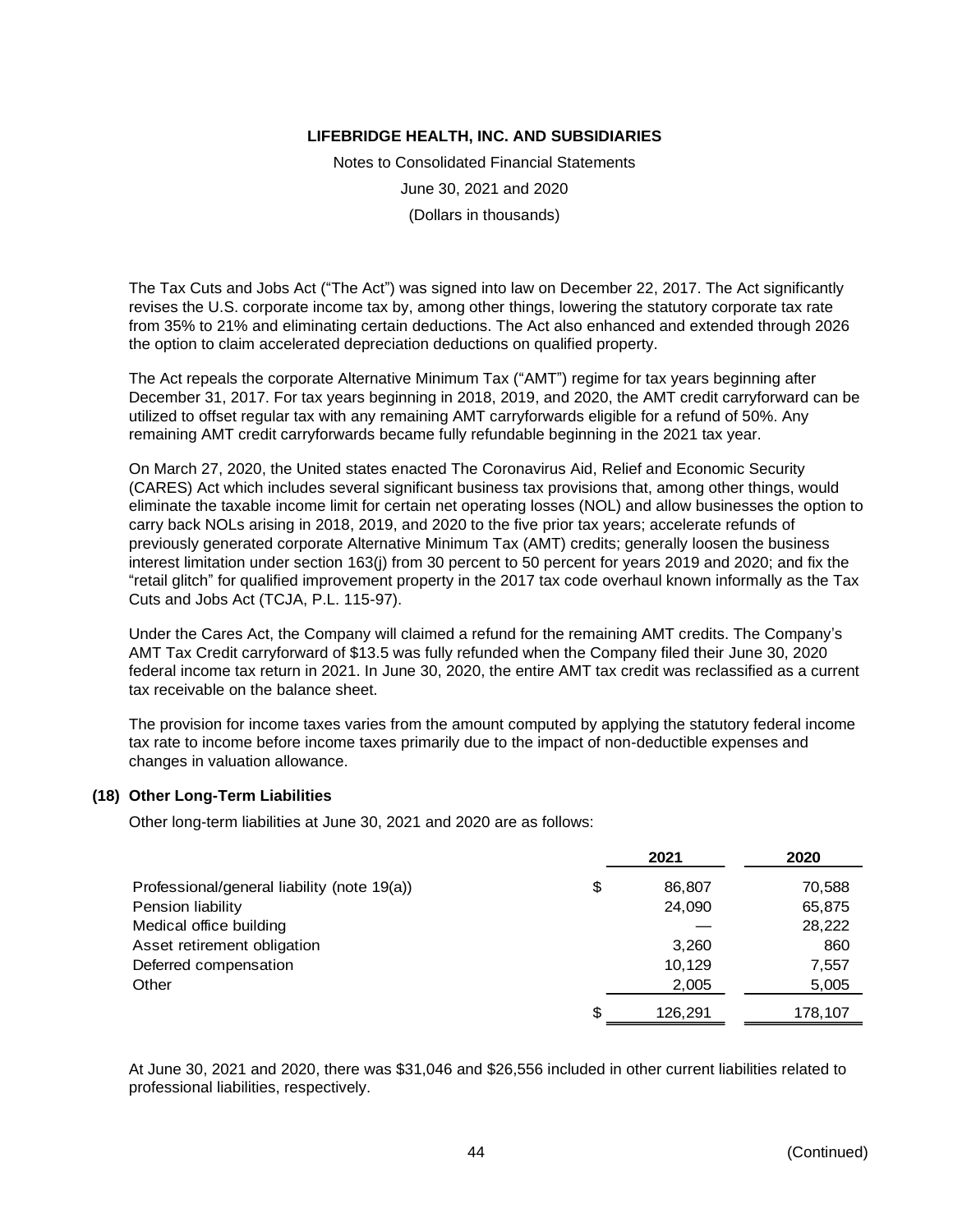Notes to Consolidated Financial Statements June 30, 2021 and 2020 (Dollars in thousands)

# **(19) Self-Insurance Programs**

### *(a) Professional/General Liability*

The Corporation is self-insured, through LifeBridge Insurance, for most professional and general liability claims arising out of the operations of LifeBridge and its subsidiaries. Estimated liabilities have been recorded for both reported and incurred but not reported claims. See note 18.

LifeBridge Insurance purchases reinsurance coverage from other highly rated insurance carriers to cover their liabilities in excess of various retentions. The amounts that LifeBridge subsidiaries must transfer to LifeBridge Insurance to fund professional and general liability claims are actuarially determined and are sufficient to cover expected liabilities. Management's estimate of the liability for professional and general liability claims, including incurred but not reported claims, is principally based on actuarial estimates performed by an independent third-party actuary. Professional liability coverage for certain employed physicians is provided by commercial insurance carriers. The receivable for the expected reinsurance receivable is recorded on the consolidated balance sheets. Amounts in excess of the self-insured limits are insured by highly rated commercial insurance companies.

### *(b) Workers' Compensation*

Sinai, Northwest, Levindale, Grace Medical Center, LAA, and CCMS and its subsidiaries are insured for workers' compensation liability through a combination of self-insurance and excess insurance policies. Losses for asserted and unasserted claims are accrued based on estimates derived from past experiences, as well as other considerations including the nature of each claim or incident, relevant trend factors, and estimates of incurred but not reported amounts.

LifeBridge has accrued a liability for known and incurred but not reported claims of \$7,176 and \$7,026 at June 30, 2021 and 2020, respectively. These amounts are included in accounts payable and accrued liabilities in the accompanying consolidated balance sheets. Management believes these accruals are adequate to provide for all workers' compensation claims that have been incurred through June 30, 2021.

All other entities have occurrence-based commercial insurance coverage. There are no material insurance recoveries related to workers' compensation claims under those policies as of June 30, 2021 or 2020.

LifeBridge maintains stop-loss policies on workers' compensation claims. The Corporation is insured for individual claims exceeding \$450.

### *(c) Health Insurance*

LifeBridge is self-insured for employee health claims. LifeBridge has accrued a liability of \$5,656 at June 30, 2021 and 2020, for known claims and incurred but not reported claims. These amounts are included in accounts payable and accrued liabilities in the accompanying consolidated balance sheets.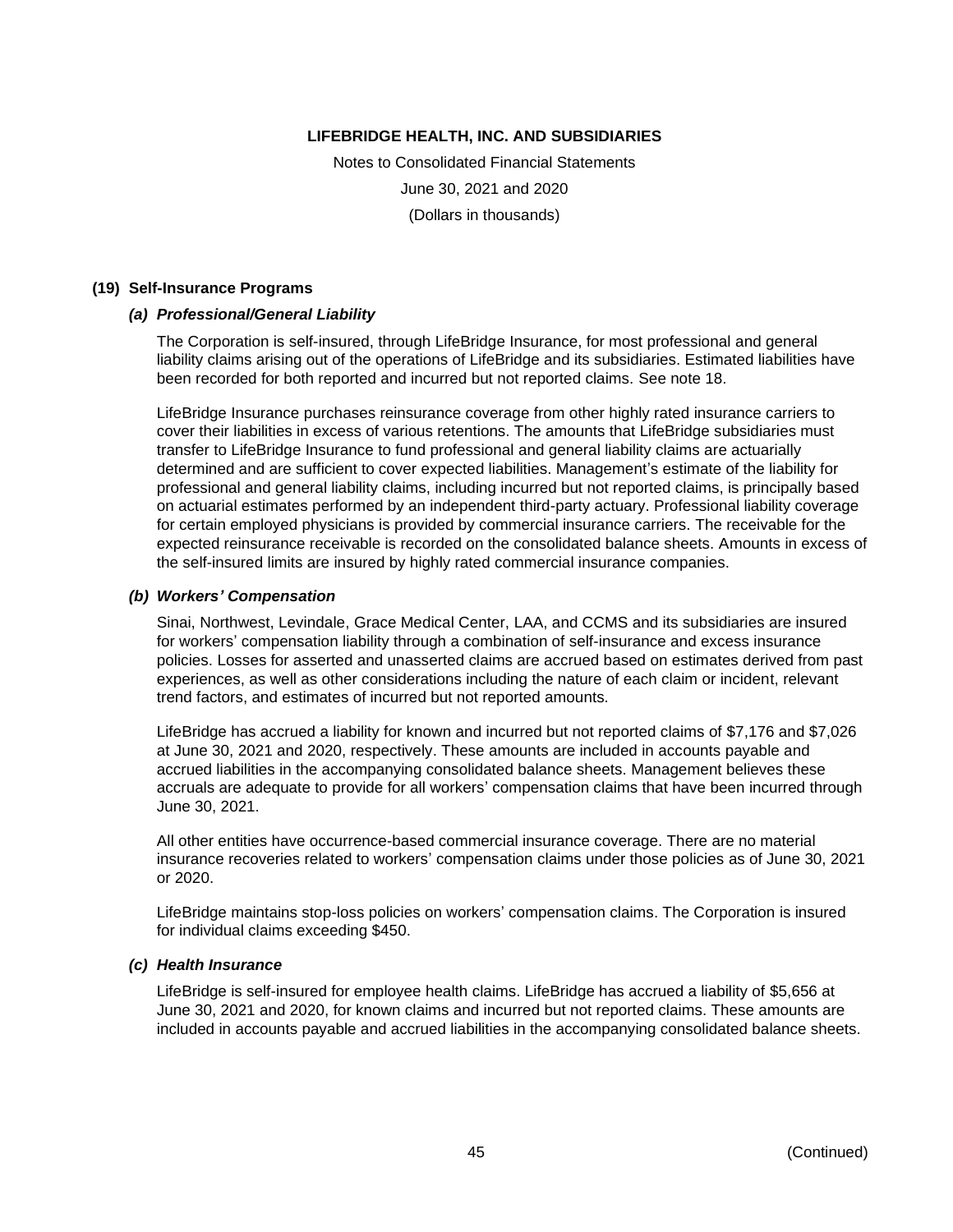Notes to Consolidated Financial Statements June 30, 2021 and 2020 (Dollars in thousands)

# **(20) Net Patient Service Revenue and Patient Receivables**

The Corporation grants credit without collateral to its patients, most of whom are local residents and are insured under third-party payor agreements. The mix of receivables from patients and third-party payors at June 30, 2021 and 2020 is as follows:

|                      | 2021  | 2020              |
|----------------------|-------|-------------------|
| Medicare             | 24 %  | 28 %              |
| Medicaid             | 17    | $12 \overline{ }$ |
| <b>BlueCross</b>     | 8     | 9                 |
| Commercial and other | 39    | 44                |
| Self-pay             | 12    |                   |
|                      | 100 % | 100 %             |

The mix of net patient service revenue for the Corporation for the years ended June 30, 2021 and 2020 is as follows:

|                      | 2021  | 2020  |
|----------------------|-------|-------|
| Medicare             | 43 %  | 44 %  |
| Medicaid             | 8     | 8     |
| <b>BlueCross</b>     | 12    | 12    |
| Commercial and other | 35    | 33    |
| Self-pay             | っ     | З     |
|                      | 100 % | 100 % |

# **(21) Commitments and Contingencies**

# *(a) Litigation*

The Corporation is subject to numerous laws and regulations of federal, state, and local governments. The Corporation's compliance with these laws and regulations can be subject to periodic governmental review and interpretation, which can result in regulatory action unknown or unasserted at this time. Management is aware of certain asserted and unasserted legal claims and regulatory matters arising in the ordinary course of business. After consultation with legal counsel, it is management's opinion that the ultimate resolution of these claims will not have a material adverse effect on the Corporation's financial position.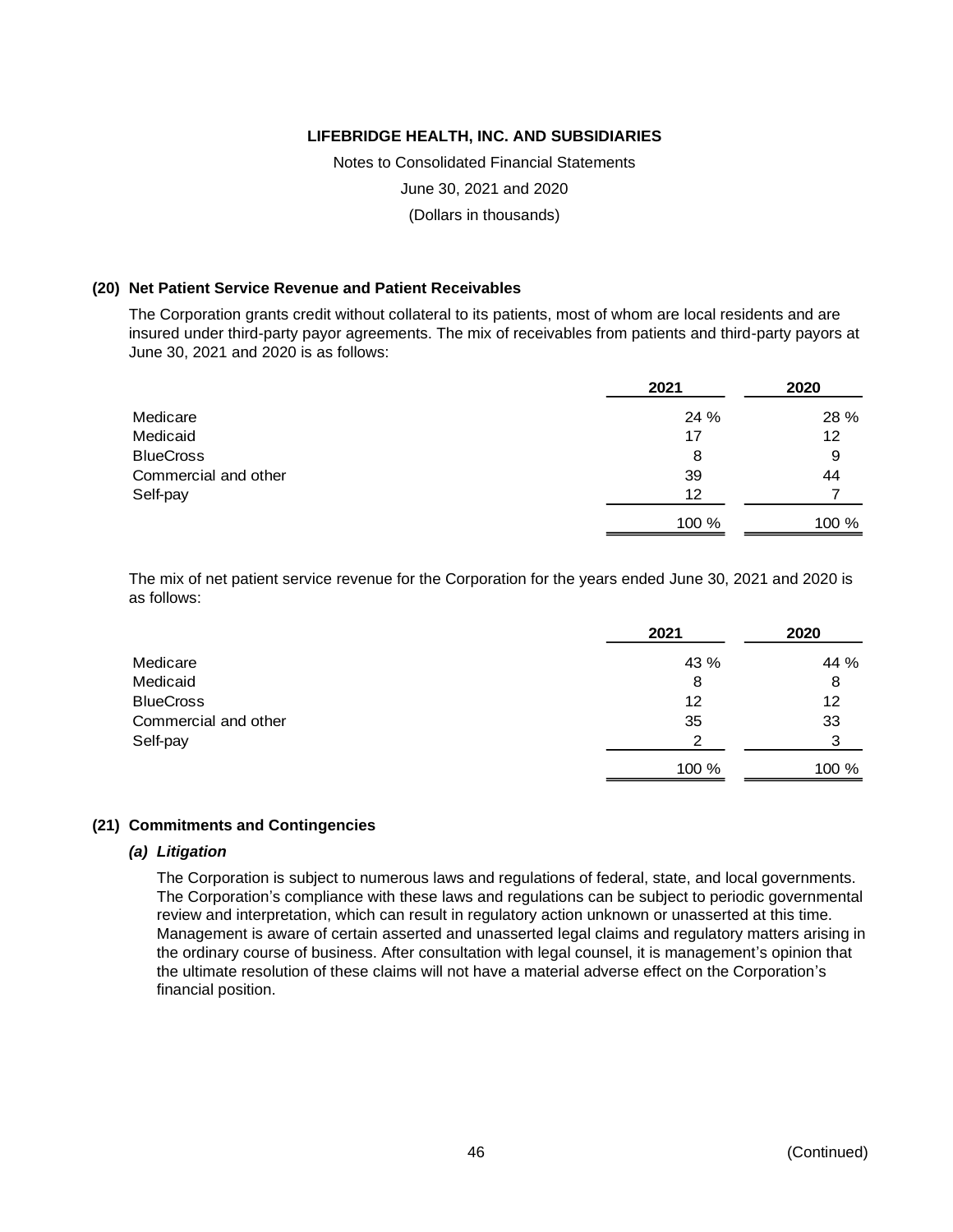Notes to Consolidated Financial Statements June 30, 2021 and 2020 (Dollars in thousands)

# *(b) Letters of Credit*

M&T Bank has established an open letter of credit for Sinai of \$211 (which has not been drawn upon) to guarantee Sinai's obligation for liabilities assumed as a member of a risk retention group during the period 1988 to 1994. Additionally, M&T Bank has established a standby letter of credit of \$2,711 to serve as collateral as required by the Maryland Office of Unemployment Insurance. M&T Bank has established a standby letter of credit for Levindale of \$441 as required by the State of Maryland Department of Labor, Licensing, and Regulation. M&T Bank has established a standby letter of credit for LifeBridge Health & Fitness of \$200 as required by the State of Maryland Office of the Attorney General. M&T Bank has established a standby letter of credit of \$84 to serve as collateral as required by the City of Baltimore for the completion of certain construction work at Sinai. M&T has established standby letters of credit of \$94, \$76, and \$42 to serve as collateral as required by Baltimore County for the completion of certain construction work at Northwest. M&T Bank has established a surety bond of \$1,054 for LifeBridge Health as required by the Centers for Medicare and Medicaid Services (CMS). M&T Bank has established a surety bond of \$45 for Sinai as required by Baltimore City for Sanitary Sewer.

# *(c) Lease Commitments*

The Corporation has operating and financing leases for real estate, personal property and equipment. The Corporation determines if an arrangement is a lease at the inception of a contract. Leases with an initial term of twelve months or less are not recorded on the consolidated balance sheets.

The Corporation has lease agreements which require payments for lease and non-lease components and has elected to account for these as a single lease component. For leases that commenced before the effective date of ASU 2016-02, the Corporation elected the permitted practical expedients to not reassess the following: (i) whether any expired or existing contracts contain leases; (ii) the lease classification for any expired or existing leases; and (iii) initial direct costs for any existing leases.

Right-of-use assets represent the Corporation's right to use an underlying asset during the lease term, and lease liabilities represent the Corporation's obligation to make lease payments arising from the lease. Right-of-use assets and liabilities are recognized at the commencement date, based on the net present value of fixed lease payments over the lease term. The Corporation's lease term includes options to extend or terminate the lease when it is reasonably certain that the options will be exercised. As most of the Corporation's operating leases do not provide an implicit rate, the Corporation uses its incremental borrowing rate based on the information available at the commencement date in determining the present value of lease payments. The Corporation considers recent debt issuances, as well as publicly available data for instruments with similar characteristics when calculating its incremental borrowing rates. Variable lease costs consistent primarily of common area maintenance and are not significant to total lease expense.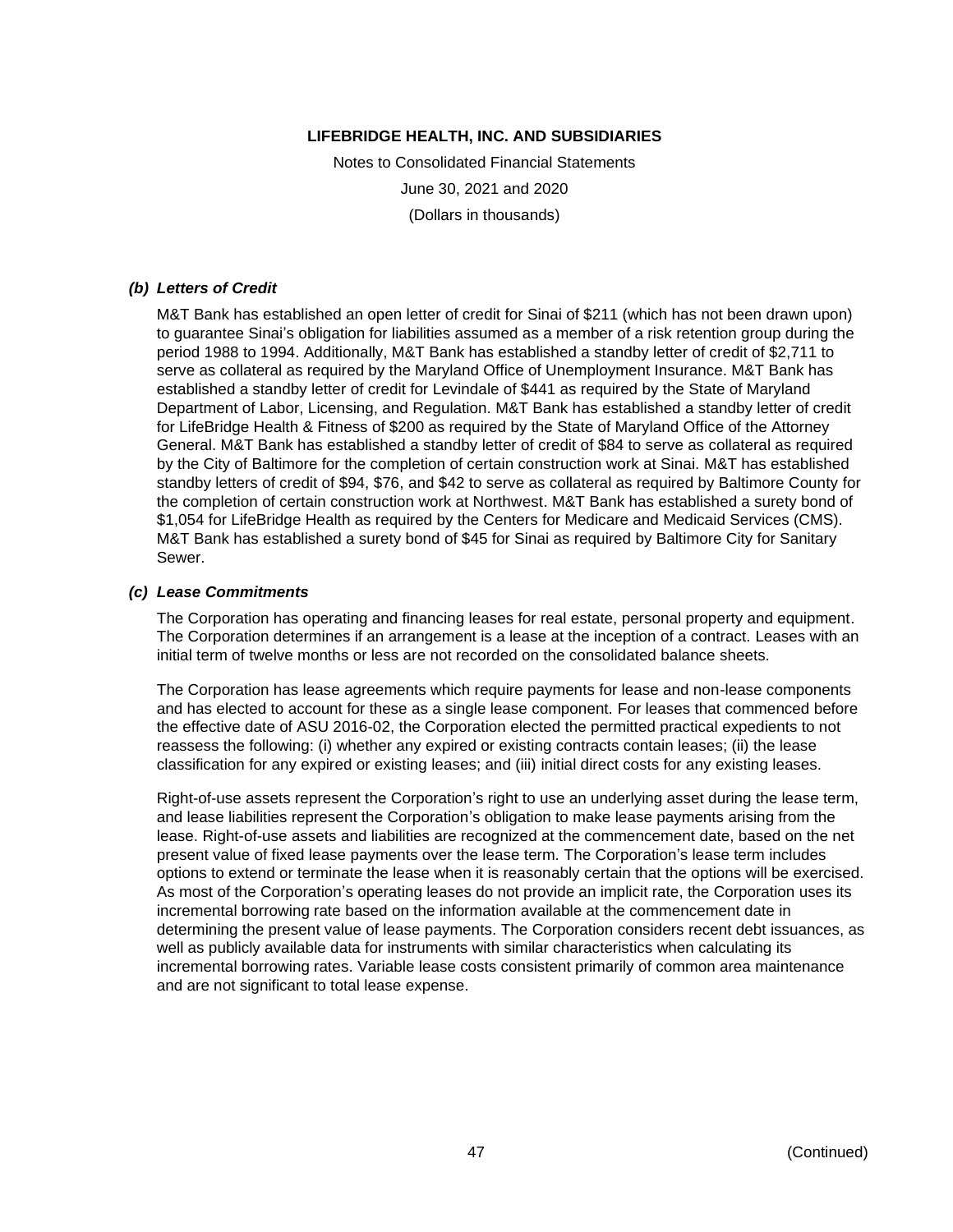Notes to Consolidated Financial Statements June 30, 2021 and 2020 (Dollars in thousands)

Operating and finance right-of-use assets and liabilities as of June 30, 2021 were as follows:

|                                                       | <b>Balance sheet classification</b>                                                     |    | 2021     |
|-------------------------------------------------------|-----------------------------------------------------------------------------------------|----|----------|
| Assets:                                               |                                                                                         |    |          |
| <b>Operating leases</b>                               | Operating lease right-of-use assets, net                                                | \$ | 39,520   |
| Finance leases                                        | Property and equipment, net                                                             |    | 52,409   |
| Total lease assets                                    |                                                                                         | \$ | 91,929   |
| Liabilities:                                          |                                                                                         |    |          |
| Current:                                              |                                                                                         | \$ |          |
| <b>Operating leases</b><br>Finance leases             | Current portion of operating lease liabilities<br>Current portion of long-term debt and |    | 10,266   |
|                                                       | finance lease obligations                                                               |    | 4,019    |
| Noncurrent:                                           |                                                                                         |    |          |
| <b>Operating leases</b>                               | Operating lease liabilities                                                             |    | 29,507   |
| Finance leases                                        | Long-term debt and finance lease                                                        |    |          |
|                                                       | obligations net of current portion                                                      |    | 49,574   |
| Total lease liabilities                               |                                                                                         | S  | 93,366   |
| Weighted average remaining term -<br>operating leases |                                                                                         |    | 5 years  |
| Remaining term - finance lease                        |                                                                                         |    | 11 years |
| Weighted average discount rate -<br>operating leases  |                                                                                         |    | 4.67%    |
| Weighted average discount rate -<br>finance leases    |                                                                                         |    | 3.49%    |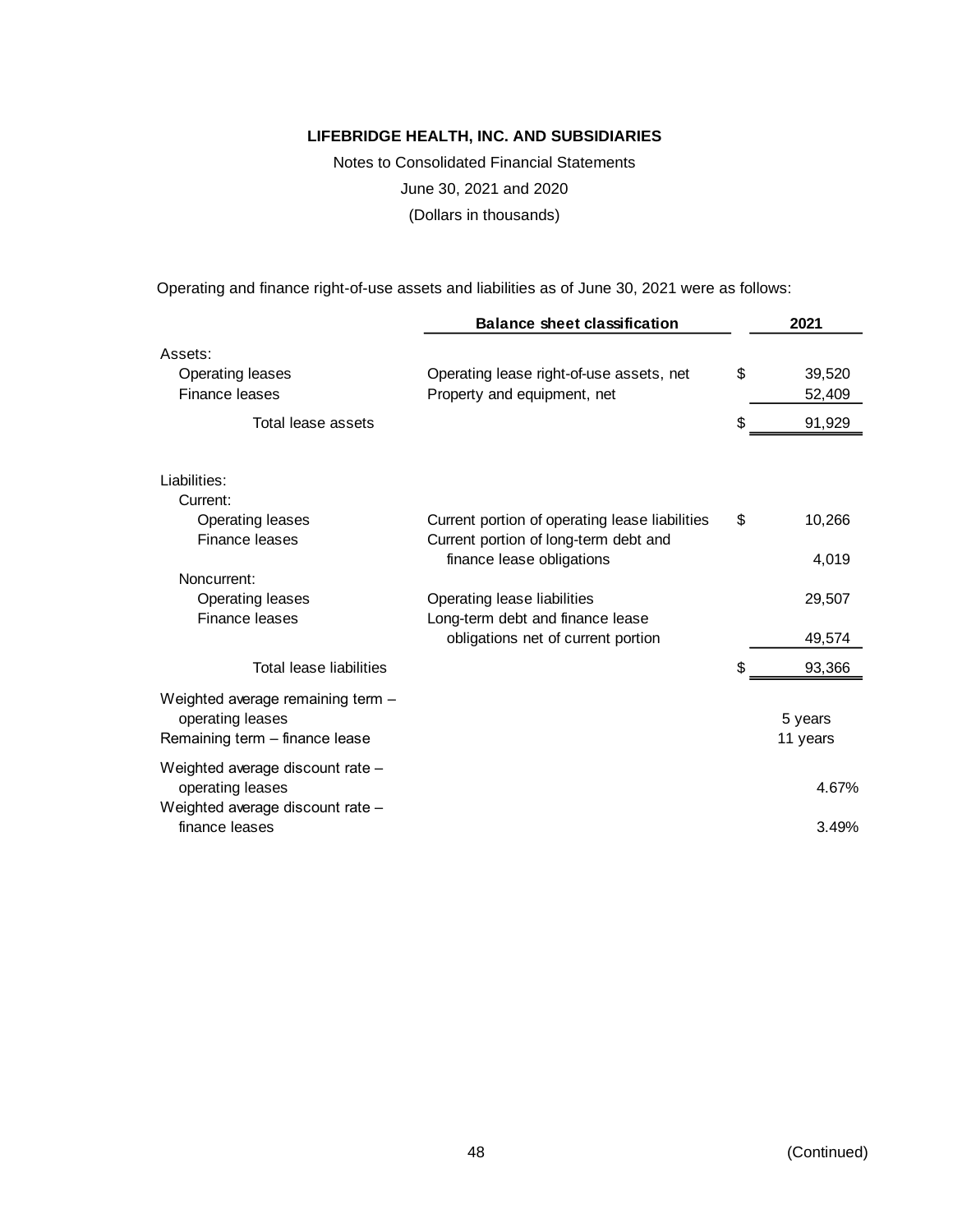Notes to Consolidated Financial Statements June 30, 2021 and 2020 (Dollars in thousands)

The following table presents certain information related to lease expenses for finance and operating leases at June 30, 2021. All expenses related to operating leases and short term and variable lease expense are included in other operating expenses:

|                                        |     | 2021   |
|----------------------------------------|-----|--------|
| Finance lease expense:                 |     |        |
| Amortization of lease assets           | \$  | 5,306  |
| Interest on lease liability            |     | 1,710  |
| Operating leases                       |     | 13,602 |
| Short term and variable lease expenses |     | 16,903 |
| Total expenses                         | \$. | 37,521 |

Rent expense for operating and short term leases for the year ended June 30, 2020 was \$30,550, of which \$17,000 was related to short term leases.

The following table presents supplemental cash flow information for the year ending June 30, 2021:

|                                                                     |     | 2021   |
|---------------------------------------------------------------------|-----|--------|
| Cash paid for amounts included in measurement of lease liabilities: |     |        |
| Operating cash flows for operating leases                           | -SS | 13.091 |
| Operating cash flows for finance lease                              |     | 1.710  |
| Financing cash flows for finance lease                              |     | 4.053  |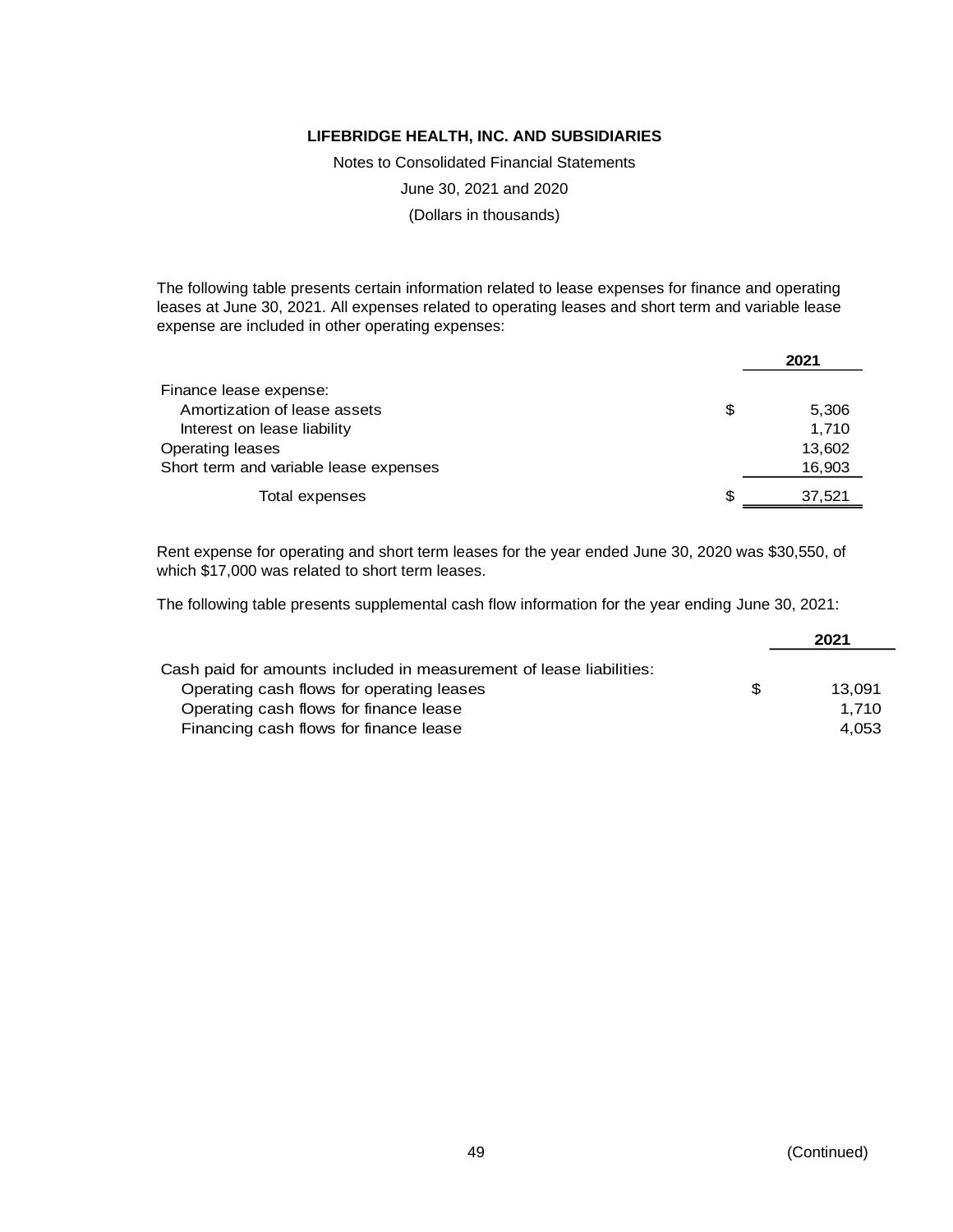Notes to Consolidated Financial Statements June 30, 2021 and 2020 (Dollars in thousands)

The following table reconciles the undiscounted cash flows to the finance lease liabilities and operating lease liabilities recorded on the balance sheet at June 30, 2021:

|                                                     | <b>Operating</b><br>leases | <b>Finance</b><br>lease |
|-----------------------------------------------------|----------------------------|-------------------------|
| 2022                                                | \$<br>11,456               | 5,795                   |
| 2023                                                | 9,599                      | 5,956                   |
| 2024                                                | 7,160                      | 6,079                   |
| 2025                                                | 5,105                      | 6,209                   |
| 2026                                                | 3,885                      | 6,321                   |
| Thereafter                                          | 8,161                      | 34,221                  |
| Total minimum lease payments                        | 45,366                     | 64,581                  |
| Less amount of lease payments representing interest | (5, 593)                   | (10, 988)               |
| Present value of future minimum lease               |                            |                         |
| payments                                            | 39,773                     | 53,593                  |
| Less current obligations under leases               | (10, 266)                  | (4,019)                 |
| Long-term lease obligations                         | \$<br>29,507               | 49,574                  |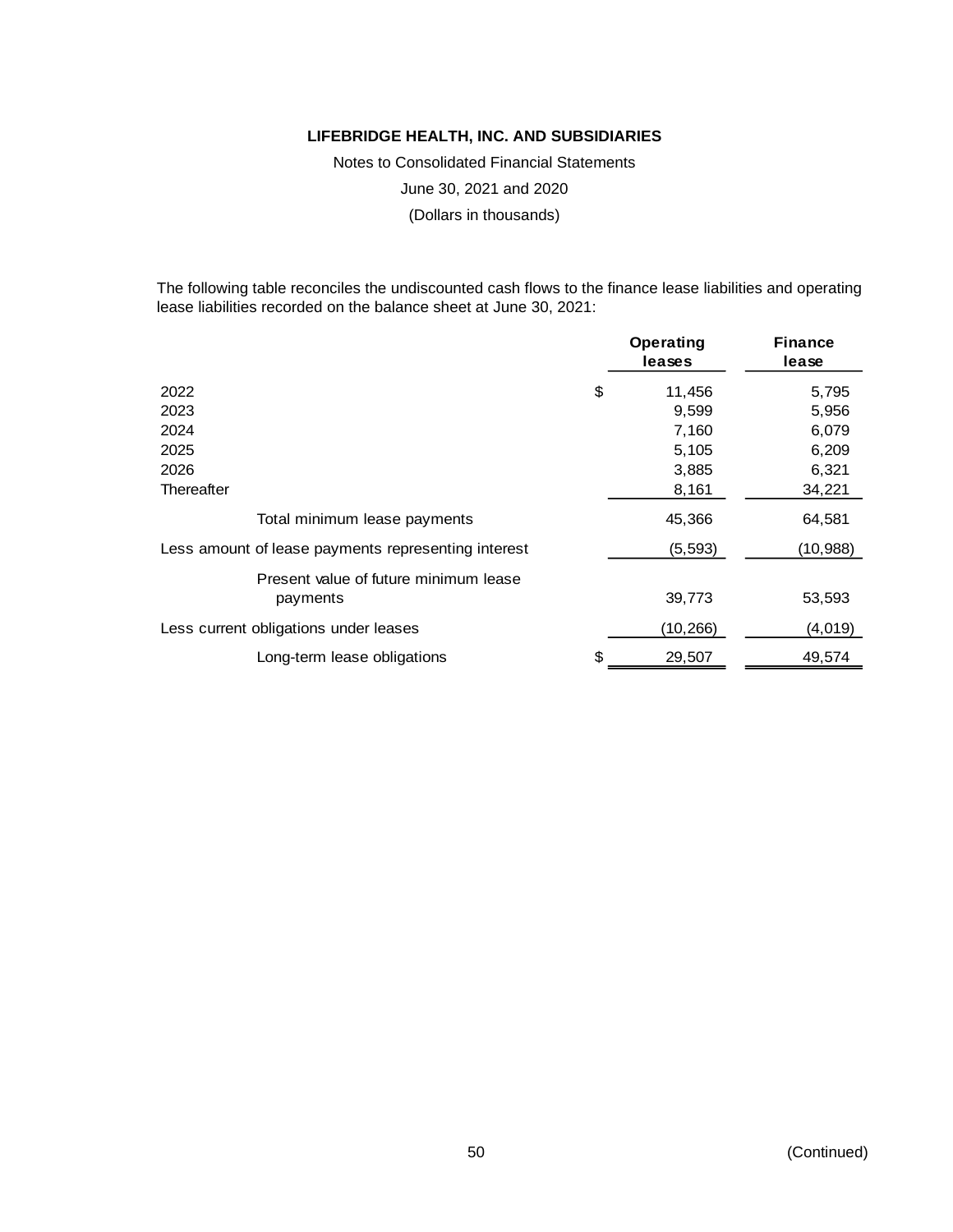Notes to Consolidated Financial Statements June 30, 2021 and 2020 (Dollars in thousands)

# **(22) Noncontrolling Interest**

The reconciliation of a noncontrolling interest reported in unrestricted net assets is as follows:

|                                                                                         | <b>LifeBridge</b><br>Health, Inc. | Noncontrolling<br>interest | <b>Unrestricted</b><br>net assets |
|-----------------------------------------------------------------------------------------|-----------------------------------|----------------------------|-----------------------------------|
| Balance at June 30, 2019                                                                | \$<br>1,170,838                   | 19,785                     | 1,190,623                         |
| Operating income<br>Nonoperating income                                                 | 36,922<br>41,545                  | 509                        | 37,431<br>41,545                  |
| Excess of revenues over<br>expenses                                                     | 78,467                            | 509                        | 78,976                            |
| Change in funded status of pension plan<br>Net assets released for purchase of property | (26, 795)                         |                            | (26, 795)                         |
| and equipment<br>Other                                                                  | 1,647<br>(1, 361)                 | (93)                       | 1,647<br>(1, 454)                 |
| Change in net assets                                                                    | 51,958                            | 416                        | 52,374                            |
| Balance at June 30, 2020                                                                | 1,222,796                         | 20,201                     | 1,242,997                         |
| Operating income<br>Nonoperating income                                                 | 44,450<br>184,317                 | 1,866<br>39                | 46,316<br>184,356                 |
| Excess of revenues over<br>expenses                                                     | 228,767                           | 1,905                      | 230,672                           |
| Change in funded status of pension plan<br>Net assets released for purchase of property | 58,753                            |                            | 58,753                            |
| and equipment<br>Other                                                                  | 3,051<br>792                      | (2, 116)                   | 3,051<br>(1, 324)                 |
| Change in net assets                                                                    | 291,363                           | (211)                      | 291,152                           |
| Balance at June 30, 2021                                                                | \$<br>1,514,159                   | 19,990                     | 1,534,149                         |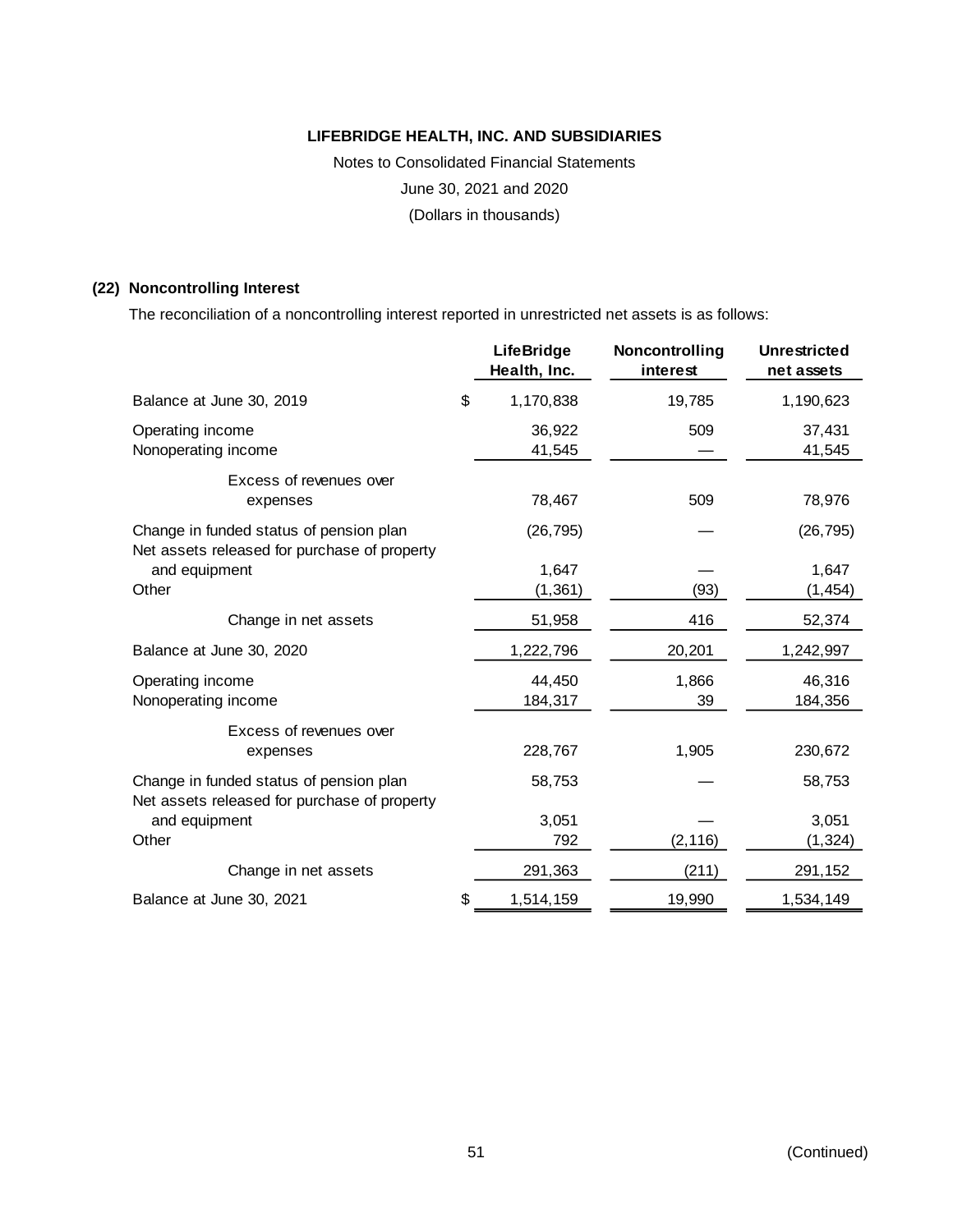Notes to Consolidated Financial Statements June 30, 2021 and 2020 (Dollars in thousands)

### **(23) Functional Expenses**

The Corporation provides general healthcare services to patients. Expenses for the years ended June 30, 2021 and 2020 related to providing these services are as follows:

|                                 |    |                               |                          | 2021                                 |              |  |  |  |  |  |
|---------------------------------|----|-------------------------------|--------------------------|--------------------------------------|--------------|--|--|--|--|--|
|                                 |    | <b>Healthcare</b><br>services | <b>Other</b><br>services | <b>General and</b><br>administrative | <b>Total</b> |  |  |  |  |  |
| Salaries and benefits           | \$ | 694,807                       | 1,099                    | 284,096                              | 980,002      |  |  |  |  |  |
| <b>Supplies</b>                 |    | 213,264                       | 154                      | 87,125                               | 300,543      |  |  |  |  |  |
| Purchased services              |    | 223,728                       | 1,012                    | 91,747                               | 316,487      |  |  |  |  |  |
| Depreciation, amortization, and |    |                               |                          |                                      |              |  |  |  |  |  |
| gain/loss on sale of assets     |    | 68,335                        | 1,337                    | 28,443                               | 98,115       |  |  |  |  |  |
| Repairs and maintenance         |    | 24,250                        | 323                      | 10,032                               | 34,605       |  |  |  |  |  |
| Interest                        |    | 16,398                        |                          | 6,694                                | 23,092       |  |  |  |  |  |
|                                 | \$ | 1,240,782                     | 3,925                    | 508,137                              | 1,752,844    |  |  |  |  |  |
|                                 |    | 2020                          |                          |                                      |              |  |  |  |  |  |
|                                 |    | <b>Healthcare</b>             | <b>Other</b>             | General and                          |              |  |  |  |  |  |
|                                 |    | services                      | services                 | administrative                       | Total        |  |  |  |  |  |
| Salaries and benefits           | \$ | 656,603                       | 2,777                    | 268,995                              | 928,375      |  |  |  |  |  |
| <b>Supplies</b>                 |    | 186,773                       | 304                      | 76,376                               | 263,453      |  |  |  |  |  |
| Purchased services              |    | 202,072                       | 1,618                    | 83,006                               | 286,696      |  |  |  |  |  |
| Depreciation, amortization, and |    |                               |                          |                                      |              |  |  |  |  |  |
| gain/loss on sale of assets     |    | 61,612                        | 1,847                    | 25,701                               | 89,160       |  |  |  |  |  |
| Repairs and maintenance         |    | 22,013                        | 509                      | 9,138                                | 31,660       |  |  |  |  |  |
| Interest                        |    | 18,055                        |                          | 7,375                                | 25,430       |  |  |  |  |  |
|                                 | \$ | 1,147,128                     | 7,055                    | 470,591                              | 1,624,774    |  |  |  |  |  |

The consolidated financial statements report certain categories of expenses that are attributable to more than one function. Therefore, these expenses require allocation on a reasonable basis that is consistently applied. The expenses that are allocated include salaries, wages, and benefits, which include allocations on the basis of estimates of time and effort.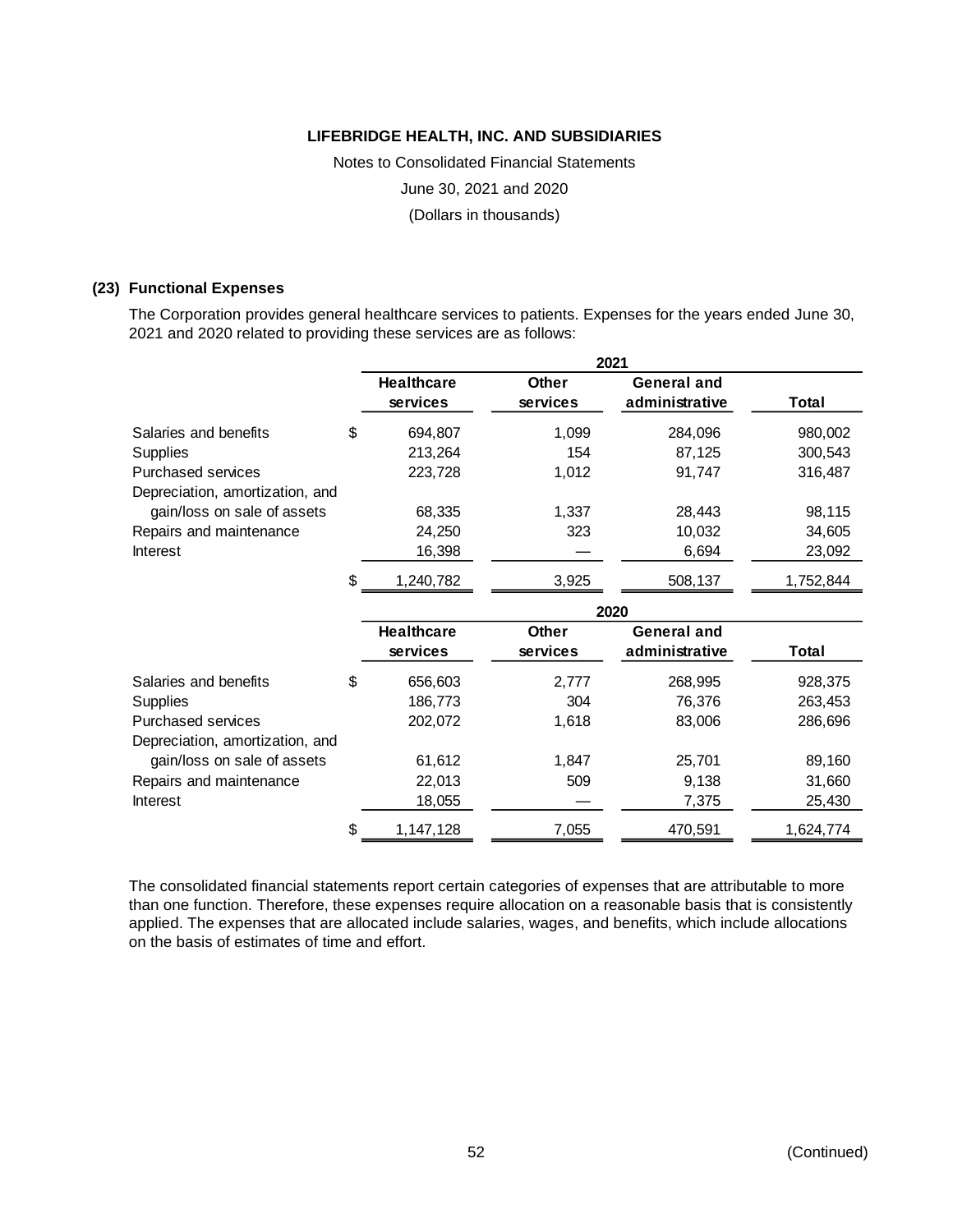Notes to Consolidated Financial Statements June 30, 2021 and 2020 (Dollars in thousands)

# **(24) Fair Value of Financial Instruments**

The following methods and assumptions were used by the Corporation in estimating the fair value of its financial instruments:

### *(a) Assets and Liabilities*

*Cash and cash equivalents, patient service receivables, other receivables, inventory, prepaid expenses, pledges receivable, accounts payable and accrued liabilities, advances to third-party payors, and other current liabilities* – The carrying amounts reported in the consolidated balance sheet approximate the related fair values.

*Investments (donor-restricted, assets limited as to use, and long-term), and beneficial interest in split-interest agreements* – Fair values are based on quoted market prices of individual securities or investments if available, or are estimated using quoted market prices for similar securities or investment managers' best estimate of underlying fair value.

*Investment in unconsolidated affiliates* – Investments in unconsolidated affiliates are not readily marketable. Therefore, it is not practicable to estimate their fair value, and such investments are recorded in accordance with the equity method or at cost.

# *(b) Fair Value Hierarchy*

The following table presents assets that are measured at fair value on a recurring basis as of June 30, 2021:

|                              | Level 1 | Level 2 | Level 3 | Total     |  |
|------------------------------|---------|---------|---------|-----------|--|
| Assets:                      |         |         |         |           |  |
| Cash and cash equivalents \$ | 86,336  |         |         | 86,336    |  |
| Equity securities and        |         |         |         |           |  |
| mutual funds                 | 678,170 |         |         | 678,170   |  |
| Government securities        |         | 133,068 |         | 133,068   |  |
| Fixed-income securities      |         | 293,344 |         | 293,344   |  |
| Beneficial interest in       |         |         |         |           |  |
| split-interest agreement     |         | 5,294   |         | 5,294     |  |
| Total assets                 | 764,506 | 431,706 |         | 1,196,212 |  |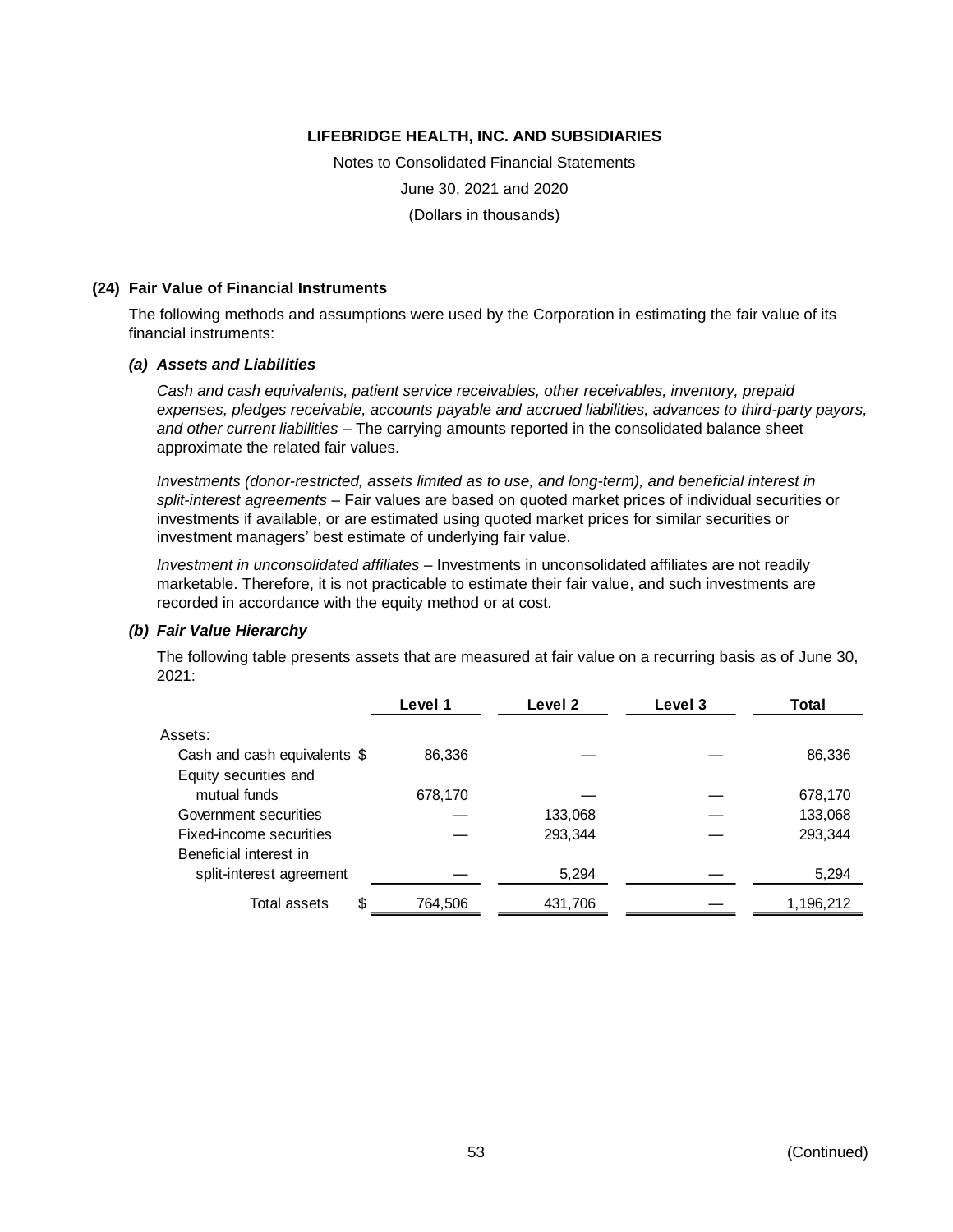Notes to Consolidated Financial Statements

June 30, 2021 and 2020

(Dollars in thousands)

The following table presents assets that are measured at fair value on a recurring basis as of June 30, 2020:

|                              | Level 1 | Level 2 | Level 3 | Total     |
|------------------------------|---------|---------|---------|-----------|
| Assets:                      |         |         |         |           |
| Cash and cash equivalents \$ | 115,686 |         |         | 115,686   |
| Equity securities and        |         |         |         |           |
| mutual funds                 | 540,655 |         |         | 540,655   |
| Government securities        |         | 194,004 |         | 194.004   |
| Fixed-income securities      |         | 255,358 |         | 255,358   |
| Beneficial interest in       |         |         |         |           |
| split-interest agreement     |         | 4,792   |         | 4,792     |
| Total assets<br>\$           | 656,341 | 454,154 |         | 1,110,495 |

See note 2(e) for information on the Corporation's alternative investments that are recorded under the equity method and are not reported above.

For the years ended June 30, 2021 or 2020, there were no significant transfers into or out of Levels 1, 2, or 3.

# **(25) Subsequent Events**

Management evaluated all events and transactions that occurred after June 30, 2021 and through October 25, 2021, the date the consolidated financial statements were issued. The Corporation did not have any material recognizable subsequent events during the period.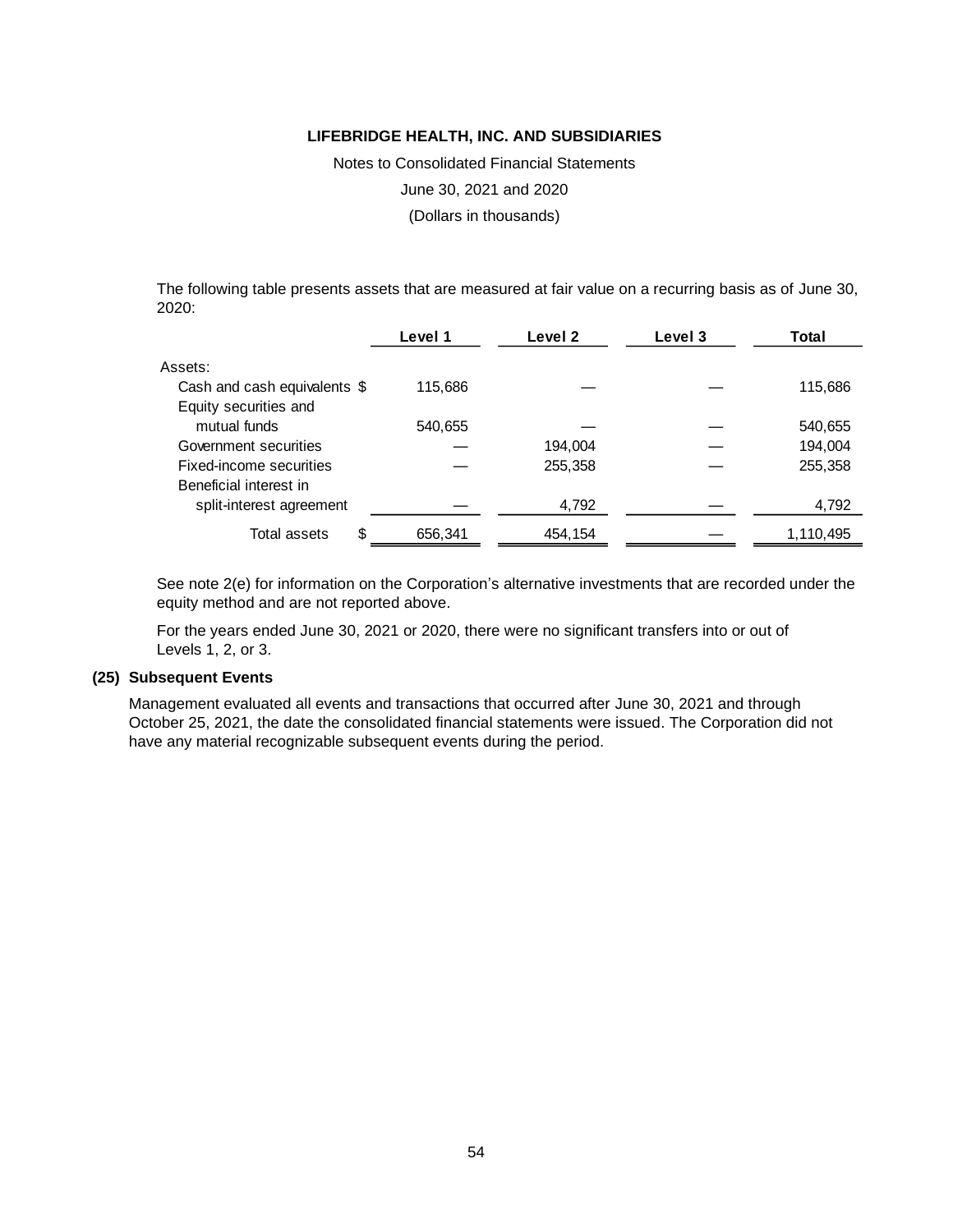Consolidating Balance Sheet Information

#### June 30, 2021

### (Dollars in thousands)

| <b>Assets</b>                                    | Sinai<br><b>Hospital</b><br>Consolidated | <b>Northwest</b><br>Hospital | Carroll<br><b>Hospital</b> | Levindale<br><b>Hebrew</b><br><b>Geriatric Ctr</b><br>& Hospital | Grace<br><b>Medical</b><br>Center | West<br><b>Baltimore</b><br>Renaissance<br><b>Foundation</b> | LB.<br>Center<br><b>For Hope</b> | Other<br>LifeBridge<br><b>Entities</b> | <b>Eliminations</b>             | LifeBridge<br>Health<br>Consolidated |
|--------------------------------------------------|------------------------------------------|------------------------------|----------------------------|------------------------------------------------------------------|-----------------------------------|--------------------------------------------------------------|----------------------------------|----------------------------------------|---------------------------------|--------------------------------------|
|                                                  |                                          |                              |                            |                                                                  |                                   |                                                              |                                  |                                        |                                 |                                      |
| Current assets:                                  |                                          |                              |                            |                                                                  |                                   |                                                              |                                  |                                        |                                 |                                      |
| Cash and cash equivalents                        | 42,188                                   | 79,566                       | 74,132                     | 18,428                                                           | 7,861                             |                                                              | 10,297                           | 77.681                                 |                                 | 310,153                              |
| Investments                                      | 14,506                                   | 3,379                        | -                          | 276                                                              | 67                                |                                                              | -                                | 417.894                                | —                               | 436,122                              |
| Assets limited as to use, current portion        | 3,737                                    | 1,209                        | 2.728                      | 216                                                              | 42.814                            |                                                              | -                                | 9.190                                  | —                               | 59,894                               |
| Patient service receivables                      | 92,465                                   | 24,969                       | 22,309                     | 9,280                                                            | 6,193                             | $\overline{\phantom{a}}$                                     | -                                | 15,584                                 | -                               | 170,800                              |
| Other receivables                                | 78,090                                   | 10,949                       | 70,835                     | 21,628                                                           | 400                               | 7,266                                                        | 1,129                            | 29,388                                 | (214, 978)                      | 4,707                                |
| Inventory                                        | 36,995                                   | 5,560                        | 5,206                      | 385                                                              | 880                               | -                                                            | -                                | 242                                    | —                               | 49,268                               |
| Prepaid expenses                                 | 5,571                                    | 1,808                        | 977                        | 131                                                              | 215                               |                                                              | -                                | 12,508                                 | -                               | 21,210                               |
| Pledges receivable, current portion              | 1,929                                    | 210                          | 1,454                      | 41                                                               | $\overline{\phantom{m}}$          |                                                              | -                                | 261                                    | -                               | 3,895                                |
| Total current assets                             | 275,481                                  | 127,650                      | 177,641                    | 50,385                                                           | 58,430                            | 7,266                                                        | 11,426                           | 562,748                                | (214, 978)                      | 1,056,049                            |
| Board-designated investments                     |                                          |                              |                            | -                                                                |                                   |                                                              | $\overline{\phantom{0}}$         | 169,680                                | $\hspace{0.1mm}-\hspace{0.1mm}$ | 169,680                              |
| Long-term investments                            | 83,654                                   | 570                          | 105,719                    | -                                                                | -                                 | —                                                            | $\overline{\phantom{0}}$         | 394,007                                | —                               | 583,950                              |
| Donor-restricted investments                     | 14,506                                   |                              | 3,822                      |                                                                  |                                   |                                                              | -                                | 51,992                                 | —                               | 70,320                               |
| Reinsurance recovery receivable                  |                                          | —                            |                            | -                                                                | $\overline{\phantom{a}}$          |                                                              | $\overline{\phantom{0}}$         | 16,980                                 | —                               | 16,980                               |
| Assets limited as to use, net of current portion |                                          |                              |                            |                                                                  |                                   |                                                              | -                                | 94,976                                 |                                 | 94,976                               |
| Pledges receivable, net of current portion       | 2,542                                    | 54                           | 3,252                      | 34                                                               |                                   | —                                                            | -                                | $\overline{\phantom{0}}$               | —                               | 5,882                                |
| Property and equipment, net                      | 228,430                                  | 98,885                       | 146,353                    | 38,292                                                           | 49,331                            |                                                              | 939                              | 201,891                                | -                               | 764,121                              |
| Prepaid pension asset                            | $\overline{\phantom{0}}$                 | $\overline{\phantom{0}}$     | 16,898                     | -                                                                | -                                 |                                                              | -                                | -                                      | —                               | 16,898                               |
| Beneficial interest in split-interest agreement  | 5,294                                    |                              |                            |                                                                  |                                   |                                                              | -                                |                                        |                                 | 5,294                                |
| Investment in unconsolidated affiliates          |                                          | $\overline{\phantom{0}}$     | 5.454                      | -                                                                | —                                 | -                                                            | $\overline{\phantom{0}}$         | 195,890                                | (154, 051)                      | 47,293                               |
| Operating lease right-of-use assets              | 4,089                                    | 237                          | 4,938                      | 26                                                               | 1,313                             |                                                              |                                  | 28,917                                 |                                 | 39,520                               |
| Other assets, net of accumulated amortization    | 28,101                                   | 3,934                        | 11,070                     | 112                                                              |                                   |                                                              | -                                | 53,025                                 | -                               | 96,243                               |
| Total assets                                     | 642,097                                  | 231,330                      | 475,147                    | 88,849                                                           | 109,075                           | 7,266                                                        | 12,365                           | 1,770,106                              | (369, 029)                      | 2,967,206                            |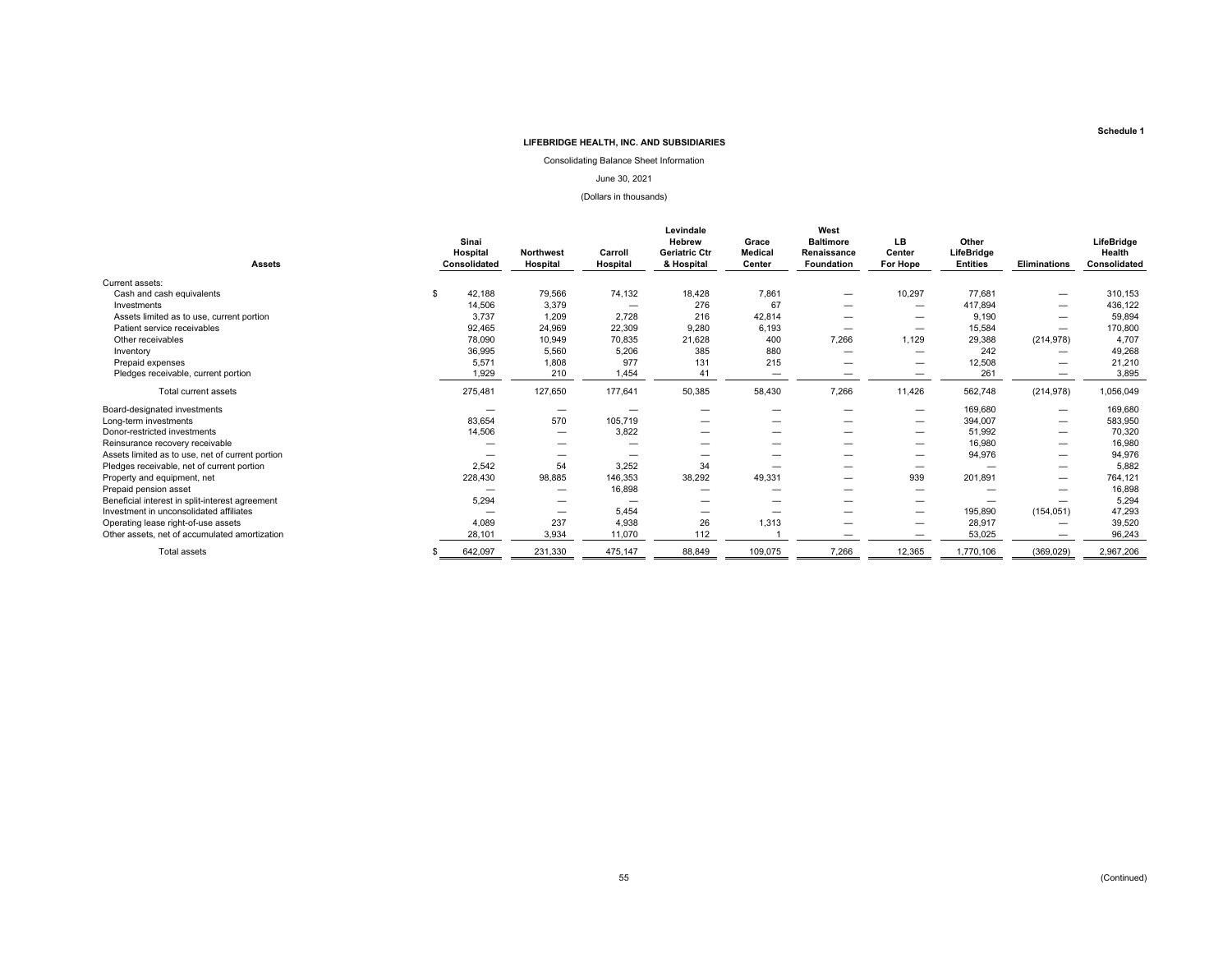Consolidating Balance Sheet Information

#### June 30, 2021

### (Dollars in thousands)

| <b>Liabilities and Net Assets</b>                                                                                                                      | Sinai<br>Hospital<br>Consolidated | <b>Northwest</b><br>Hospital | Carroll<br>Hospital        | Levindale<br>Hebrew<br>Geriatric Ctr<br>& Hospital | Grace<br><b>Medical</b><br>Center           | West<br><b>Baltimore</b><br>Renaissance<br><b>Foundation</b> | LB.<br>Center<br>For Hope                                     | Other<br>LifeBridge<br><b>Entities</b> | <b>Eliminations</b>                                                | LifeBridge<br>Health<br>Consolidated |
|--------------------------------------------------------------------------------------------------------------------------------------------------------|-----------------------------------|------------------------------|----------------------------|----------------------------------------------------|---------------------------------------------|--------------------------------------------------------------|---------------------------------------------------------------|----------------------------------------|--------------------------------------------------------------------|--------------------------------------|
| Current liabilities:                                                                                                                                   |                                   |                              |                            |                                                    |                                             |                                                              |                                                               |                                        |                                                                    |                                      |
| Accounts payable and accrued liabilities<br>Accrued salaries, wages, and benefits<br>Advances from third-party payors                                  | 85,888<br>46.157<br>85,159        | 27,085<br>8,124<br>51,395    | 14,808<br>17,905<br>44,656 | 9,546<br>4,208<br>23,747                           | 31,724<br>3,387<br>10,936                   | 2,613<br>$\overline{\phantom{0}}$<br>-                       | 2,568<br>$\overline{\phantom{0}}$<br>$\overline{\phantom{0}}$ | 192.813<br>45,191<br>1.635             | (214, 978)<br>$\overline{\phantom{0}}$<br>$\overline{\phantom{0}}$ | 152.067<br>124,972<br>217,528        |
| Current portion of long-term debt and finance lease obligations,<br>net<br>Current portion of operating lease liabilities<br>Other current liabilities | 4.480<br>1.749<br>2,489           | 2,245<br>120<br>704          | 2,982<br>657<br>6          | 211                                                | 10.143<br>297<br>2,603                      | -<br>-<br>-                                                  | $\overline{\phantom{0}}$<br>-<br>-                            | 7,948<br>7,435<br>33,742               | $\overline{\phantom{0}}$                                           | 28,009<br>10,266<br>39,545           |
| Total current liabilities                                                                                                                              | 225,922                           | 89,673                       | 81.014                     | 37,721                                             | 59,090                                      | 2,613                                                        | 2,568                                                         | 288,764                                | (214, 978)                                                         | 572,387                              |
| Other long-term liabilities<br>Operating lease liabilities<br>Long-term debt and finance lease obligations, net                                        | 29.717<br>2,346<br>255,214        | 1,455<br>117<br>90,004       | 3,268<br>4,544<br>127,934  | 3,888<br>18<br>9,226                               | $\overline{\phantom{0}}$<br>1,017<br>55,066 | -<br>$\overline{\phantom{0}}$                                | $\overline{\phantom{0}}$<br>-<br>9,800                        | 87.963<br>21,465<br>72,237             | $\overline{\phantom{0}}$<br>$\qquad \qquad$                        | 126,291<br>29,507<br>619,481         |
| <b>Total liabilities</b>                                                                                                                               | 513,199                           | 181,249                      | 216,760                    | 50,853                                             | 115,173                                     | 2,613                                                        | 12,368                                                        | 470,429                                | (214, 978)                                                         | 1,347,666                            |
| Net assets:<br>Net assets without donor restrictions<br>Noncontrolling interest in consolidated subsidiaries                                           | 71,875                            | 42,048                       | 193,625<br>5,098           | 37,469                                             | (6, 197)<br>$\overline{\phantom{0}}$        | 4,653<br>$\overline{\phantom{0}}$                            | (3)<br>$\overline{\phantom{0}}$                               | 1,280,226<br>9,405                     | (109, 537)<br>5,487                                                | 1.514.159<br>19,990                  |
| Total net assets without donor restrictions                                                                                                            | 71,875                            | 42,048                       | 198,723                    | 37,469                                             | (6, 197)                                    | 4,653                                                        | (3)                                                           | ,289,631                               | (104, 050)                                                         | 1,534,149                            |
| Net assets with donor restrictions                                                                                                                     | 57.023                            | 8,033                        | 59,664                     | 527                                                | 99                                          |                                                              | $\overline{\phantom{0}}$                                      | 10,046                                 | (50,001)                                                           | 85,391                               |
| Total net assets                                                                                                                                       | 128,898                           | 50,081                       | 258,387                    | 37,996                                             | (6,098)                                     | 4,653                                                        | (3)                                                           | ,299,677                               | (154, 051)                                                         | 1,619,540                            |
| Total liabilities and net assets                                                                                                                       | 642,097                           | 231,330                      | 475,147                    | 88,849                                             | 109,075                                     | 7,266                                                        | 12,365                                                        | 1,770,106                              | (369, 029)                                                         | 2,967,206                            |

See accompanying independent auditors' report.

**Schedule 1**